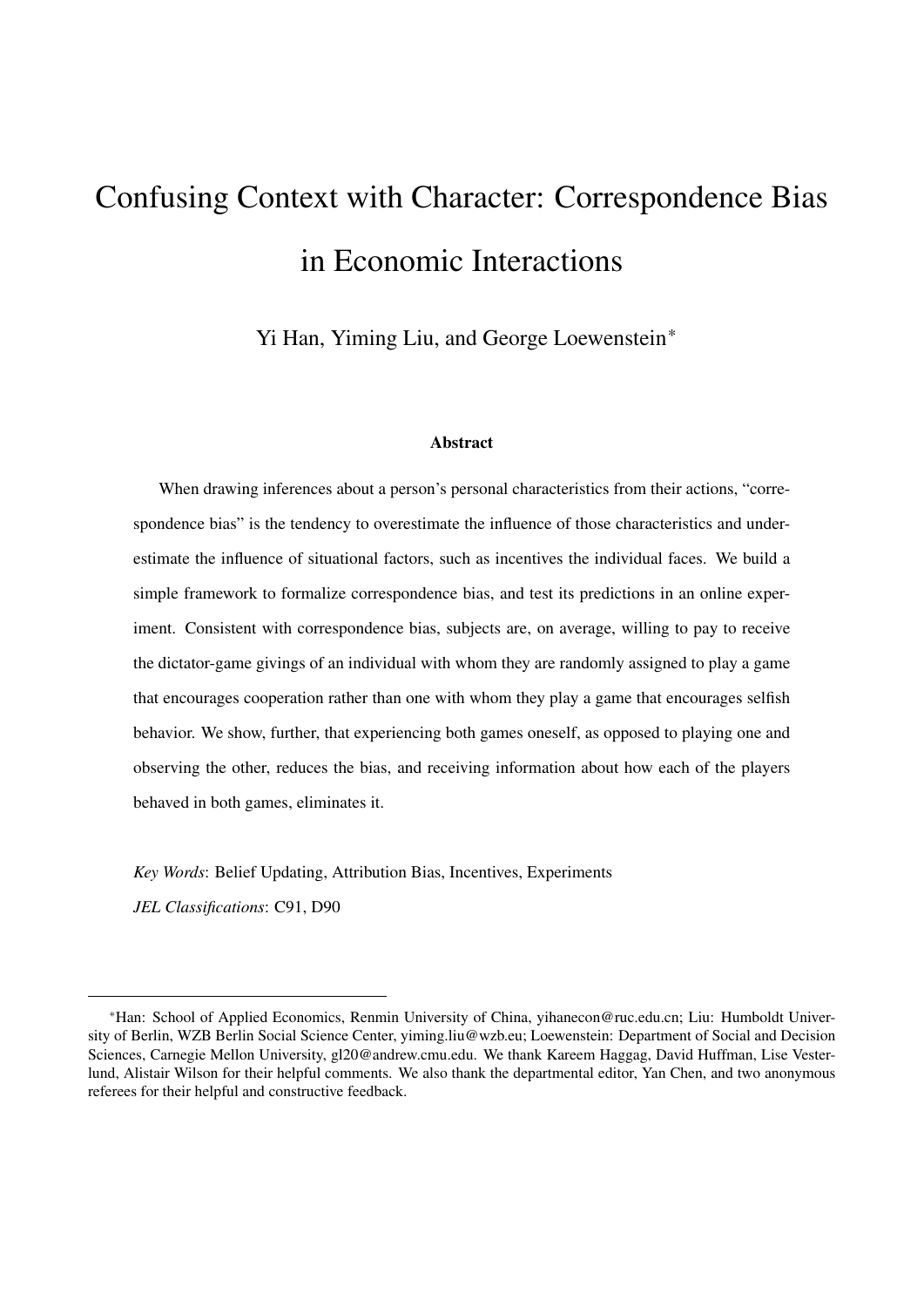# 1 Introduction

When drawing inferences about a person's enduring characteristics from their behaviors, the *correspondence bias* [\(Jones and Harris,](#page-35-0) [1967;](#page-35-0) [Ross,](#page-36-0) [1977;](#page-36-0) [Gilbert and Malone,](#page-35-1) [1995\)](#page-35-1) is the tendency to overestimate the influence of the person's enduring characteristics on decisions they make, and to underestimate the impact of situational factors, such as social pressures.

Correspondence bias, which was previously overlooked by economists, has important implications for interpersonal interactions. When employers decide whom to hire, when college admission officers decide whom to admit, and when a board of directors decides how highly to remunerate a CEO, they usually cannot directly observe the qualities of the relevant entity, but need to make inferences about them from their observed behaviors and outcomes. Complicating this process is the fact that people's choices are also heavily influenced by situational factors such as, in the examples just provided, the challenges an employee faced in their last job, whether the high school student went to a school that grades leniently or strictly, and whether the CEO was hired just before the sector their company is in performed well or poorly. In settings such as these, a fully rational Bayesian decisionmaker would be able to disentangle the influences of different incentives on behaviors and outcomes to back out an unbiased guess of an individual's underlying characteristics. A correspondence-biased decision maker would, in contrast, systematically underestimate the impact of situational factors that people face, and so over-attribute behaviors and outcomes to the decision makers' characteristics, such as work ethic and intelligence.

Among the situational factors that can influence an individual's behavior, *incentives* are of special interest to economists. Both when it comes to individual-level decision making and interpersonal strategic behavior, research documenting impacts of incentives on behavior is so extensive as to defy systematic review. However, as just one example of particular relevance to the research reported herein, in economic games for which defection is a dominant strategy, prior research has found that people cooperate more when the payoff from mutual cooperation is higher [\(Charness et al.,](#page-34-0) [2016\)](#page-34-0), when "punishment" from cooperating unilaterally is smaller, and when the payoff from defecting against a cooperator is lower [\(Mengel,](#page-36-1) [2018\)](#page-36-1). In this setting, a Bayesian decision maker who wanted to explain an individual's behavior in a specific game would make unbiased judgments of the individual's characteristics, effectively controlling for the game they are observed playing; in contrast a correspondence-biased decision maker would over-attribute the player's action to their characteris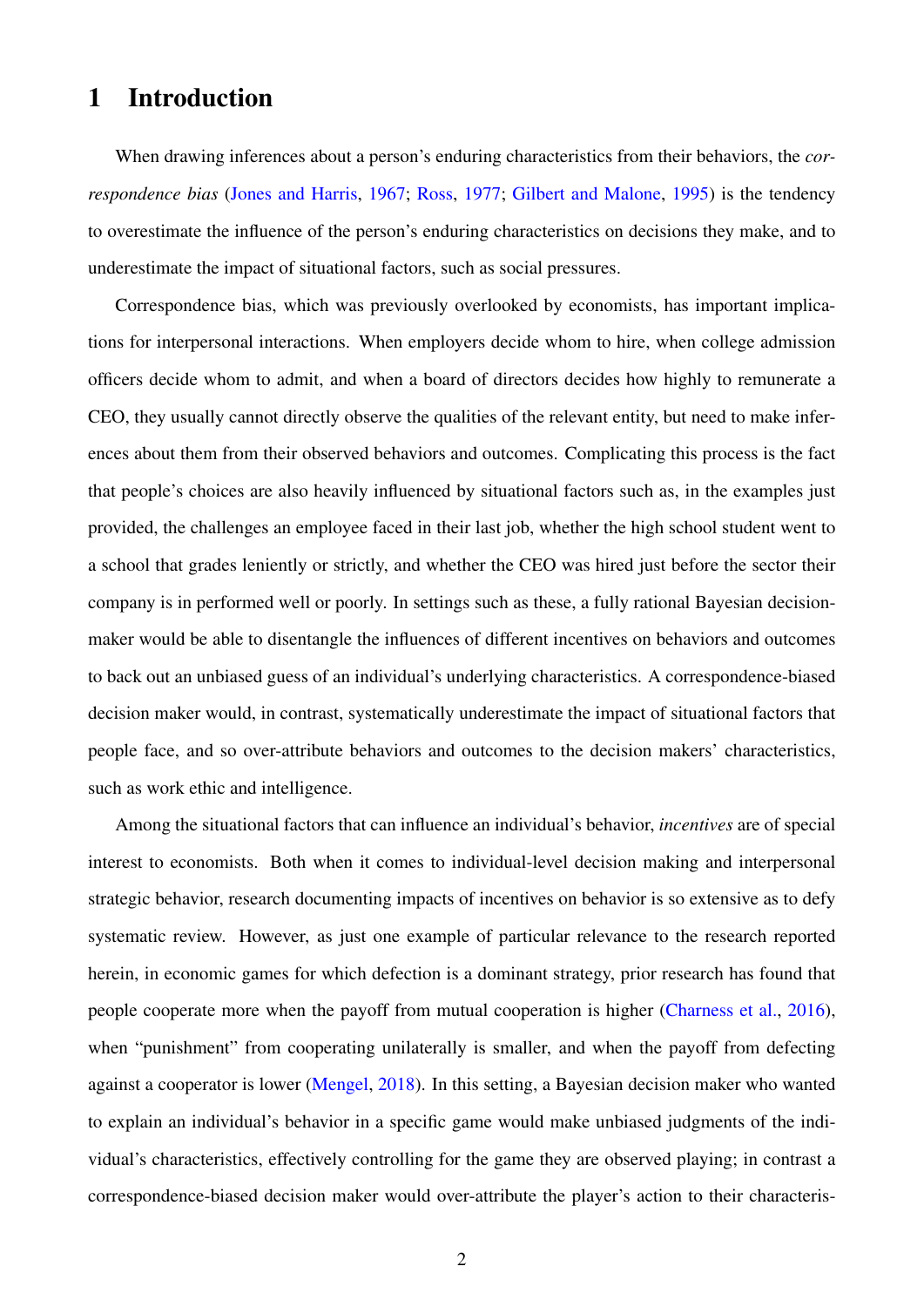tics and fail to adjust their judgments sufficiently for the impact of the game the observed agent was playing.

We build a simple framework to formalize the idea of correspondence bias. In our model, an individual chooses between two players after observing their actions, and the goal is to choose the one who is more likely to be the Good type. One player plays the *benign game* in which both the Good type and the Bad type choose to cooperate in equilibrium, while the other player plays the *malign game* in which the Good type cooperates and the Bad type defects in equilibrium. Borrowing the idea of *cursed equilibrium* [\(Eyster and Rabin,](#page-34-1) [2005\)](#page-34-1), we model correspondence bias as the tendency to underestimate the correlation between actions and the game structure when interpreting information obtained about others' play. As cooperation in the malign game is a strong signal of the Good type and cooperation in the benign game is a weak signal of the Good type, confusing between the two games leads the biased individual to over-interpret cooperation in the benign game as a good signal, and under-interpret cooperation in the malign game as a good signal. Even when the game assignment is completely determined by chance, our model predicts that a correspondence-biased individual is willing to incur a cost to choose the benign-game player.

There are several challenges to empirically identifying correspondence bias. Imagine an experiment in which we randomly assign half of the subjects to play the benign game that incentivizes everyone to cooperate, and the other half to play the malign game that incentivizes some people to defect. We then let them choose between a benign-game player and a malign-game player to play a follow-up game together. Our model predicts that, in expectation, people are willing to pay more for the former. The first challenge is to distinguish between correspondence bias and Bayesian updating. Choosing the benign-game player can be consistent with Bayesian updating, as someone who chooses to cooperate in the benign game can rationally be expected to be more prosocial than someone who chooses to defect in the malign game. Second, reciprocity can also motivate choosing the benign game player; subjects may want to reciprocate the benign-game player's cooperative behavior in the follow-up game. Third, if one believes that the games have behavioral spillover effects on people's prosociality, and specifically that playing good (bad) games makes people more (less) prosocial, as shown in [Bednar et al.](#page-33-0) [\(2012\)](#page-33-0); [Peysakhovich and Rand](#page-36-2) [\(2015\)](#page-36-2) and [Cason et al.](#page-34-2) [\(2019\)](#page-34-2), then it makes sense to choose the individual who played the benign game.

We seek to rule out these three potential confounds using a three-stage experimental design. In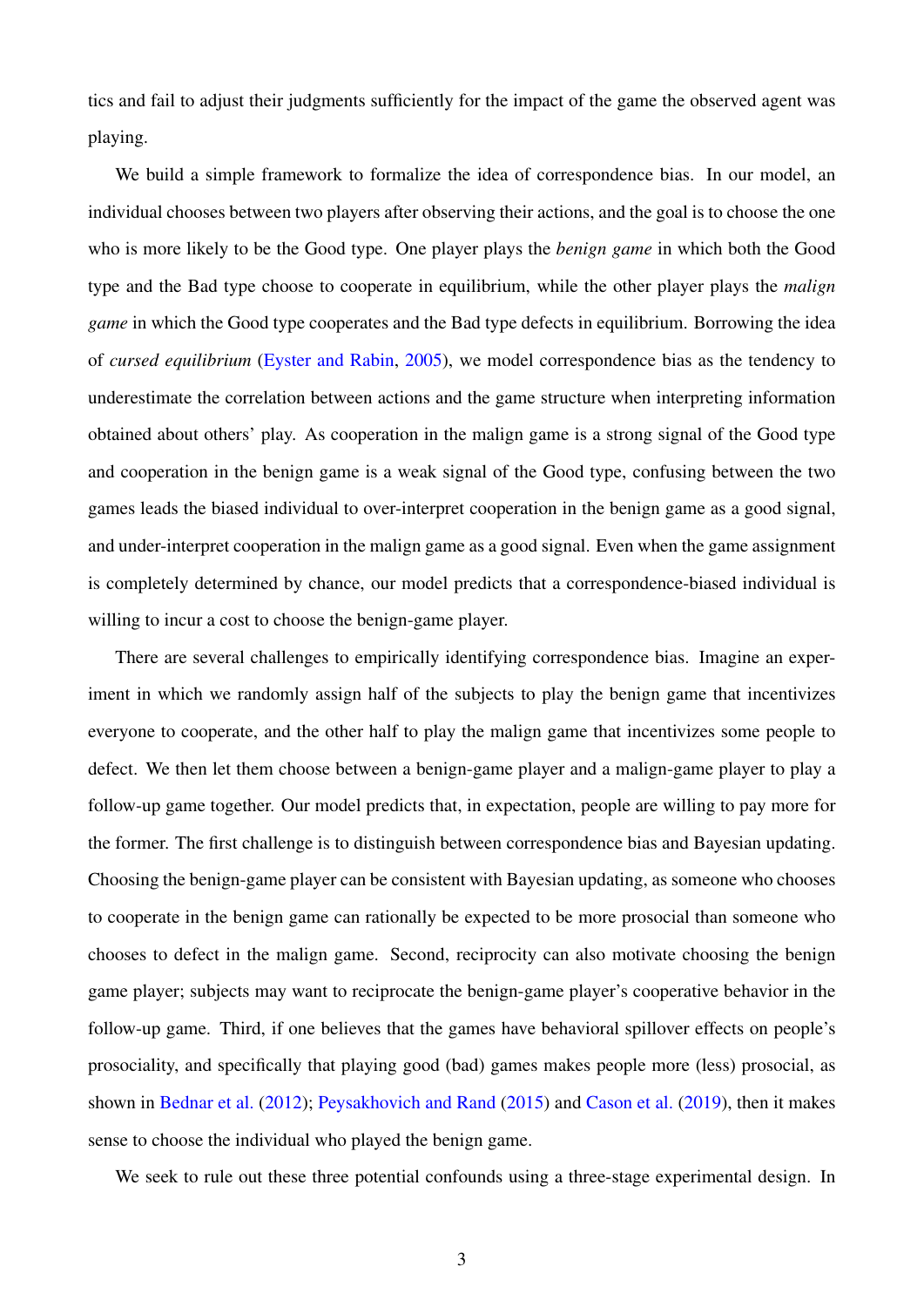the first stage, all subjects make a decision as the dictator in the dictator game. In the second stage, they are randomly matched into groups of four to play the benign game and the malign game. Both games are 2x2 complete-information games with a strictly dominant strategy for both players. The malign game is the classic prisoner's dilemma game in which the dominant strategy is to defect, while the benign game is the Harmony Game (Dal Bó et al.,  $2018$ ) in which the dominant strategy is to cooperate. At the end of the second stage, subjects are able to see the actions of one or more players, and to obtain information about the payoff structure of the games they played. Based on this information, in the third stage, they choose which of two players to receive the dictator givings from, and we use a multiple price list to elicit their willingness to pay (WTP) for their preferred player.

We address the Bayesian updating confound by randomly assigning players to the two games. This randomization ensures that the benign-game players and malign-game players are equally likely to be the Good type *ex ante*. The Martingale property of Bayesian beliefs then implies that the expected posterior beliefs are the same; a Bayesian model predicts that the individual will be in expectation indifferent between receiving the dictator offerings of the two players. However, our model predicts that a correspondence-biased individual will be (in expectation) willing to pay a positive amount to be matched with the benign-game player.

Our design avoids the possibility that reciprocity could drive the results by using a dictator game in which there are no actions that the receiver can take; thus, there is no way to reciprocate the benign-game player's cooperation in the follow-up game.<sup>[1](#page-3-0)</sup>

Finally, we avoid the potential for positive behavioral spillover from participation in the benign game by sequencing the dictator decision so it occurs *before* Stage 2, the stage when subjects play the benign and the malign games. Even if individuals become more prosocial after playing the benign game, the dictator decision will have already been made in Stage 1, and cannot be altered by the game.

In the baseline treatment, Treatment 2, subjects only play one game, but those who played the benign (malign) game also learn about the action of a malign-game (benign-game) player at the end

<span id="page-3-0"></span><sup>&</sup>lt;sup>1</sup>In addition, subjects cannot reciprocate the benign-game player through choosing them as the dictator either. Due to the matching protocol in Stage 3, the experiment is set up so that choosing a player as the dictator does not benefit him/her.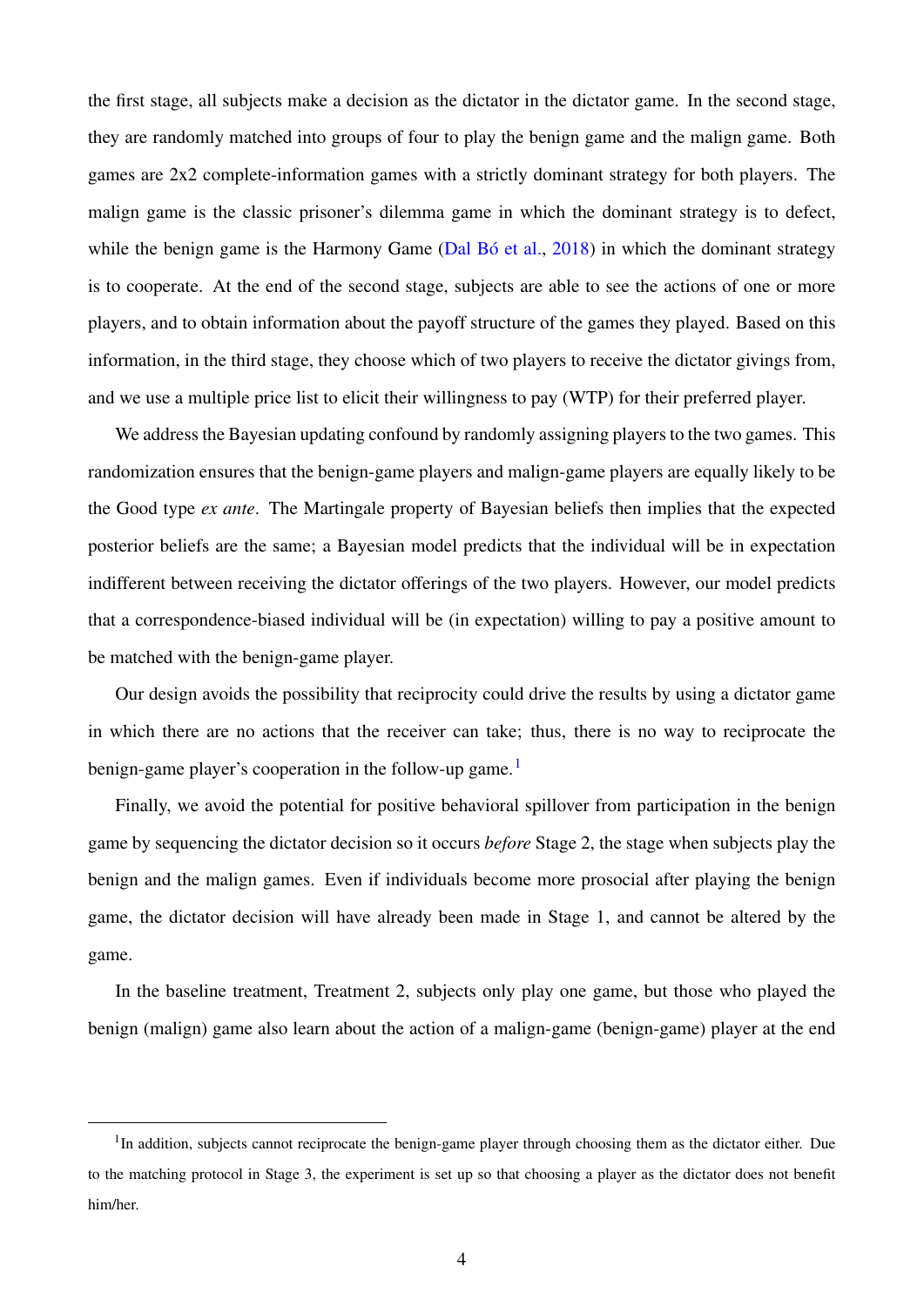of Stage 2. They are informed about the payoffs of the game played by the other player, as well as the other player's action, but they do not experience the game themselves. In Stage 3 they choose whether to obtain the dictator-game givings of the benign-game player or the malign-game player.

Our results show, first, that correspondence bias exists and influences Stage 3 decisions. We measure the impact of correspondence bias through the *benign premium* – the extra amount a subject, in Stage 3, is willing to pay for the dictator game givings of a benign-game player compared to the dictator-game givings of a malign-game player, which the players had decided upon in Stage 1. While the rational Bayesian model predicts the benign premium to be 0, we find that the benign premium is 11.67 cents on average in Treatment 2, the baseline treatment, which is significantly different from 0 at the 1% level. To receive the dictator game givings of the player who is randomly assigned to the benign game, subjects are on average willing to give up 6% of the \$2.00 divided by the dictator (which is the largest possible difference between the two potential dictators), or 12% of the \$1.00 (half of the 'pie' is the typical modal amount given in the dictator game; only 11 out of 817 subjects, or 1 percent of subjects, in our experiment gave more than \$1.00).

To understand the mechanism behind correspondence bias, and to explore potential methods to reduce it, we develop three additional treatments. In our model, correspondence bias is driven by underestimating the correlation between games and actions, which leads to an overestimation of the prosociality of the benign-game player, and an underestimation of the prosociality of the maligngame player. Therefore, we should expect that subjects on average prefer dictator-game givings of the benign-game player to those from a stranger, and prefer dictator givings of a stranger to those from a malign-game player. We test this prediction in Treatment 1, in which subjects choose whether to obtain the dictator-game givings of the person they played either the benign or malign game with or those from a randomly chosen stranger. We find that subjects are willing to pay more for dictatorgame givings of a benign-game player compared to a stranger, and are willing to pay more for givings of a stranger compared to a malign-game player. Neither of the two results is consistent with a rational Bayesian model, and they jointly suggest that subjects simultaneously over-estimate the signal value of cooperation in the benign-game and under-estimate the signal value of cooperation in the maligngame.

In Treatment 3, we test whether we can reduce correspondence bias through making people better understand the correlation between game structures and actions. In this treatment, subjects play each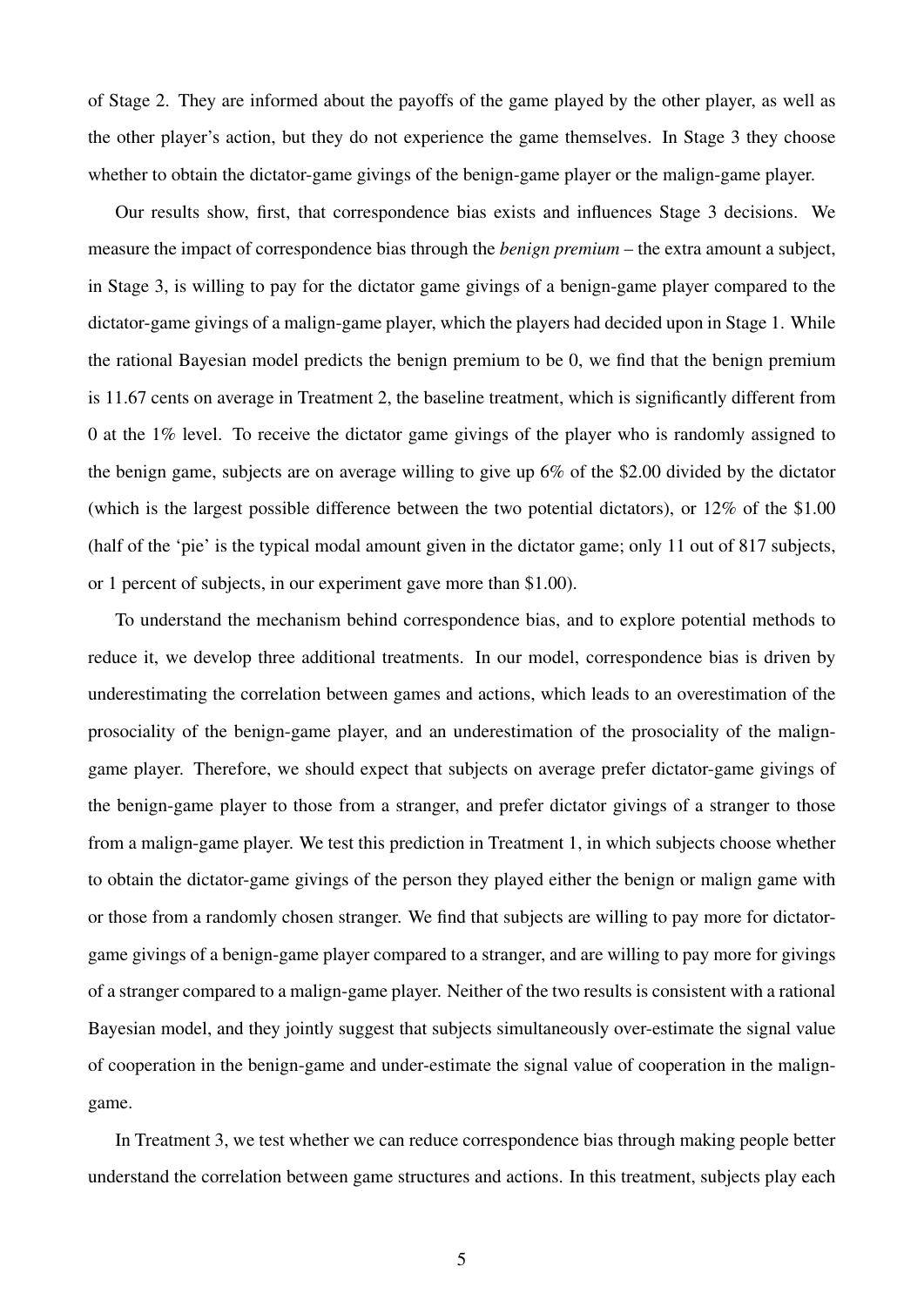of the games with two different players in Stage 2. In Stage 3, they then choose whether to obtain the dictator givings of their Stage 2 benign- or malign-game co-player. The idea is that subjects can better understand that actions are game-contingent through experiencing both games themselves. Because their own actions will likely be different in the two games, it becomes more clear to them that they should take game structures into account when inferring from actions. Consistent with such an effect, we find that the benign premium in Treatment 3 is smaller than that in Treatment 2, although it is still significantly greater than 0 (at the 1% level), suggesting that experiencing both games is not enough to eliminate the bias.

With Treatment 4, we investigate the effect on reducing the bias of directly showing subjects the correlation between game structure and actions by providing counterfactual information. The setup of Treatment 4 is the same as in Treatment 3, with the exception that subjects are also informed of their benign-game player's action in the malign game and their malign-game player's action in the benign game. In this treatment, as subjects know both players' actions in both games, they should be even more aware of the game-contingent nature of play, which should further reduce the bias. Supporting this prediction, we find that providing counterfactual information reduces the benign premium to 2 cents, which is not significantly different from 0 and is significantly smaller than that in treatments 2 and 3.

The paper proceeds as follows: Section [2](#page-5-0) reviews literature in both economics and psychology. Section [3](#page-10-0) proposes a conceptual framework for understanding correspondence bias. Section [4](#page-14-0) introduces the experimental design and the predictions it tests. Section [5](#page-21-0) presents results. Section [6](#page-27-0) discusses economic implications of correspondence bias, and Section [7](#page-32-0) concludes and discusses policy implications.

# <span id="page-5-0"></span>2 Literature Review

In this section, we first review related literature in economics, including studies on misattribution and belief updating. We then summarize the extended literature on correspondence bias in psychology, followed by a discussion on how our study differs from the previous studies in psychology and contributes to that literature.

The research that this study is most closely related to in economics is [Haggag et al.'](#page-35-2)s [\(2019a\)](#page-35-2) investigation of "Attribution Bias in Consumer Choice." In their study, people underweight the impact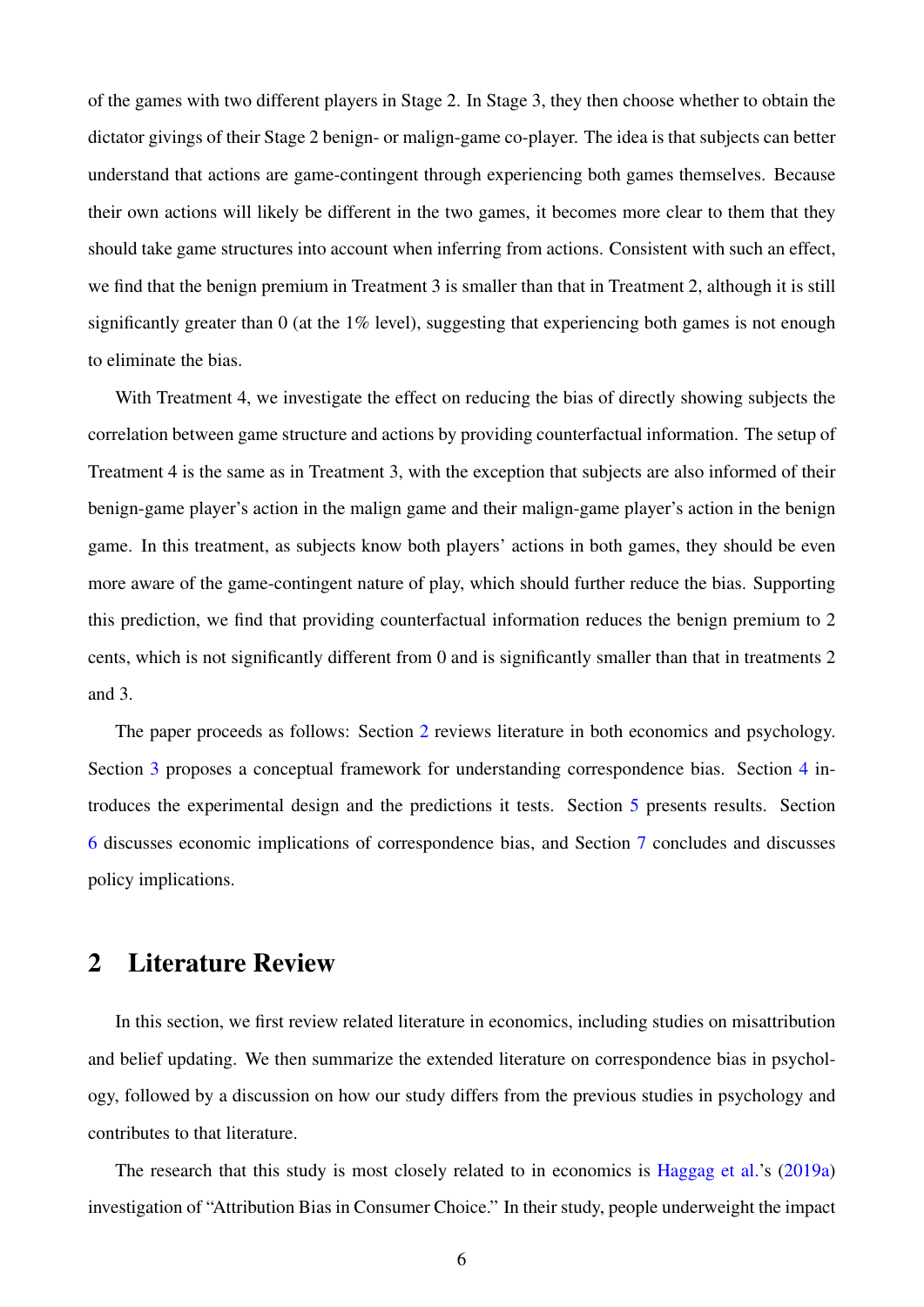of a transitory state, such as hunger, on the utility of consuming a good, and misattribute it to the enduring characteristic of the good. In a related study, [Haggag et al.](#page-35-3) [\(2019b\)](#page-35-3) find that college students misattribute fatigue generated by being assigned to an early morning section of a course (or back-toback courses prior to a course) to disinterest in the subject, leading them to subsequently be less likely to major in that subject. The current research builds on their contribution by showing that attribution bias exists not only when it comes to evaluating consumption experiences (or topics of study), but also in evaluating people. Agents in [Haggag et al.'](#page-35-2)s [\(2019a\)](#page-35-2) model do not fully appreciate the fact that their preferences are state-dependent; similarly, agents in our work fail to fully recognize that actions of other people are game- or incentive-dependent.

[Graeber](#page-35-4) [\(2020\)](#page-35-4) studied a related but slightly different problem. Subjects in his experiment overattribute a signal to a payoff-relevant random variable when the realization of the signal is jointly determined by this random variable and another unobserved random variable that is payoff-irrelevant. In contrast, in our environment subjects need to make an inference about a random variable (type of player) from a signal (action) which is jointly determined by this random variable and a known factor (game incentive structure). While the problems are conceptually similar, our environment is less challenging in the sense that subjects do not need to figure out the joint distribution of two random variables. Demonstrating correspondence bias, we show that subjects make systematic mistakes in inference even when the other factor that jointly determines the signal with the random variable of interest is known and salient to them. Complementing [Graeber](#page-35-4) [\(2020\)](#page-35-4)'s approach, we keep salience constant in our treatments and vary subjects' understanding of the correlation between actions and game structures. We show that the bias in inference can be reduced or even eliminated by making subjects better understand the correlation.

The current research is also related to prior research showing that people respond more strongly to games that they actually play as opposed to those that they observe [\(Simonsohn et al.,](#page-37-0) [2008\)](#page-37-0), and that people are more likely to make mistakes when inferring information from hypothetical events than from realized events [\(Esponda and Vespa,](#page-34-3) [2014,](#page-34-3) [2019;](#page-35-5) Martínez-Marquina et al., 2019; Ngangoué and Weizsäcker, [2021\)](#page-36-3). The reduction of correspondence bias in Treatment 3 (observed vs experienced information) and Treatment 4 (providing realized counterfactual information) indicates that people make better decisions when less hypothetical thinking is involved. The same results, showing the importance of personal experience, are also consistent with one of the effects reported in [Haggag et](#page-35-2)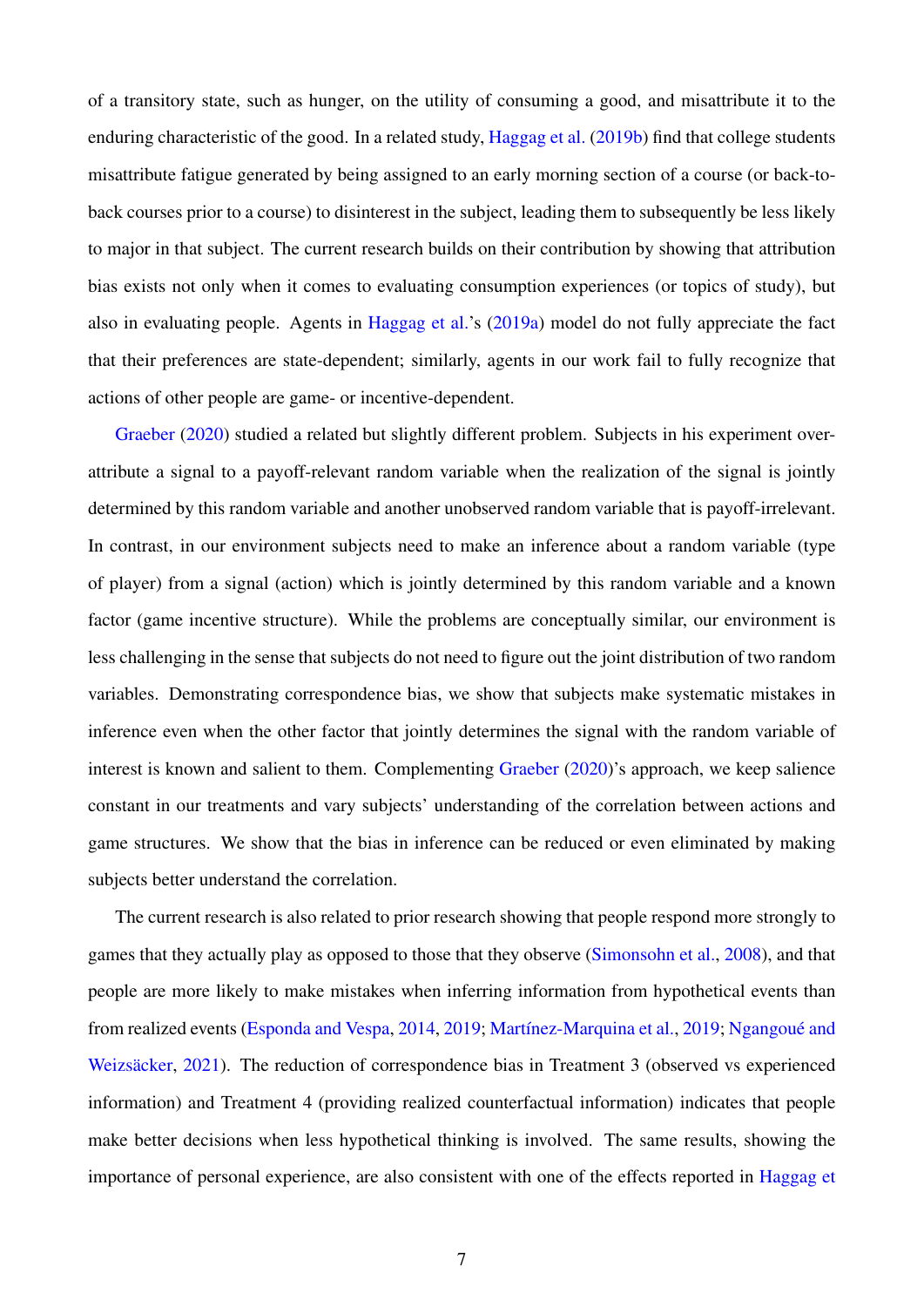[al.](#page-35-2) [\(2019a\)](#page-35-2): their finding that past experiences with a good attenuates the attribution bias.

We also contribute to the literature on people's belief updating relative to Bayesian updating. Previous evidence suggests that people generally infer less from evidence than Bayes' Theorem predicts [\(Phillips and Edwards,](#page-36-4) [1966;](#page-36-4) [Edwards,](#page-34-5) [1968;](#page-34-5) Möbius et al., [2014;](#page-36-5) [Ambuehl and Li,](#page-33-2) [2018\)](#page-33-2). However, as pointed out by Kahneman, this finding is in contrast to the everyday experience that people often jump to conclusions based on little information. We provide another reason, in addition to the Law of Small Numbers [\(Kahneman and Tversky,](#page-35-6) [1972\)](#page-35-6) and base-rate neglect [\(Kahneman and](#page-35-7) [Tversky,](#page-35-7) [1973\)](#page-35-7), for why people may draw overly extreme conclusions from small samples.<sup>[2](#page-7-0)</sup> In our case, people jump from observations of others' actions in narrow contexts to conclusions about those people's underlying qualities without paying sufficient attention to the transient incentives they are facing. More interestingly, our results indicate that the same people can both under-infer and overinfer depending on the signals they receive. Even though subjects behave in a way consistent with over-inference when their partners choose to cooperate in the benign game or defect in the malign game, they also tend to infer too little when their partners choose to cooperate in the malign game.

Correspondence bias, also known as the "fundamental attribution bias," has been intensively studied by psychologists since the 1960s [\(Jones and Harris,](#page-35-0) [1967;](#page-35-0) [Ross,](#page-36-0) [1977;](#page-36-0) [Gilbert and Malone,](#page-35-1) [1995;](#page-35-1) [Gawronski,](#page-35-8) [2004\)](#page-35-8). In the most common "attitude attribution paradigm" developed by [Jones and Har](#page-35-0)[ris](#page-35-0) [\(1967\)](#page-35-0), subjects read an essay arguing in favor of or against an issue (e.g. Fidel Castro's regime), are informed that the speakers' positions are randomly assigned, and are asked to rate the true attitudes of the speaker towards that issue. The repeatedly-replicated finding is that, despite being informed about the random assignment to positions, subjects still rate the writer who argues in favor of the issue as more supportive of it than the writer who argues against it.<sup>[3](#page-7-1)</sup>

Our work most significantly differs from the past research in psychology in its robustness to

<span id="page-7-1"></span><span id="page-7-0"></span><sup>2</sup>For a discussion of over-inference, see [Benjamin](#page-33-3) [\(2019\)](#page-33-3).

 $3$ [Ross](#page-36-0) [\(1977\)](#page-36-0) developed another popular paradigm for assessing correspondence bias, the "quiz game". In this paradigm, subjects are randomly assigned to be a questioner, a contestant, or an observer in a group of 3 players. The questioner is instructed to compose 10 challenging general knowledge questions and the contestant is asked to answer the 10 questions. Lastly subjects rate the general knowledge of all players in their own group after observing the performance of the contestant.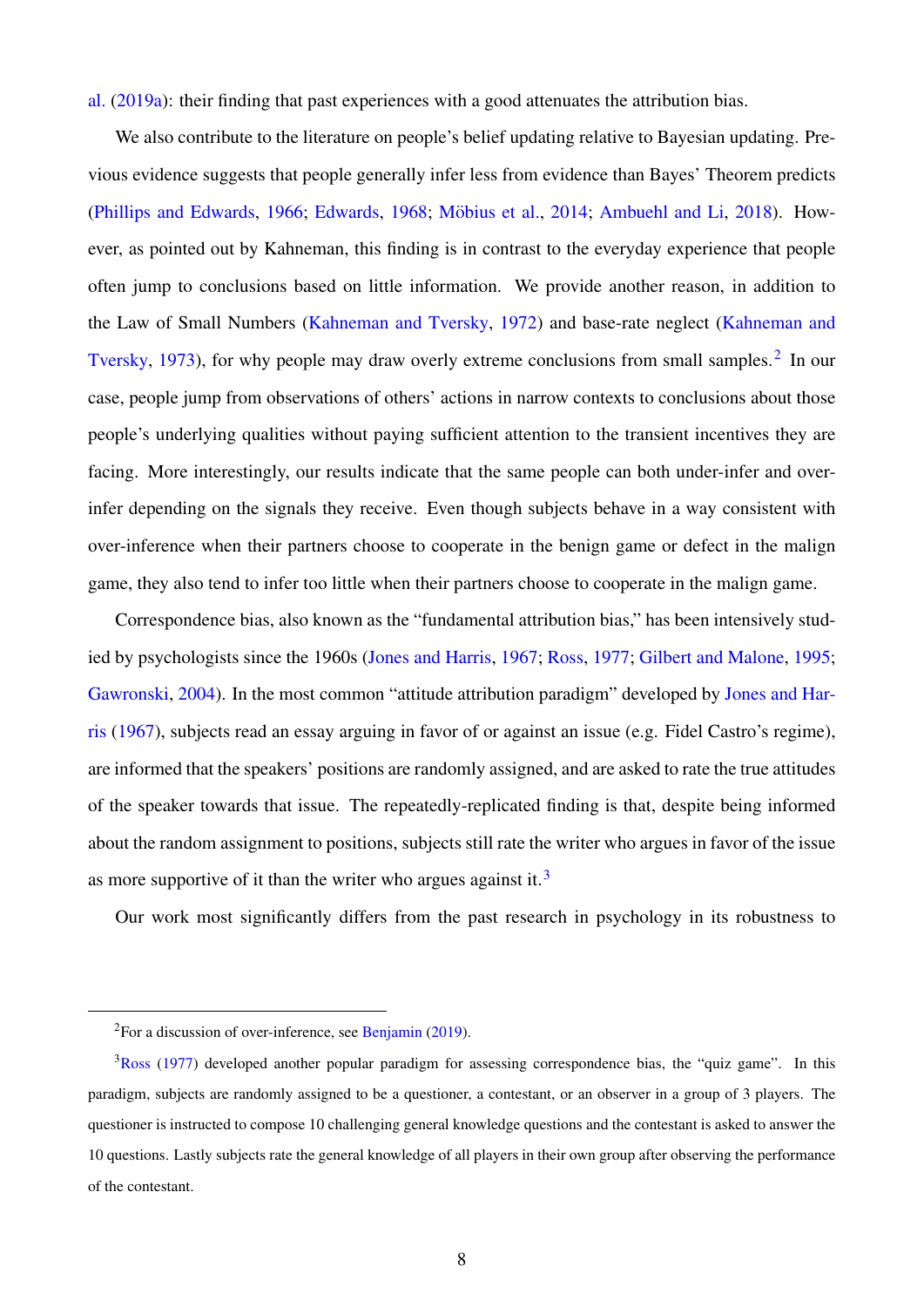Bayesian updating. What is interpreted as correspondence bias in this "attitude attribution paradigm" can also be explained by Bayesian updating [\(Walker et al.,](#page-37-1) [2015\)](#page-37-1). For example in the essay study, even though the title of the essay is pre-determined by the instructor in the no-choice condition, it is hard to imagine students comply uniformly. They may refuse to write an essay favoring positions contradicting their true attitudes.<sup>[4](#page-8-0)</sup> Or at least they should be able to express some of their personal opinions with the given title. Then a Bayesian who saw an essay endorsed a position clearly would also rate the author as more supportive of it than someone who wrote an essay clearly against it. In other words, both the environment and the choice of the individual in that environment are randomly assigned in the "attitude attribution paradigm." The equivalent comparison in our framework would be to let subjects rate the prosociality of a benign-game player who chose to cooperate in the benign game and a malign-game player who chose to defect in the malign game. Instead, we compare subjects' WTPs towards benign-game and malign-game players without conditioning on their choices in the games they play. While Bayesian updating predicts that the benign-game player who chose to cooperate is more prosocial than the malign-game player who chose to defect, it also predicts that benign-game players are in expectation as prosocial as malign-game players. Therefore, we contribute to the psychology literature on correspondence bias by showing that Bayesian updating cannot explain the existence of the bias.

Our work also differs from previous studies on correspondence bias in the salience of the situation. In most studies, following Jones and Harris (1967), the behaviors (a written essay or a videotaped speech) are often very salient, but situational constraints are often insignificant and vague. For example, [Choi and Nisbett](#page-34-6) [\(1998\)](#page-34-6) inform subjects of the situation faced by the target person by "Please write a short essay in favor of (or opposed to) capital punishment regardless of your own attitude. What is important is your writing skill, not your attitude." It is hard to notice that the target person was forced to write in the assigned direction and it is difficult to evaluate how much pressure there was on the target person to comply with the assigned attitude. Our results indicate that correspondence bias is robust to the salience of the situation. In our framework subjects have complete information

<span id="page-8-0"></span><sup>4</sup>For example, in [Sherman](#page-36-6) [\(1980\)](#page-36-6) less than 70 percent of university students complied with the request to write a counter attitudinal essay.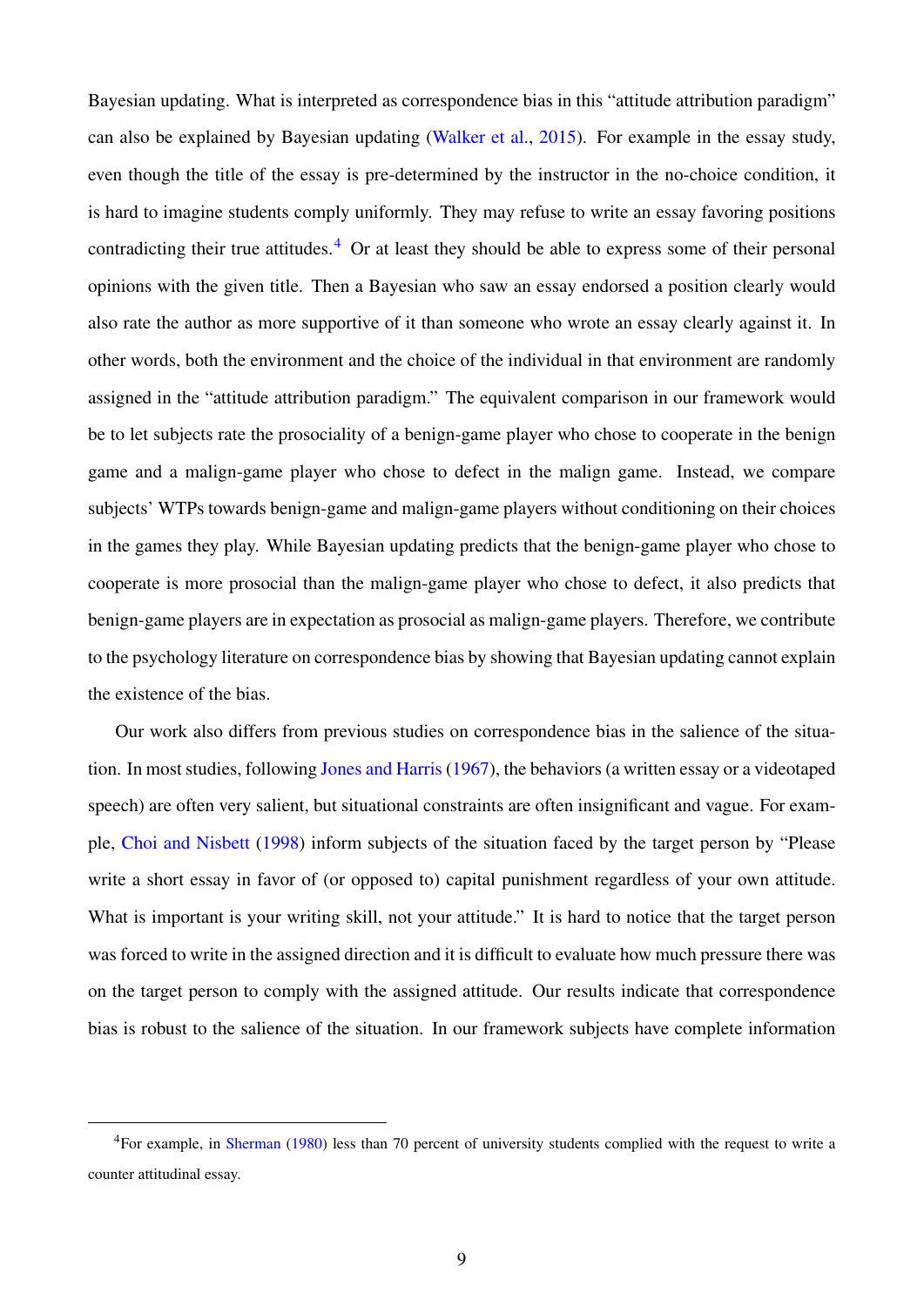about the situations the benign and malign-game players face. By playing the two games themselves, subjects are able to understand how the incentives of the games may shape the behaviors of other players, which is missing in most previous studies. Interestingly, our Treatment 3 results suggest that correspondence bias still exists even when subjects are given experience with the different situations that influence people's behavior, information that one might think would equip them to fully understand the power of situational forces.

The current study augments the existing psychology research on correspondence bias in three other ways. First, the "attitude attribution paradigm" also suffers from the potential confound that subjects may believe that the randomly assigned positions can potentially shape the speakers' attitudes. As we discussed, our design rules this out. Second, in an environment that closely mimics real-life interpersonal interactions, our design clearly shows that correspondence bias not only alters people's assessment of others' attitudes towards an object but also affects people's incentivized choices in economic games. We also show that this bias is welfare-reducing. Third, we empirically establish that counterfactual information can be used to reduce or even eliminate correspondence bias. While previous studies on debiasing correspondence bias focused on general training interventions [\(Morewedge et al.,](#page-36-7) [2015\)](#page-36-7), we show that a consideration of the causes of correspondence bias can also provide insights into how to debias it.

The most common explanation that psychologists offer for correspondence bias is that, when attempting to make sense of a person's behavior, the characteristics of the person are typically more "salient" than their situation, resulting in an automatic attribution to the former, and an insufficient situational correction [\(Gilbert,](#page-35-9) [1989;](#page-35-9) [Gilbert and Malone,](#page-35-1) [1995;](#page-35-1) [Gawronski,](#page-35-8) [2004\)](#page-35-8). We formulate the bias in a different way. We are less focused on the salience of other people's characteristics, but more on assessments of their stability. In our formulation in the following section of the paper, it is people's failure to fully account for the incentive-contingent nature of others' actions that leads them to under-attribute actions to incentives. As we show in treatments 3 and 4, when people understand better the correlation between others' actions and the incentive structures through either experience or counterfactual information, correspondence bias decreases or even disappears. This result cannot be explained by the salience-based theory as the salience of situation versus disposition does not change in Treatment 3 or 4.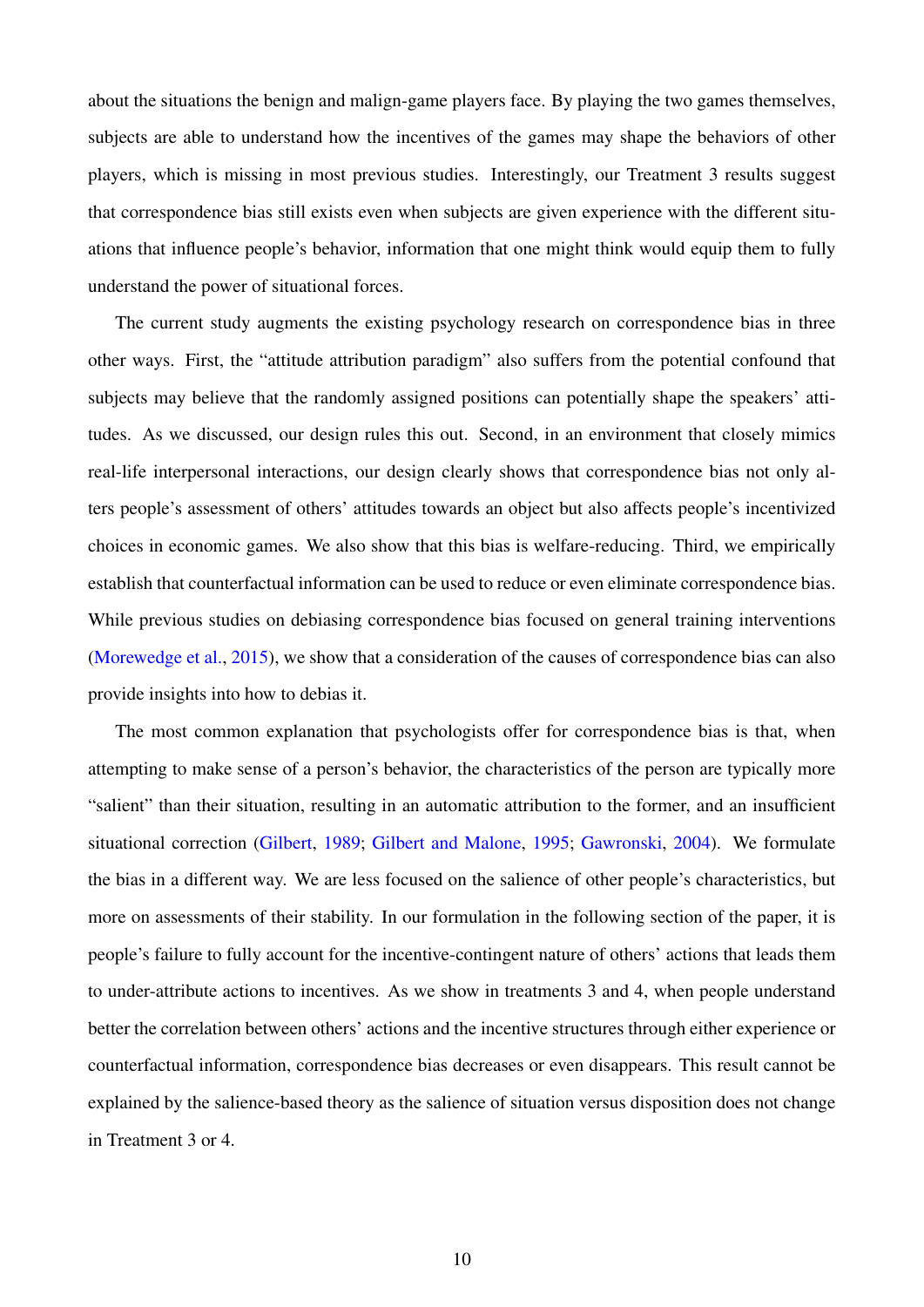# <span id="page-10-0"></span>3 Conceptual Framework

In this section, we build a simple descriptive model of correspondence bias. In our framework, the individual does not fully take into account the fact that other people's actions depend on the incentives they face (or the game they play); they are aware of the distributions of others' actions, but underestimate the correlation between actions and the game structure when they try to interpret those actions.

# Basic Setup of the Model

Consider two games  $\tau \in \{b, m\}$ , the *benign game b* and the *malign game m*. Both *b* and *m* are symmetric two-player complete information games. There are two types of agents  $t \in \{G, B\}$ , the Good type G and the Bad type B. Let the probability of being the Good type be  $p_0 \in (0,1)$ . There are two actions to take in both *b* and *m*:  $a \in \{C, D\}$ . In the benign game *b*, both the Good type and the Bad type choose *C* in equilibrium; in the malign game *m*, the Good type chooses *C* and the Bad type chooses *D* in equilibrium.<sup>[5](#page-10-1)</sup> Half of the players are assigned to play the benign game, and the other half are assigned to play the malign game. Let player *i* be a player who is assigned to the benign game and player *j* be a player who is assigned to the malign game.

After observing player *i*'s action in the benign game and player *j*'s action in the malign game, a risk-neutral player *k* chooses between *i* and *j* to play a follow-up game. *k*'s payoff in the follow-up game is defined by the type of the partner of her choosing. The Good type is preferred by every player. Specifically, we standardize the payoff of having a type B player as the follow-up game partner to 0 and having a type G player to 1.<sup>[6](#page-10-2)</sup> Player *k*'s expected payoff for choosing player  $l \in \{i, j\}$  play the

<span id="page-10-1"></span><sup>&</sup>lt;sup>5</sup>As the focus of this paper is on belief updating, we abstract away from the details of the two games. Another way to look at how the two types of players act in the two games is that we *define* players who choose *C* in both games as the Good type, and players who choose *C* in the benign game and *D* in the malign game as the Bad type. In our experiment, the benign game is the harmony game in which it is a dominant strategy to cooperate, and the malign game is the prisoner's dilemma game. Subjects are not aware of the future stages when they play the two games. Thus they have no incentives to hide their types when playing the games.

<span id="page-10-2"></span><sup>6</sup>One way to understand this assumption is to view the Bad type as the selfish type and the Good type as a behavioral type. The bad type only cares about his own welfare. Thus he would find it to be a dominant strategy to defect in the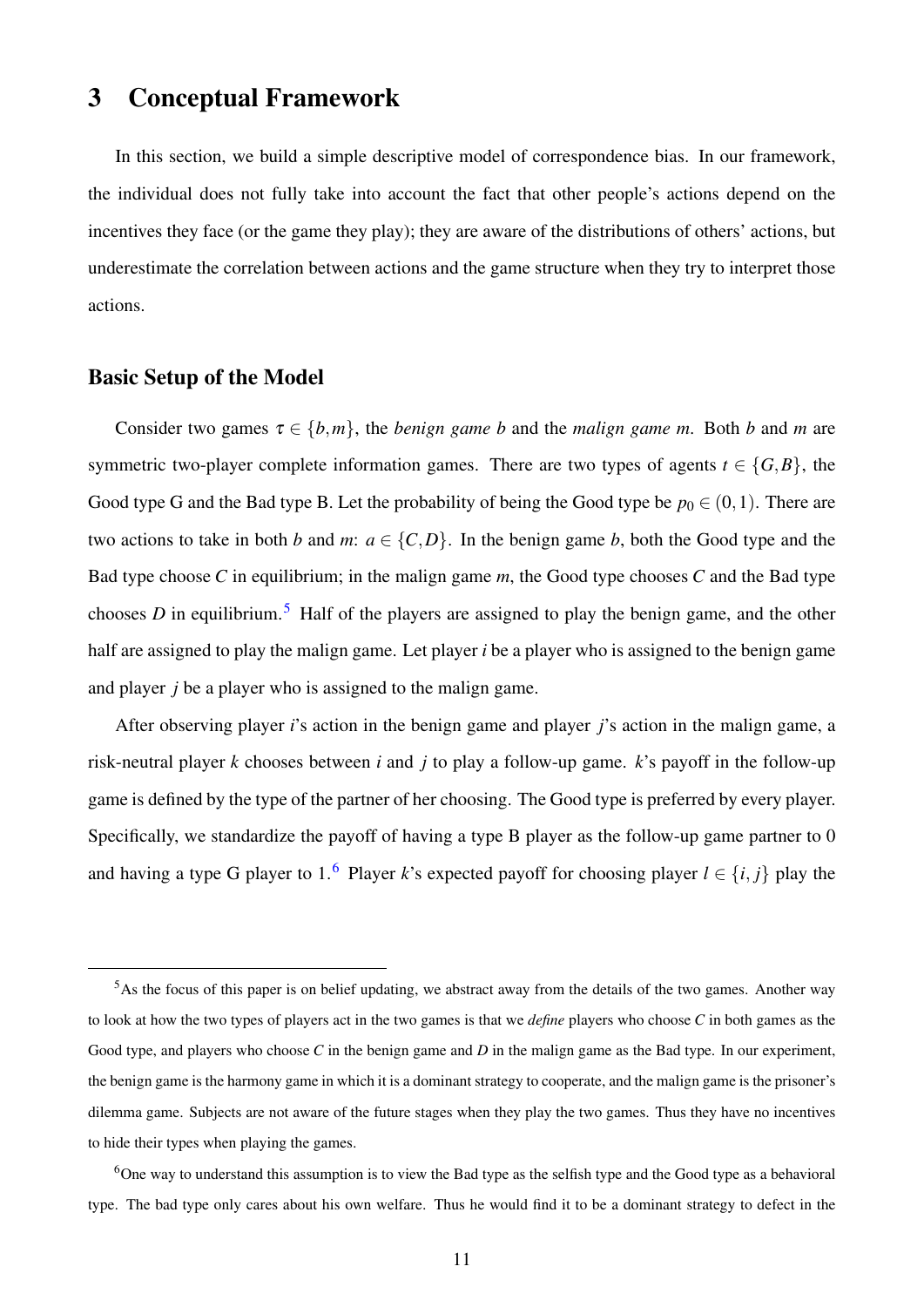follow-up game with is

$$
U_{kl} = p(t_l = G), \tag{1}
$$

where  $t_l$  is the type of player *l* and  $p(t_l = G)$  is the true probability of player *l* being the Good type.<sup>[7](#page-11-0)</sup> If  $U_{ki}$  is larger than  $U_{ki}$ , it means the expected payoff of choosing player *i* is higher than that of choosing player *j*.

# The Bayesian Benchmark

We first describe how a rational Bayesian behaves in this environment. What this Bayesian needs to do is to interpret the action of player *i* in the benign game and the action of player *j* in the malign game, and form posterior beliefs about *i* being a Good type and *j* being a Good type. Then she chooses the player who is more likely to be the Good type to play the follow-up game with. It is a relatively simple decision for a Bayesian. Intuitively, benign-game player *i* and malign-game player *j* are equally likely to be the Good type *ex ante* because which game a player is assigned to is determined by chance. As the expected posterior is equal to the prior, due to the Martingale property of Bayesian updating, *i* and *j* are equally likely to be the Good type in expectation *ex post*. We summarize this intuition in the following lemma.

Lemma 1. *A risk-neutral Bayesian is in expectation indifferent between a benign-game player and a malign-game player to play the follow-up game with.*

*Proof.* To prove this lemma, we look at *k*'s posterior beliefs about benign-game player *i*'s type and malign-game player *j*'s type. Define  $\pi(\cdot)$  as an individual's (potentially biased) belief. As both types

prisoner's dilemma game. In contrast, the Good type chooses to cooperate in the prisoner's dilemma game in light of an other-regarding preference or a preference for efficiency. The follow-up game in our experiment is the dictator game, and the Good type is supposed to transfer more to the recipient. We find support for this assumption. Players who chose to defect in the prisoner's dilemma game transferred 60.17 in the dictator game, while players who chose to cooperate transferred 76.59, a difference that is significant at the 1% level. In contrast, players who chose to cooperate in the harmony game did not transfer more in the dictator game than players who chose to defect in the harmony game (67.11) vs 62.9, p=0.357).

<span id="page-11-0"></span> ${}^{7}$ By formulating the expected payoff in this way, we assume that the decision maker is risk-neutral. However, our main results remain unchanged by assuming risk aversion.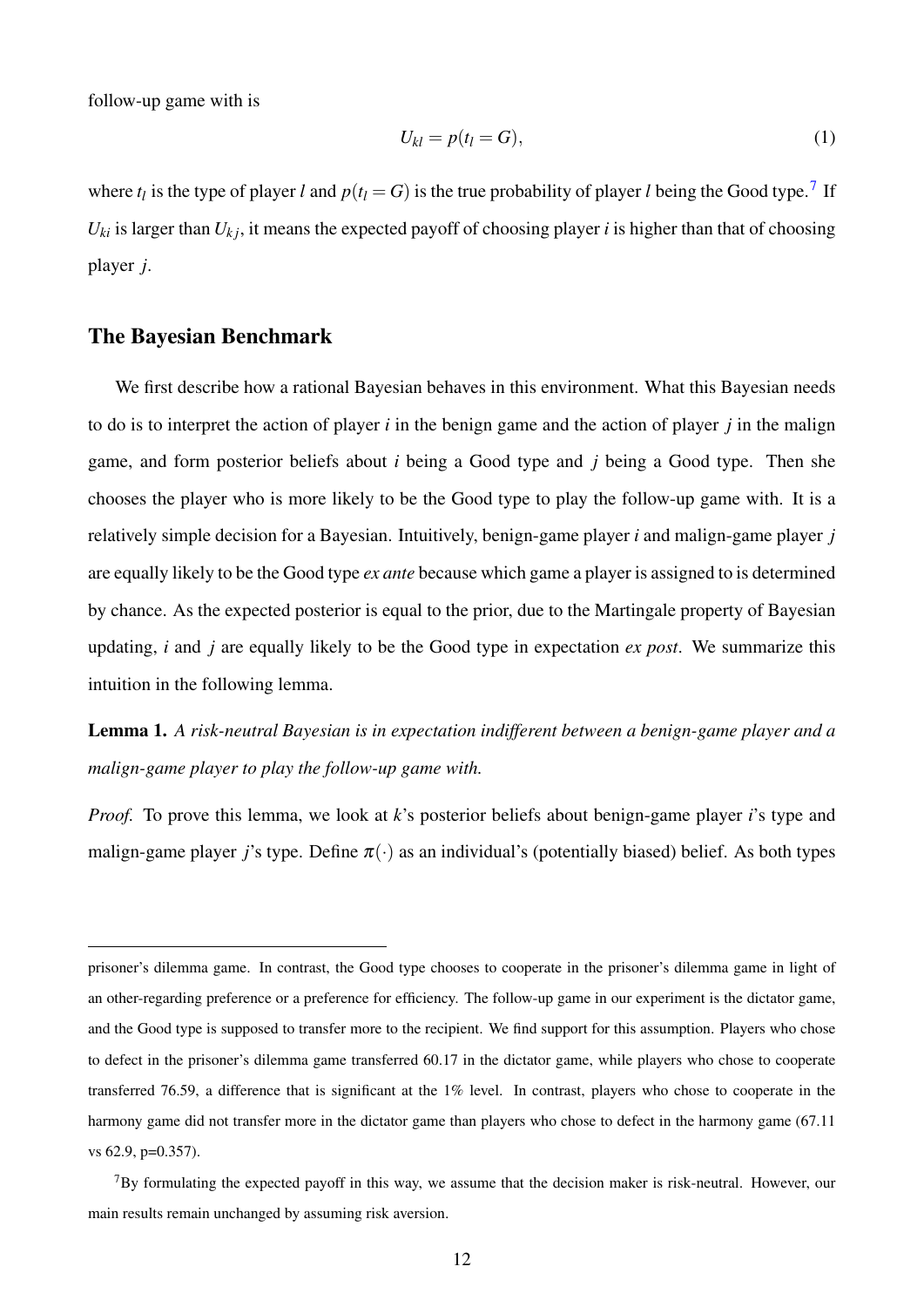choose *C* in the benign game, the posterior is equal to the prior,  $\pi(t_i = G \mid a_i^b = C) = p_0$ , where  $a_i^b$  is player *i*'s action in game *b*. In the malign game, player *j*'s type is perfectly revealed. If she chooses *C*, then she is surely the good type,  $\pi(t_j = G \mid a_j^m = C) = 1$ ; if she chooses *D*, then she is surely the bad type,  $\pi(t_j = G \mid a_j^m = D) = 0$ . The expected posterior  $E[\pi \mid \tau = m] = p_0 \pi(t_j = G \mid a_j^m = m)$  $C$ ) +  $(1-p_0)\pi(t_j = G | a_j^m = D) = p_0$ . As both expected posteriors are equal to the prior,  $p_0$ , they are also equal to each other. Therefore, the expected payoff of choosing a benign-game player and choosing a malign-game player is the same.  $\Box$ 

Although our theoretical analysis assumes that the decision-maker is risk-neutral, it is worth considering how risk-aversion would affect the behavior of a Bayesian in our environment. Lemma 1 describes how a risk-neutral Bayesian chooses between a benign-game player and a malign-game player. A somewhat surprising result is that a risk averse Bayesian – who is not subject to correspondence bias – should, in expectation, prefer a malign-game player to a benign-game player. The intuition is straightforward. A player's behavior in the malign game better reveals their type than does a player's behavior in the benign game. This is true empirically, in our experiment: dictatorgame giving is better predicted by a player's behavior in the malign game than their behavior in the benign game. In our model we make the assumption that play in the malign game perfectly reveals the type of the player: the Good type chooses action *C*, and the Bad type chooses action *D* in equilibrium. After observing a player's behavior in the malign game, therefore, there is no *ex post* uncertainty regarding the type of the player. In contrast, the benign game reveals no information on the type of its players because both types choose action *C* in equilibrium. As the expected payoff of choosing the benign-game player and the malign-game player is the same, a person who is risk averse but not subject to correspondence bias should, on average, choose the malign-game player.  $8$ 

# Correspondence Bias and Its Implications

While a Bayesian is in expectation indifferent between a benign-game player and a malign-game player, the same may not be true for a correspondence-biased individual. In this paper, we define cor-

<span id="page-12-0"></span> ${}^8$ This is, of course, the opposite of the pattern of behavior that we observe, which suggests that risk aversion cannot explain our results and, if anything, leads to an underestimation of the magnitude of the correspondence bias.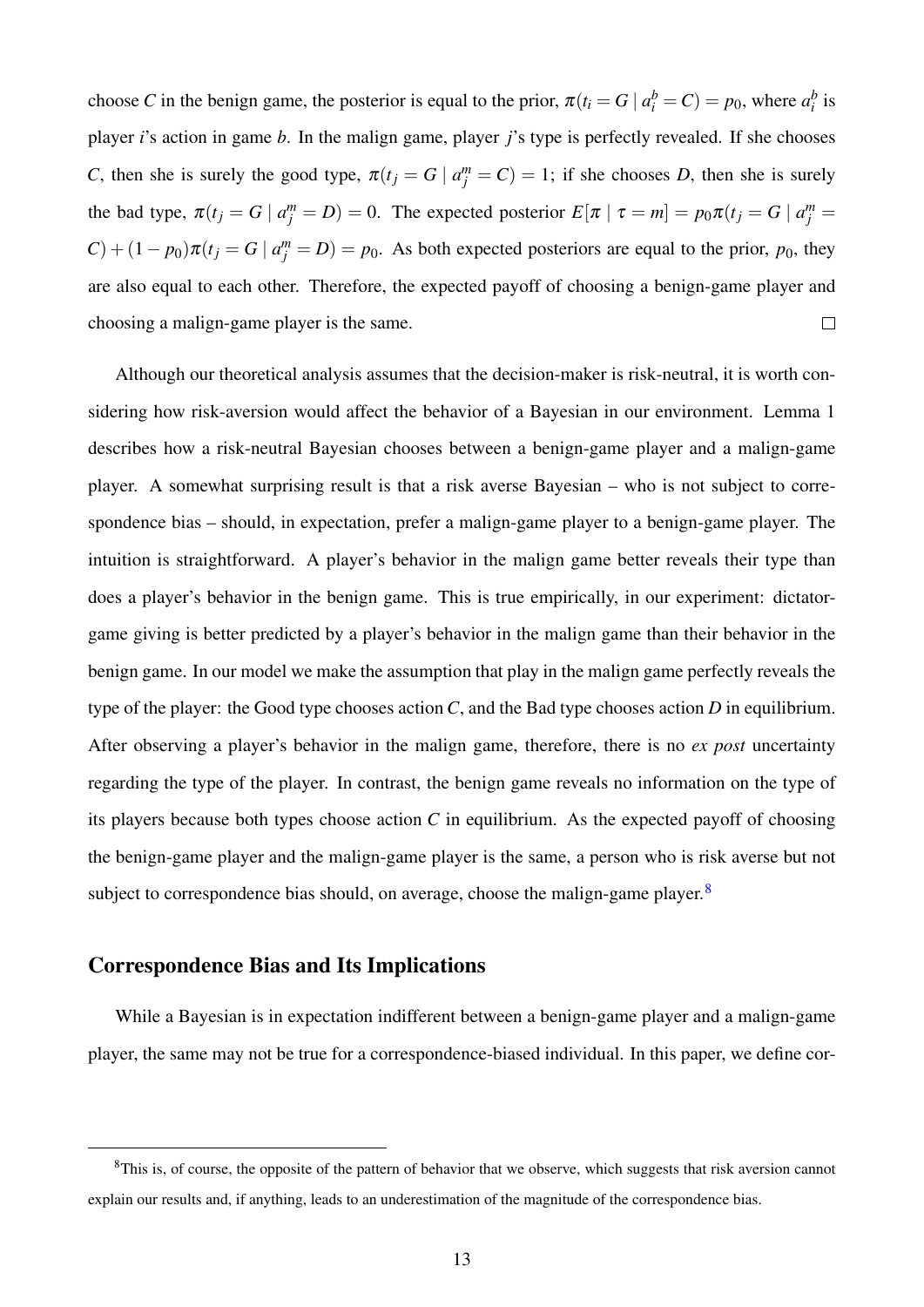respondence bias as the failure to fully account for the incentive structure of a game when interpreting a player's actions in the game. Borrowing from [Eyster and Rabin'](#page-34-1)s [\(2005\)](#page-34-1) *cursed equilibrium*, we define an agent as *correspondence-biased* if her posterior belief about player *l*'s type given her action  $a_l^{\tau}$  in game  $\tau$  corresponds to:

$$
\pi(t_l = G \mid a_l^{\tau}) = \chi[p(b \mid a)p(t_l = G \mid a_l^b) + p(m \mid a)p(t_l = G \mid a_l^m)] + (1 - \chi)(p(t_l = G \mid a_l^{\tau})), \quad (2)
$$

where  $p(\tau | a)$  is the probability of the game being  $\tau$  given action *a*, and  $\chi \in (0,1]$  is the probability that the individual only recognizes the action of her opponent but ignores the incentive/game structure she faces. When she is unable to recognize the incentives her opponent faces, she replaces the actual probability  $p(t_l = G \mid a_l^{\tau})$  of her opponent being the Good type given action *a* in game  $\tau$  with the average posterior of her opponent being the Good type given action *a* across the two games,  $p(b \mid b)$  $a) p(t_l = G \mid a_l^b$  $\binom{b}{l}$  +  $p(m | a)p(t_l = G | a_l^m)$  $\binom{m}{l}$ . If  $\chi = 0$  instead, then the biased individual's posterior is the same with a Bayesian.

To see how a correspondence-biased individual acts differently from a Bayesian, we look at her belief updating when facing a benign-game player and when facing a malign-game player. Intuitively, a correspondence-biased individual tends to over-react to action *C* in the benign game and underreact to action *C* in the malign game. While action *C* in the benign game conveys no information about a player's type, action *C* in the malign game is a strong signal for the Good type. When the correspondence-biased individual is unsure in which game an action is taken, there are chances that action *C* in the benign game is interpreted as action *C* in the benign game, and *vice versa*. This leads to an overestimation of the probability of a benign-game player being the Good type and an underestimation of the probability of a malign-game player being the Good type. We formalize this intuition in the following lemma.

Lemma 2. *A correspondence-biased individual prefers a benign-game player to a stranger to play the follow-up game with, and in expectation prefers a stranger to a malign-game player to play the follow-up game with.*

*Proof.* As the chance of being the Good type is  $p_0$  for the stranger, we need to compare the expected posterior beliefs of the correspondence-biased individual with  $p_0$  to prove this lemma.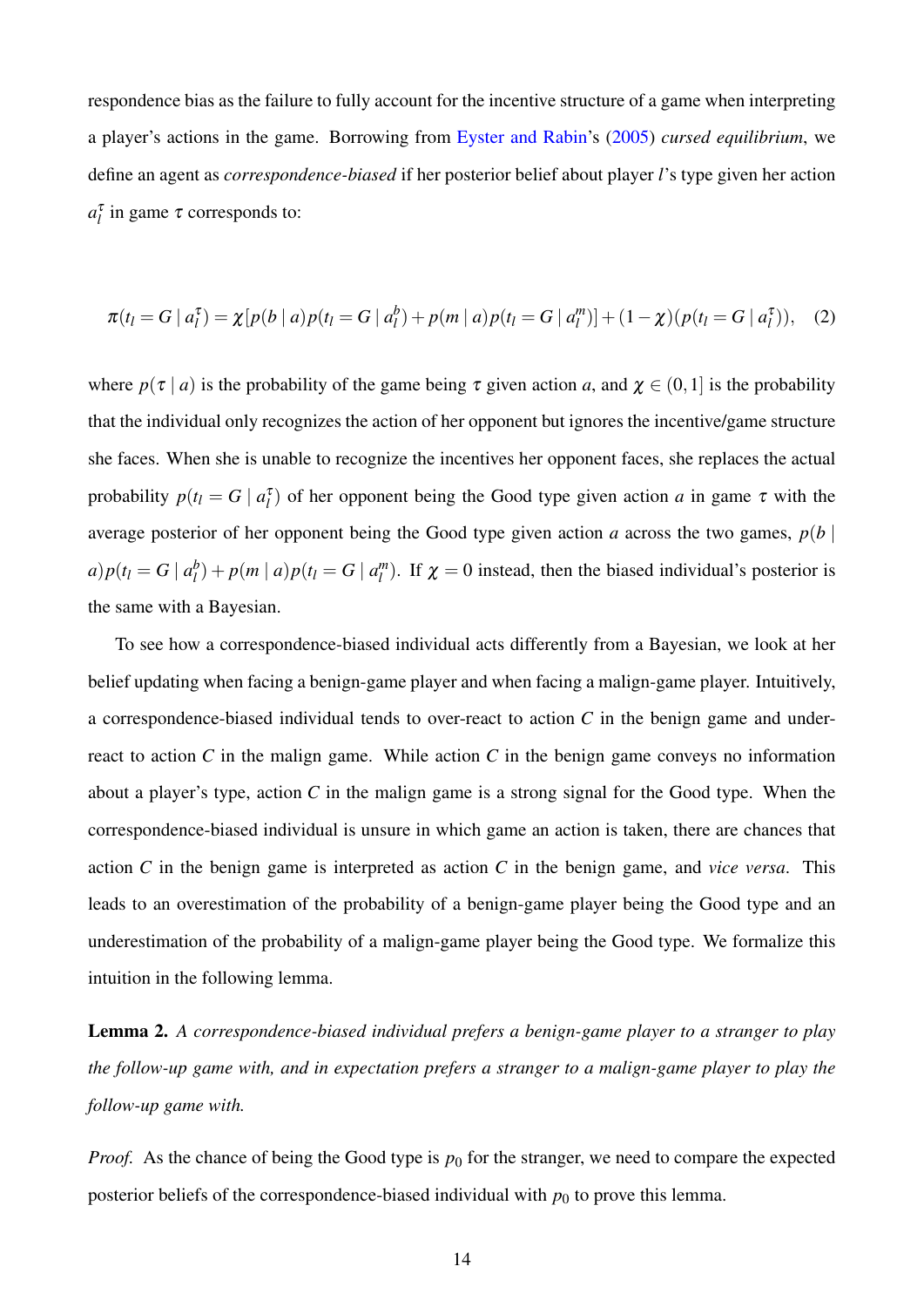For the benign-game player *i*, the correspondence-biased individual's posterior belief  $\pi(t_i = G)$  $a_i^b$ ) is larger than  $p_0$ . To see this,  $\pi(t_i = G \mid a_i^b = C)$  in this case equals to  $\chi(p(b \mid C)p(t_i = G \mid a_i^b = C))$  $C$ ) +  $p(m | C)p(t_i = G | a_i^m = C)$ ) +  $(1 - \chi)(p(t_i = G | a_i^b = C))$ . As  $p(t_i = G | a_i^m = C) > p(t_i = G |$  $a_i^b = C$ ), it follows that  $\pi(t_i = G \mid a_i^b = C)$  is larger than  $p_0$ .

For the malign-game player *j*, we can derive that  $\pi(t_j = G \mid a_j^m = C) < p(t_j = G \mid a_j^m = C) = 1$ by applying the same logic in the above paragraph. At the same time,  $\pi(t_j = G \mid a_j^m = D) = p(t_j = D)$  $G \mid a_j^m = D$ ) = 0 as action D can only appear in the malign game. This indicates that  $E[p(t_j = G \mid \mathbf{f}_j = G)]$  $\tau = m$ ] >  $E[\pi(t_j = G \mid \tau = m)]$ . As  $E[p(t_j = G \mid \tau = m)] = p_0$ ,  $E[\pi(t_j = G \mid \tau = m)]$  is smaller than  $\Box$ *p*0.

As a correspondence-biased individual prefers a benign-game player to a stranger, and at the same time prefers a stranger to a malign-game player in expectation, a natural corollary is that a correspondence-biased individual would prefer a benign-game player to a malign-game player in expectation. This gives us the main result of the model.

Proposition 1. *A correspondence-biased individual in expectation prefers a benign-game player to a malign-game player to play the follow-up game with.*

This proposition implies that a correspondence-biased individual is willing to pay a premium for the benign-game player. We call this premium the *benign premium*.

Definition. We define a correspondence-biased agent's *benign premium* as her expected payoff of choosing the benign-game player over the malign game player, namely  $E[\pi | \tau = b] - E[\pi | \tau = m]$ .

We utilize the *benign premium* to test for the existence of correspondence bias. While a correspondencebiased individual is willing to pay a positive *benign premium*, a Bayesian is, in expectation, willing to pay 0 for the benign-game player.

# <span id="page-14-0"></span>4 Design

The experiment has three stages. In the first stage, all subjects make a decision as the dictator in the dictator game. In the second stage, they are randomly matched into groups of 4 to play the benign game and the malign game. The benign game was chosen to encourage players to cooperate with the other player, while the malign game was chosen to motivate selfish behavior. Lastly, they are asked, as the receiver, to choose between receiving the dictator givings of two players from the first stage.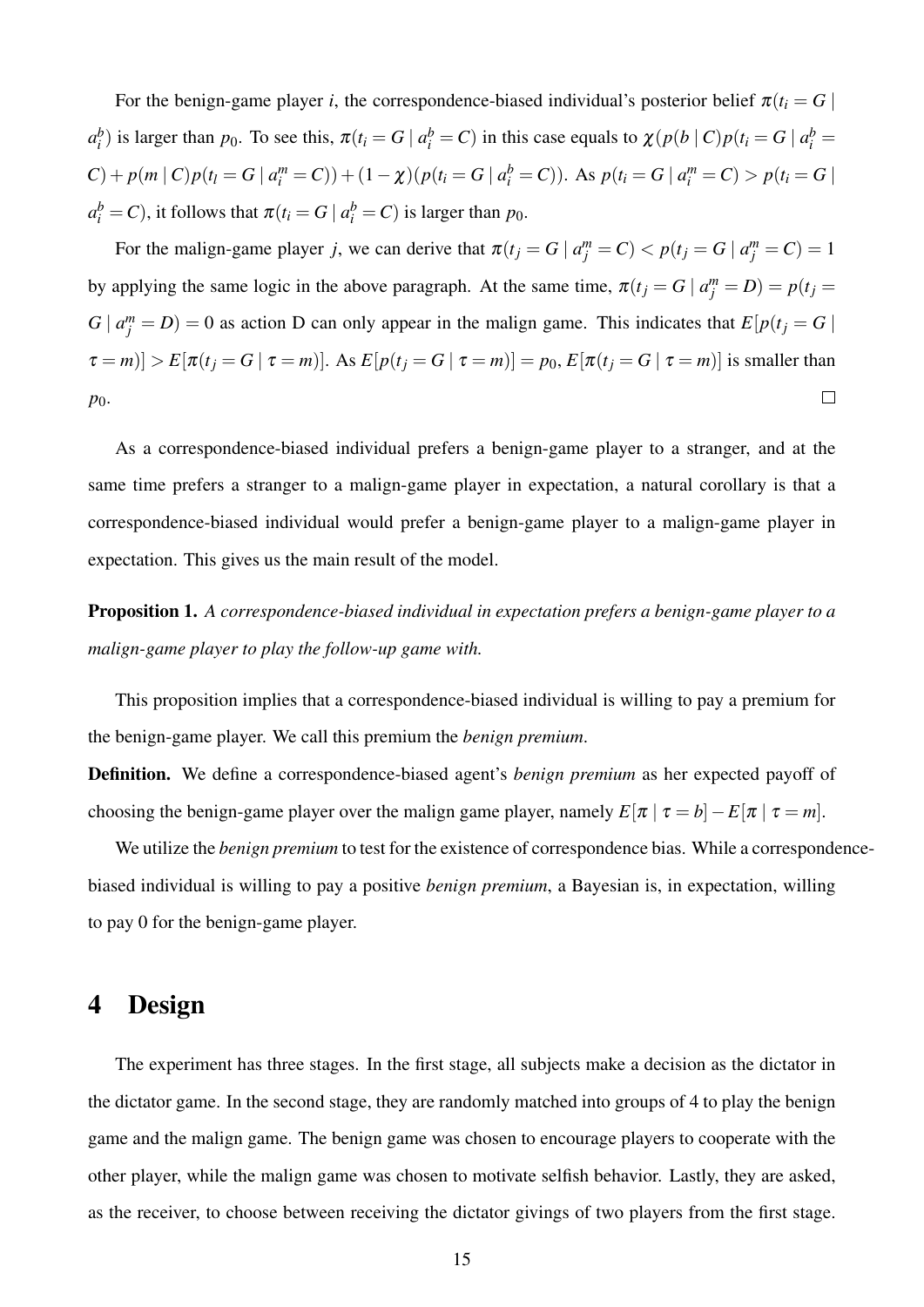Our model predicts that there exists a *benign premium*: subjects are, on average, willing to pay to be matched with the benign-game player.

#### First Stage

The experiment was conducted online, and subjects were recruited through Amazon Mechanical Turk (Mturk). Upon arriving at the study website, each subject was instructed to play a dictator game as the dictator. They divided 200 cents between themselves and a random receiver. As in a standard dictator game, the receiver had no influence over the outcome of the game, and both the receiver and the dictator receive 50 cents of endowment prior to the split decision. Subjects were also informed that, although everyone needed to make the decision, only half of those decisions would be implemented later. At this stage, they had no idea of the existence or nature of the future stages of the experiment or of the identity of the potential random receiver. This dictator decision serves as our measure of each subject's prosociality.

### Second Stage

In the second stage, subjects were randomly matched into four-player groups. Everyone was randomly assigned a role. There were four roles in each four-player group. We name them A, B, C and D. Then, the participants played the benign and/or the malign games with individuals in their own group. Depending on the treatment, a subject interacted with one or two individuals at this stage. The two games are defined as follows.

The malign game is a two-player one-shot prisoner's dilemma, see the left panel in Table [1.](#page-43-0) Participants in this game must choose between cooperate  $(C)$  and defect  $(D)$ . It is a dominant strategy to choose D for both players. The Nash equilibrium of this game is (D,D), which leads to the payoffs (30,30). Even though D is the dominant strategy, in previous studies not everyone defected, and those who chose to cooperate were more prosocial, as measured by givings in a dictator game, than those who choose to defect [\(Cooper et al.,](#page-34-7) [1996;](#page-34-7) [Barreda-Tarrazona et al.,](#page-33-4) [2017\)](#page-33-4). In the language of the

<span id="page-15-0"></span><sup>&</sup>lt;sup>9</sup>The actions C and D are respectively labeled "Action 1" and "Action 2" in the experiment to ensure a neutral presentation.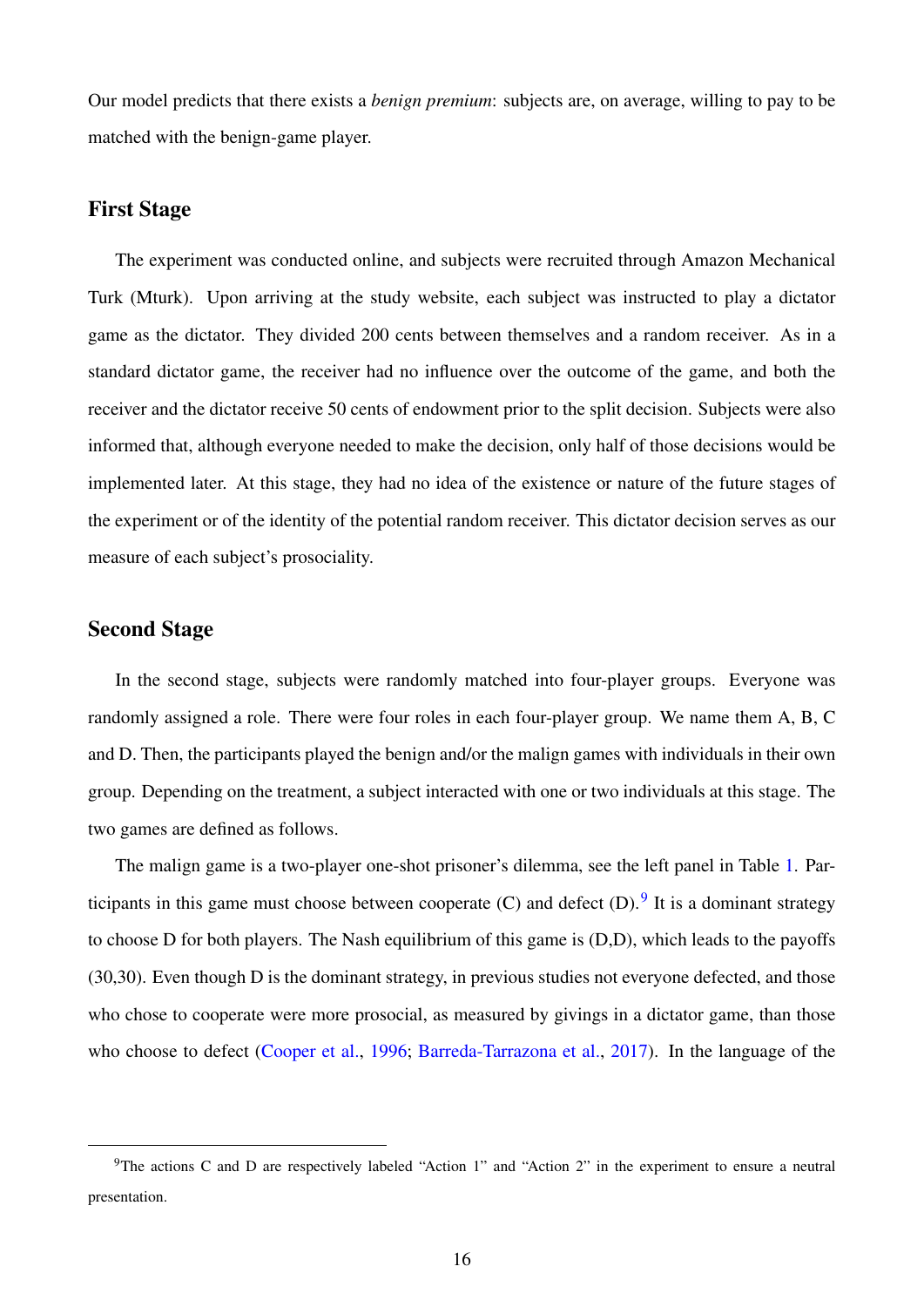model, subjects who cooperate in the malign game are *Good* types and subjects who defect in the malign game are *Bad* types.

The benign game is the Harmony game as in Dal Bó et al.  $(2018)$  (right panel in Table [1\)](#page-43-0). Participants also choose between cooperate (C) and defect (D). However, (C,C) is the dominant strategy equilibrium and Pareto dominates all other strategy profiles in this game. It is easy for the subjects to figure out that they should choose C, and most do so.

To ease understanding, we illustrate the rest of the experimental design in terms of Treatment 2, which we believe to be closest to situations encountered in daily life. We discuss the differences between the treatments at the end of this section. In Treatment 2, subjects play one game, and observe outcomes of the other game. Specifically, players A and B play the benign game, and C and D play the malign game. Even though they only play one game, we also give them the instructions, including payoffs, of the other game so that they can still understand the incentives of the game they are not playing.

After Stage 2 actions were taken, subjects entered the information provision page. On this page, they learned about their payoffs and the action of their opponent in the game they had just played. We also displayed the payoff table of the two games again to minimize confusion and to aid in recall. In addition, in Treatment 2, subjects were informed of the action of one of the two players in the game they did not play. To be more precise, A (B) in the benign game also learned whether D (C) in the malign game chose to cooperate or not. Similarly, C (D) was also informed of the action of B (A) in the benign game.

Subjects were forced to stay on the information provision page for at least 120 seconds to make sure that they had the time to understand the game structure and make inferences about the types of a benign-game player and a malign-game player based on their actions.

# Third Stage

In the third stage, every subject chose whether to receive the dictator transfer from the first stage either from a malign-game player and a benign-game player. In the second experimental treatment, one of them was the player they had played with, and the other was the player whose play they only learned about. The two candidates are those two whose actions in Stage 2 were shown to the subject in the information provision phase. For example, A played the benign game with B and observed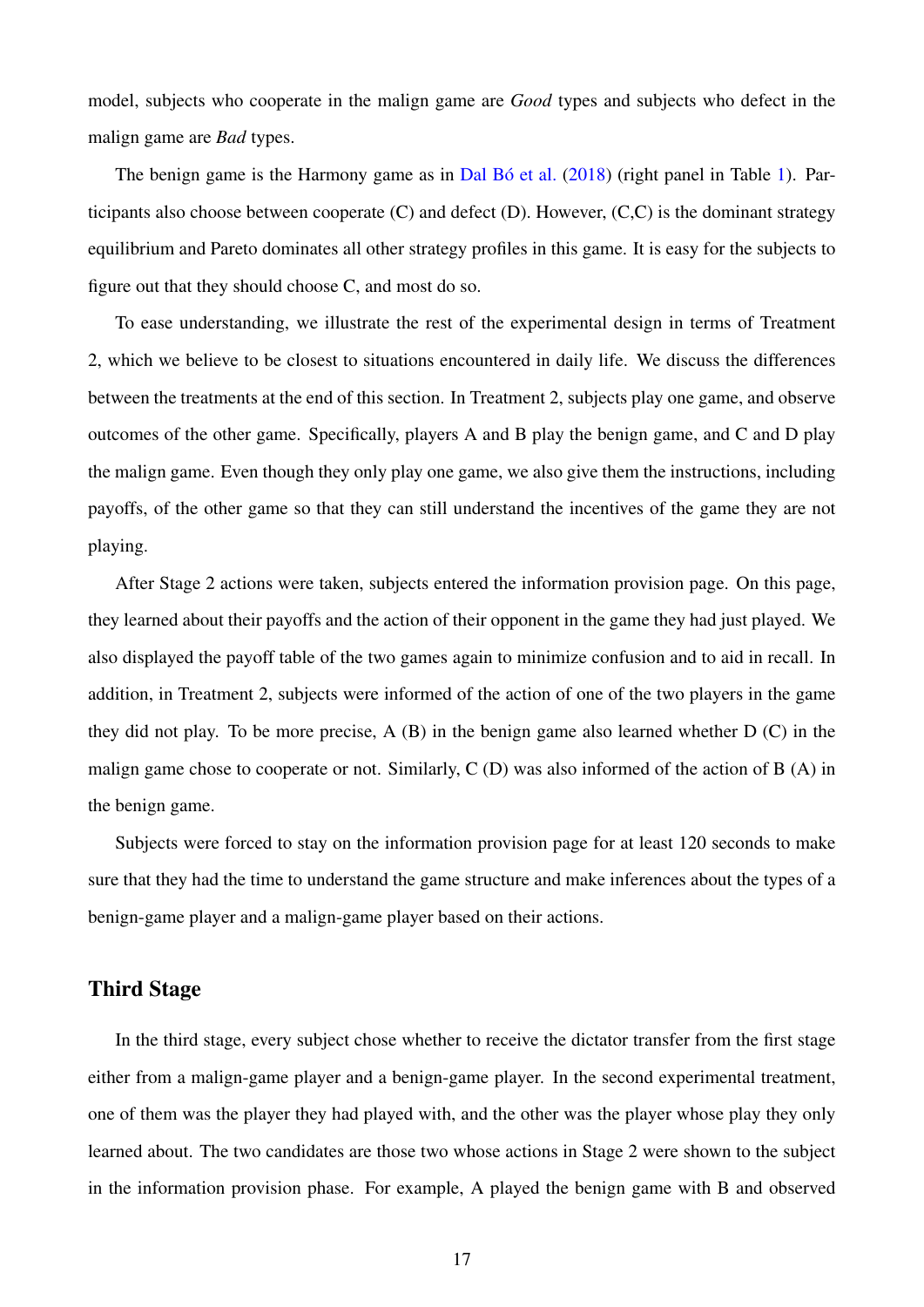D's action in the malign game. Then in Stage 3, A chose between B and D's dictator transfers in the first-stage dictator game. Therefore, the only source of information that the subject had to go on when choosing between the two candidates was the action that each had taken in the game they played in Stage 2 (as well as the payoffs for these games).

After reading the instructions for Stage 3, and before making any decisions, subjects were asked three comprehension questions. Only those who answer all three questions correctly could proceed to make their choices in this stage; those who answered at least one question incorrectly were required to re-do all three questions until they answered them all correctly.<sup>[10](#page-17-0)</sup>

After a subject made the choice between the two candidates, we used a multiple price list to elicit her WTP to be matched with the candidate of her choosing. The list shown to A if she chooses B over D in the first choice is displayed in Table [2](#page-44-0) as an example. In total, subjects made 10 choices, excluding the first one. In each choice, there were two options. D+(*x* cents) means if in this choice A chooses D, and this is the choice selected at random to count, then she will then get an extra reward of *x* cents. But if she chooses B, there is no extra reward. The point where A switches from option 1 to option 2 defines A's WTP to get B. One of these 11 choices (including the one between B and D with no extra rewards) was randomly selected as the *choice-that-counts*, and the instructions made this clear. We then implement one of the four *choice-that-counts* with a designated matching protocol.

Our matching protocol in Stage 3 was designed to eliminate a potential confound of correspondence bias. If we had designed the experiment differently, one way to reciprocate cooperation by the benign-game player could have been to choose her as the dictator in Stage 3, as dictators are expected to earn more than receivers. This was not, in fact, an issue because, if a player was designated to be the dictator by another player's choice, the unchosen dictator was assigned to be the dictator for another player who did not get to choose. So, a player's choice of dictators did not determine who became a dictator, which was a matter of chance. More specifically, the protocol can be divided into 4 steps. In the first step, we randomly chose 1 player from the 4. Let us name her the *chosen player*

<span id="page-17-0"></span> $10$ As one cannot proceed to the decision stage of Stage 3 without answering all 3 questions correctly, some subjects dropped out in this stage. Out of 1,008 subjects who signed up for the experiment, 151 of them finished Stage 2 but dropped out in Stage 3. As Stage 3 is not interactive, the dropout of those subjects has no impact on the use of data from others in the same group. Moreover, there is no significant difference in attrition rate across treatments.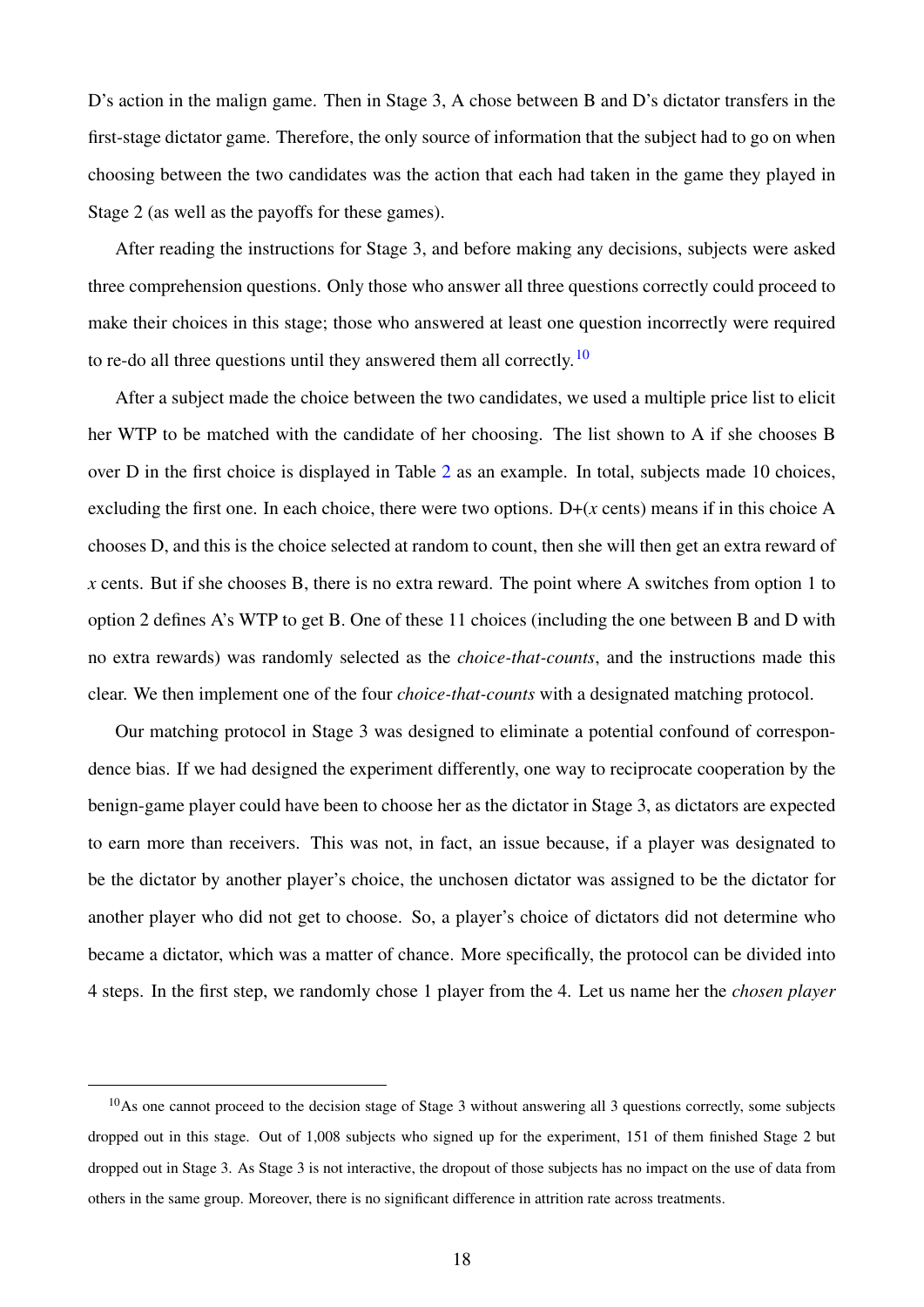and assume it was A. Second, both the *chosen player*'s (A) benign- and malign-game players (B and D) got the dictator role. Therefore who played as the dictator and who played as the receiver in the first stage dictator game was determined at the second step. The next steps only affected the matching between the two dictators and the two receivers. In the third step, we implemented the *chosen player*'s (A) *choice-that-counts*. Suppose A chose B's dictator offerings in that choice, then A and B were matched with B as the dictator. Fourth, the player who was not picked by the *chosen player* A, D in our example, was matched with the remaining player C. D's dictator transfer decision was carried out, and C received D's offerings as the receiver. The fact that D was the dictator but not C was determined in step 2. Therefore, who got dictator roles was completely determined by whom was randomly selected to be the *chosen player* in the matching protocol, choosing a player as the dictator in Stage 3 did not raise her chances of being the dictator in the dictator game.

At the end of Stage 3, the dictator's decisions made in Stage 1 were then carried out. For example, suppose B chose to give *x* cents to the random receiver in the first stage, and if A and B were matched, with B being the dictator, then A received *x* cents and B received (200−*x*) cents. Putting the dictator decision ahead of the second-stage games eliminated the possible confound, if the dictator decision had followed the second stage games, that people's experience in a game can influence their prosociality. By the third stage the dictators had already made their decisions about how much to transfer in the first stage, so what happened at the second stage could not have an impact on their behavior. Even if the benign-game player became a nicer person after playing the game, her choice in the first stage remained the same.

## **Treatments**

There are four treatments in the experiment, and they only differ in the second stage. What differentiates them from each other is how many games each subject plays and how much information they are given.

In Treatment 1 (as indicated in Figure [1\)](#page-38-0), each player only plays one game, either the benign or the malign game, and is not aware of the existence of the other game. In the third stage, subjects are asked to choose between receiving the dictator-game givings of the person they play this one game with, or those from a random participant in the study.

In Treatment 2, as already described, each player again only plays one game. However, in this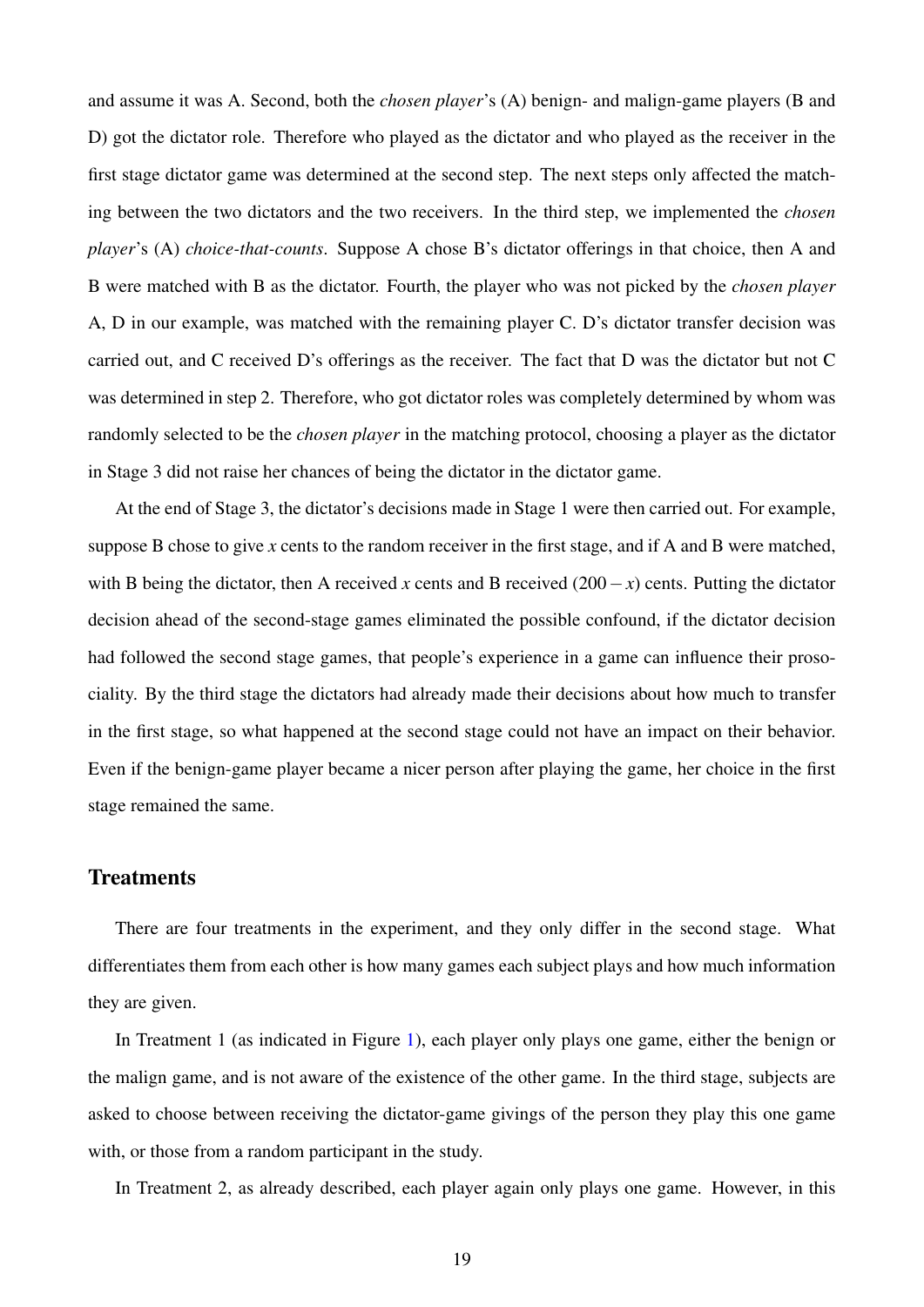condition, in addition to the outcomes and the action of the player in the game he/she plays, the subject also observes the action of one other player who plays the other game, as well as receiving full information about the game itself. Then, the focal subject chooses whether to receive the dictatorgame givings of the player who he/she actually played with, or the player who he/she only received information about.

Treatment 3 is the same as Treatment 2, except that subjects actually play both games (the benign game and the malign game) with different other subjects in their group. In the information stage, they learn the actions of both of the players they play with. The difference between Treatment 3 and Treatment 2, therefore, is that in Treatment 3 all information is gathered through "experience" instead of partly through "observation" as in Treatment 2.

Treatment 4 is the same as Treatment 3 except that subjects are also informed of the behaviors of their benign-game player in the malign game and the behaviors of their malign-game player in the benign game. For example, if A plays the benign game with B, she also learns how B behaved playing the malign game with D.

#### Predictions

The four-treatment design helps us investigate the mechanisms behind correspondence bias and the potential ways to reduce or even eliminate it.

Prediction 1. There exists a benign premium in Treatment 2, that is, the average WTP towards the benign-game player's dictator-game givings is larger than that towards the malign-game player.

Treatment 2 is our baseline treatment, and we can test the existence of correspondence bias by looking at the benign premium in this treatment. $^{11}$  $^{11}$  $^{11}$ 

**Prediction 2.** In Treatment 1, when choosing between a benign-game player and a random stranger,

<span id="page-19-0"></span><sup>&</sup>lt;sup>11</sup>We choose Treatment 2 as our baseline for two reasons. First, in daily life, people often draw inferences about others' characteristics based on their personal experience with those people, but with only second-hand knowledge of those people's behavior in other environments. Second, Treatment 2 is directly comparable to Treatment 3 and 4, as in all three of these treatments subjects chose, in Stage 3, between a benign-game player and a malign-game player's dictator-game givings. In Treatment 1, in contrast, they chose between a benign or malign player and a stranger's givings.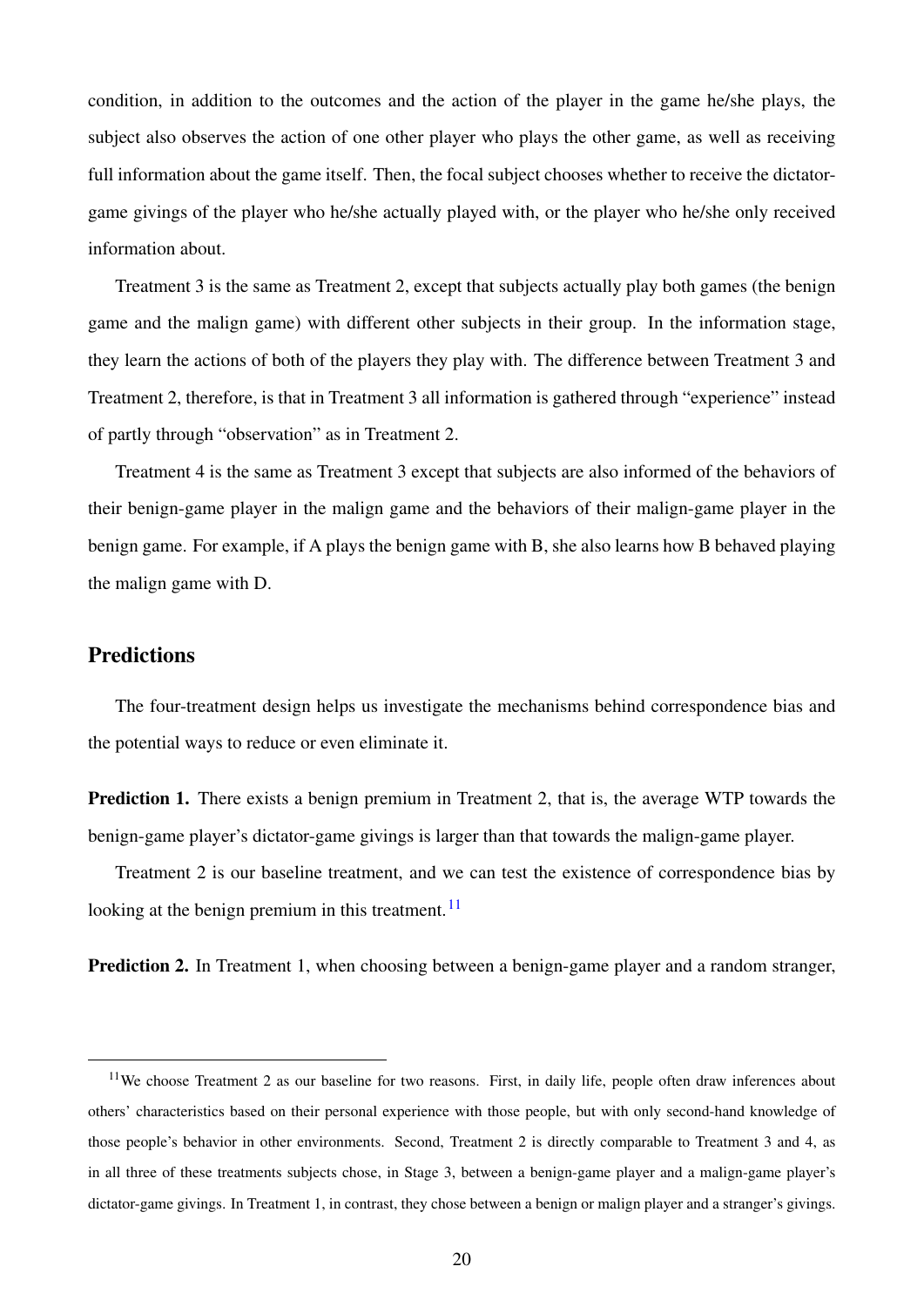subjects are on average willing to pay more to receive the dictator-game givings of the benign-game player; when choosing between a malign-game player and a stranger, they are on average willing to pay more to receive the dictator-game givings of the stranger.

Treatment 1 aims to decompose the benign premium. As no information is provided on the stranger, the chance of her being the Good type is equal to the prior,  $p_0$ . Thus, Treatment 1 helps us separate the benign premium into two parts: underestimation of the chance of the malign-game player being the Good type and overestimation of the chance of the benign-game player being the Good type. While Bayesian inference predicts that willingness to pay to receive the benign-game and malign-game players' dictator-game givings should be the same as the willingness to pay to receive the stranger's givings, as a result of correspondence bias, we predict that agents will prefer the benign-game player's givings to the stranger's, and prefer the stranger's givings to the malign-game player's.

#### Prediction 3. The benign premium is smaller in Treatment 3 than in Treatment 2.

Treatment 3 is set to test whether misunderstanding of the correlation between behaviors and strategic motives is a cause of correspondence bias. As participants play both games in this treatment and likely make different choices in the two games, they have a better understanding of how incentives in the two games influence players' actions. We expect the benign premium to shrink in Treatment 3 compared to Treatment 2.

#### Prediction 4. The benign premium is smaller in Treatment 4 than in Treatment 3.

In Treatment 4, we test whether providing counterfactual information reduces correspondence bias. In treatments 2 and 3, participants are not able to know how the benign-game players perform in the malign game, and vise versa. However, in Treatment 4, such information is available, and subjects can clearly see how others' actions change according to the incentives they face. If correspondence bias is caused by failing to fully account for the impact of the incentives on actions, then enabling people to compare other players' behaviors in different games with different incentives should reduce the bias significantly.

#### Implementation

The experiment was conducted on Amazon Mechanical Turk between October 12, 2018 and December 7, 2018. As our experiment is rather complicated, we only recruited subjects who had at least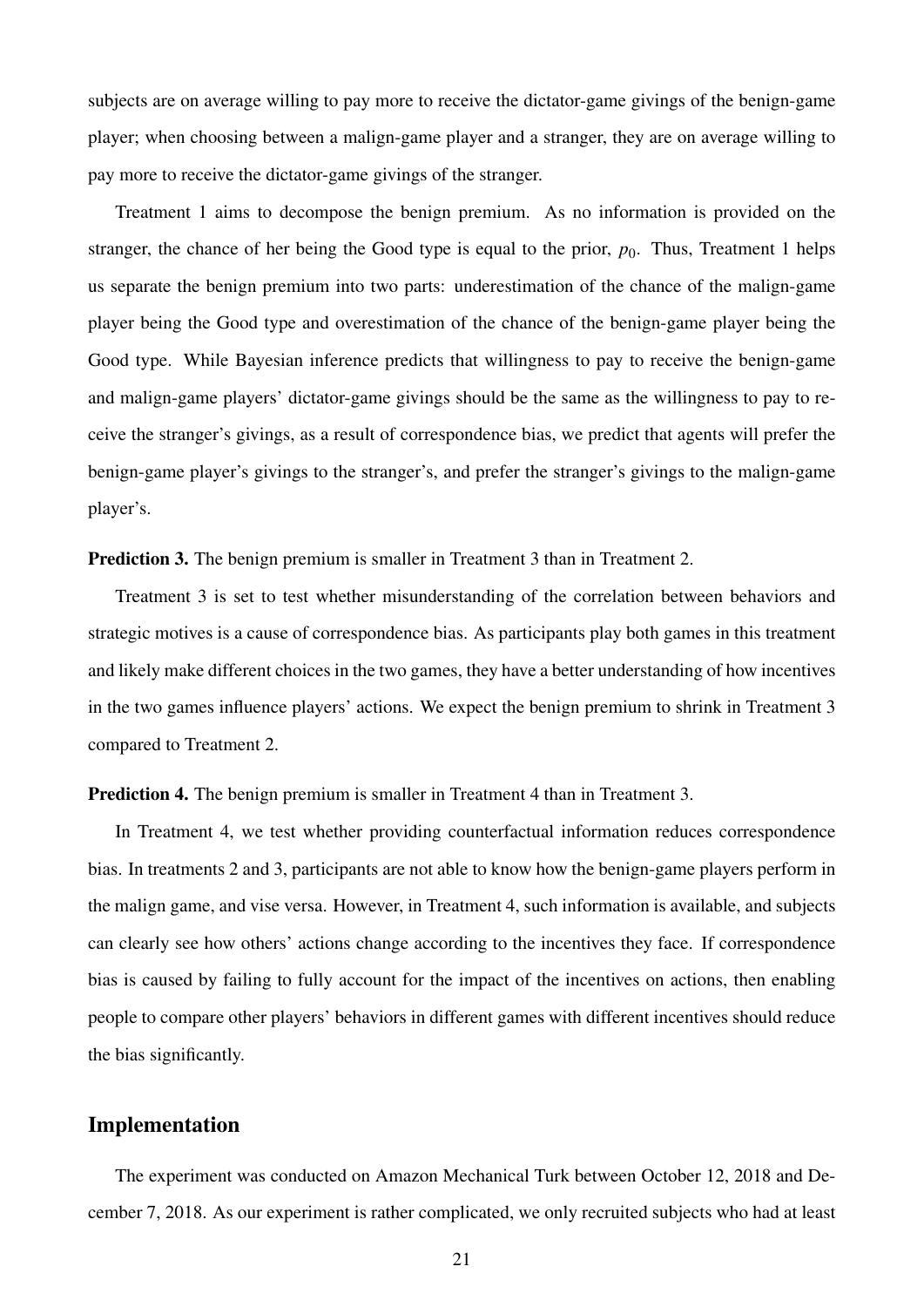a two-year associate degree. We also restricted participation to residents of the United States who had completed at least 100 tasks prior to our study and had an approval rating of at least 95%. We advertised the experiment as a 20-minute academic decision-making study with an average payment of 2.5 dollars. On average, the experiment lasted 20.1 minutes and subjects earned 2.77 dollars.

Overall, we recruited 817 subjects in our online experiment, 121 in Treatment 1, 246 in Treatment 2, 223 in Treatment 3, and 227 in Treatment 4.<sup>[12](#page-21-1)</sup> We randomly assigned fewer subjects to Treatment 1 based on a power calculation. We needed more subjects in the other 3 treatments because we tested whether the benign premium is significantly different between every two treatments, whereas in Treatment 1, we only need to test whether the average WTP is significantly different from 0 or not.

Table [3](#page-45-0) shows summary statistics both in aggregate and across treatment conditions. All of the non-outcome behaviors and demographics are balanced. On average, subjects shared 67 cents in the dictator game. 95.2% of subjects chose to cooperate in the benign game and 38.9% defected in the malign game. A natural concern is that subjects may behave differently in Treatment 2 and in treatments 3 and 4, because the number of games they play is different. Reassuringly, the cooperation rate in the malign game in Treatment 2 is not significantly different from the average cooperation rate in treatments 3 and 4 (p-value=0.424). We collected subjects' demographic information in a voluntary follow-up survey. 735 out of 817 subjects (90%) completed the survey, and there is no significant difference in the take-up rates across treatments. Survey respondents have an average age of 38, 57% are female, and 80% have jobs (either employed or self-employed).

# <span id="page-21-0"></span>5 Results

The objective of this study is to examine whether, when people make inferences about others based on their behaviors, they over-attribute behaviors to others' characteristics and underestimate the impact of incentives on behaviors. To do so, we look at how an individual's randomly assigned game, which is orthogonal to her characteristics, affects other people's perceptions of her. We first confirm that the game a subject is assigned to play is indeed orthogonal to her prosociality, which is measured

<span id="page-21-1"></span><sup>&</sup>lt;sup>12</sup>We received a total of 857 responses, but dropped 40 subjects (4.67%) who exhibited multiple switching points in the multiple price-list questions at the third stage.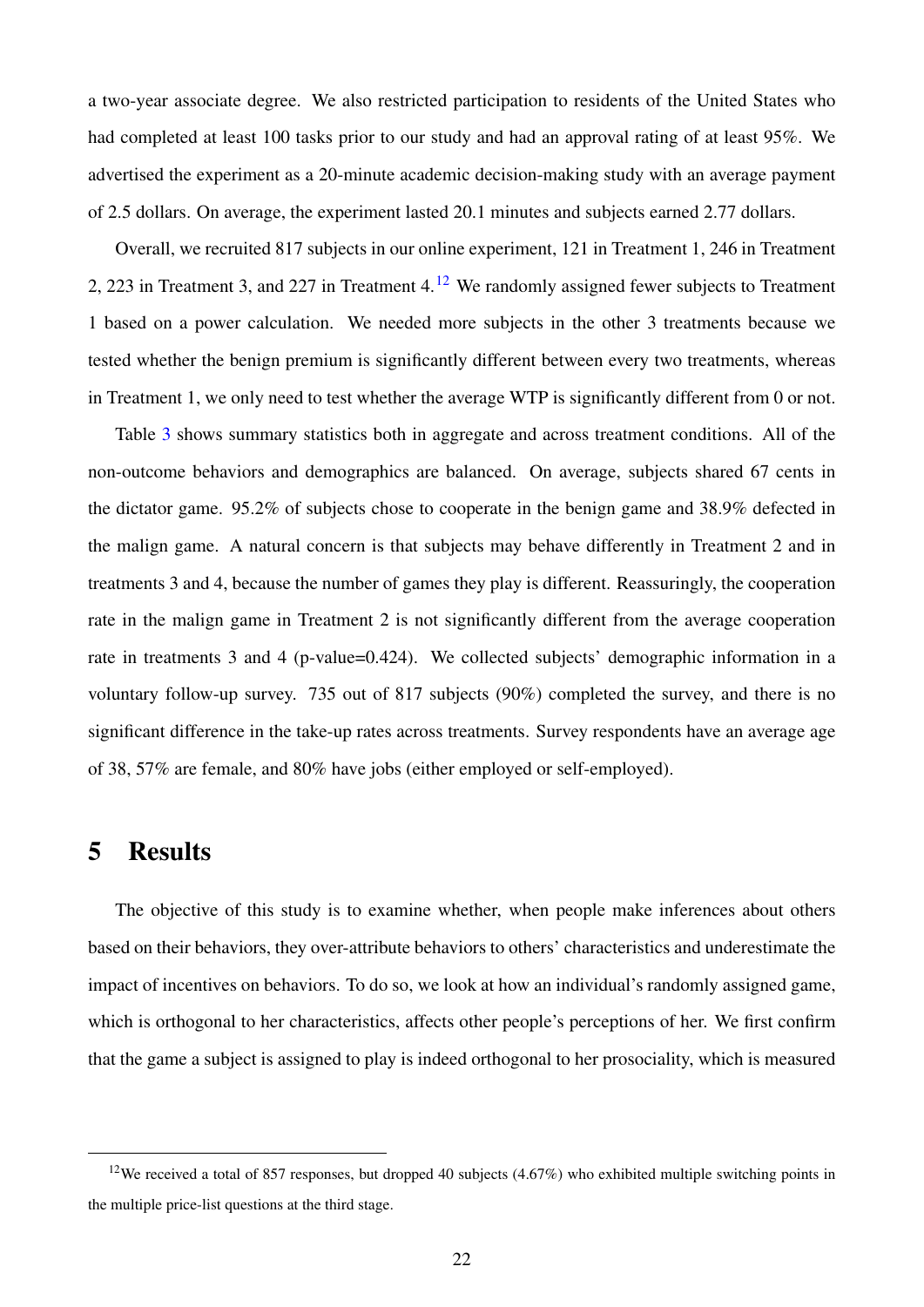by her dictator givings in Stage 1. Figure [2](#page-39-0) (right-hand panel) illustrates that subjects who play the benign game transfer an average of 66.90 cents, which is, as would be expected if randomization was successful, almost identical to the average dictator givings from malign-game players (66.56 cents; p-value=0.89).

Then as a manipulation check, we look at whether the two games induce different behaviors (Table [4\)](#page-46-0). While almost everyone (95.2% of subjects) chooses to cooperate in the benign game, the frequency of cooperation is much lower in the malign game (38.9%), so the game structure does indeed affect subjects' choices. The choices in the malign game are also informative for identifying types of subjects. Figure [2](#page-39-0) shows that subjects who choose to cooperate in the malign game transfer 77 cents in the first stage, while subjects who choose to defect only transfer 60 cents, a statistically significant difference (p-value $<0.01$ , rank-sum test). In contrast, though those who cooperate in the benign game do, on average, contribute more (67 cents) than those who do not cooperate (63 cents), the difference does not approach significance (p-value=0.36).

Result 1. *Correspondence bias exists in the baseline treatment when subjects experience the action of one player and observe the action of another player. The existence of the bias leads to a clear welfare loss.*

Turning to the main results of the paper, we first look at the existence of correspondence bias in the baseline treatment, Treatment 2. A rational Bayesian model predicts that subjects will be, in expectation, indifferent between receiving the dictator offerings from either the benign-game player or the malign-game player. However, supporting the first prediction of our model, there is a positive benign premium: subjects are willing to pay, on average to receive the dictator game offerings from the benign-game player rather than those from the malign-game player. Using the multiple price list, we define the willingness-to-pay (WTP) for the benign-game player as the switch point between option 1 and option 2 in Table [2.](#page-44-0) We further code it as positive if a subject chooses the benign-game player in the first choice, and negative otherwise. Since the multiple price list can only elicit intervals of WTP, we use the mid-point of the interval as the WTP for the benign-game player.<sup>[13](#page-22-0)</sup> For example, if

<span id="page-22-0"></span><sup>&</sup>lt;sup>13</sup>The results are robust if we use the lower or upper bound of the interval as the WTP for the benign-game player (Figure [5\)](#page-42-0).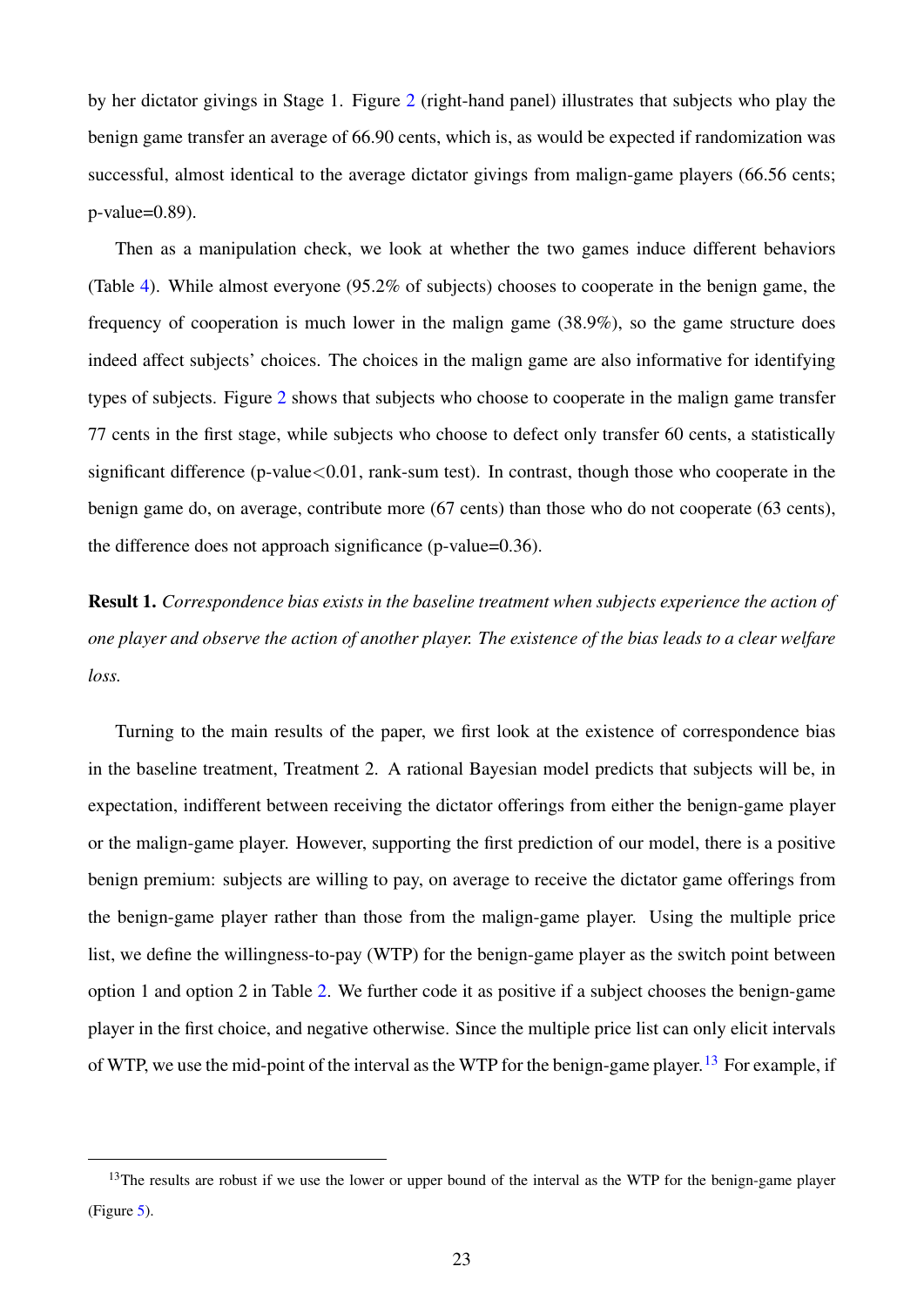subject A chooses B's (the benign-game player) transfers over D's (the malign-game player) transfers plus 10 cents bonus, and switches to D's transfers plus 20 cents when choosing between it and B's transfers, then A's WTP for the benign-game player is coded as 15 cents.

As shown in Figure [3](#page-40-0) and Table [5,](#page-47-0) the average WTP for the benign-game player's dictator givings is 11.67 cents higher than that for the malign-game player's givings in Treatment 2, which is significantly larger than 0 at the 1% level. The Bayesian model is rejected. One way to interpret this result is that subjects believe that the benign-game player on average transferred 11.67 cents more in Stage 1 than the malign-game player. To put those numbers into perspective, one can compare them with the maximum plausible benign premium of 100 cents. A completely selfish individual transfers 0 in Stage 1, while an altruistic individual who weights others' utility exactly as much as her own transfers 100 cents in Stage 1. Therefore, although larger values are possible (up to 200 cents), the largest plausible difference between the two players' transfers is 100 cents.

The benign premium can also be interpreted as a measure of the welfare loss caused by correspondence bias. To see this, consider the case when the expected dictator givings of the malign-game player are higher than that of the benign-game player from a Bayesian's perspective but the difference between the two is smaller than the benign premium. While a risk-neutral Bayesian would choose the malign-game player, a risk-neutral correspondence-biased agent would still choose the benigngame player, leading to an expected welfare loss. The larger the benign premium, the more likely a correspondence-biased agent would forfeit a gain from choosing the malign-game player's dictator givings.

Given that, at the aggregate level subjects are correspondence-biased, a natural next question is how many subjects are correspondence-biased. This question is hard to answer when the maligngame player chooses to defect. Both the Bayesian model and our model predict that in this situation subjects *should* choose the benign-game player, and the only difference is that our model predicts a larger WTP towards the benign-game player. However, the case when the malign-game player chooses to cooperate is clear-cut. While a Bayesian subject should choose the malign-game player regardless of her prior, our model predicts that a fully correspondence-biased subject is indifferent between the two players and may choose the benign-game player. Consistent with this prediction, our data show that 52% of subjects choose the benign-game player over the malign-game player when the latter choose to cooperate in Treatment 2 (Panel A of Table [6\)](#page-48-0).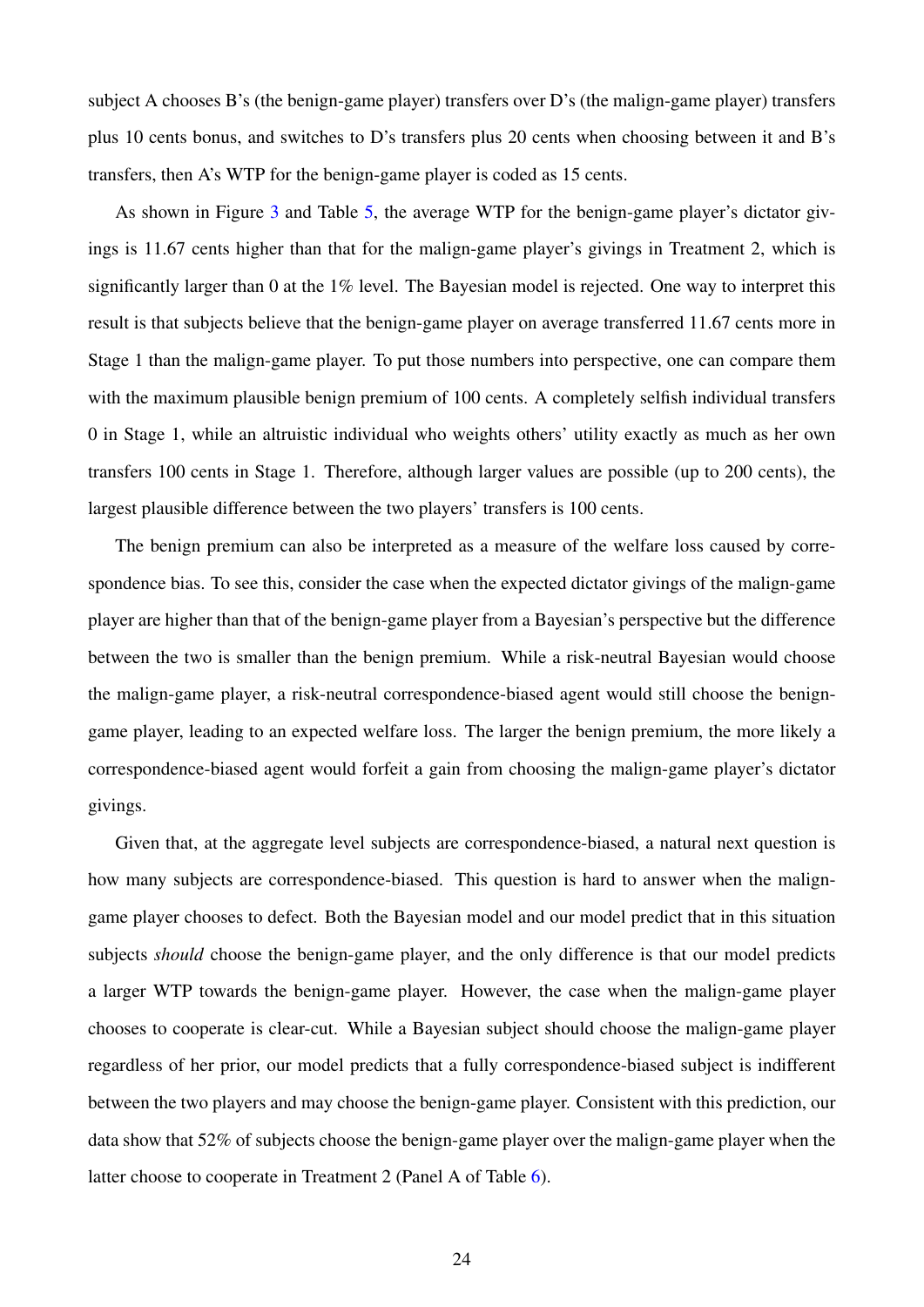Result 2. *Evidence suggests that correspondence bias is caused by both an overestimation of the prosociality of the benign-game player and an underestimation of the prosociality of the malign-game player.*

In Treatment 1, subjects only play one game, and are asked to choose between receiving the dictator-game givings of the person they play this one game with, and those from a random participant. As predicted by the model, a Bayesian subject should be indifferent between her partner and a stranger in expectation regardless of which game she is assigned to play. However, the game an individual plays does have an impact on her WTP towards her partner.

Treatment 1 is more comparable to previous studies in psychology on correspondence bias. We randomly assigned subjects to interact with someone in a benign environment (corresponding to the "against an opinion" condition in the psychology literature) or a malign environment (corresponding to the "in favor of an opinion" condition), and we test whether this randomly assigned environment had an impact on a subject's evaluation of their partner or not (corresponding to asking subjects to rate the attitudes of the speaker towards that opinion). Our results show that the orthogonal environment has a strong effect on a subject's WTP towards her partner. When the game played together is the benign game, the average WTP for partners over the strangers is 12.62 cents; when it is the malign game, the average WTP for partners is -7.24 cents, meaning subjects are willing to pay to receive the dictator givings from random strangers, rather than from their partners. The two WTPs are significantly different from each other (p-value < 0.01, Wilcoxon rank-sum test), which serves as another piece of evidence of correspondence bias.

Treatment 1 also serves as a test of the mechanisms behind correspondence bias. If the bias is caused by people's failure to fully account for the degree to which incentives affect actions, then we would predict a preference for the benign-game player to the stranger and a preference for the stranger rather than the malign-game player. The results are consistent with this prediction. As shown above, the average WTP for the benign-game player is positive and is significantly different from 0, with a pvalue of 0.025. Meanwhile, the average WTP for the malign-game player is negative (p-value=0.155). The negative WTP for the malign-game player is unlikely to be a mistake, as subjects do respond to the malign-game player's actions. When the malign-game player chooses to cooperate, the average WTP towards her is 11.67 cents; when the malign-game player chooses to defect, the average WTP is -20.59 cents.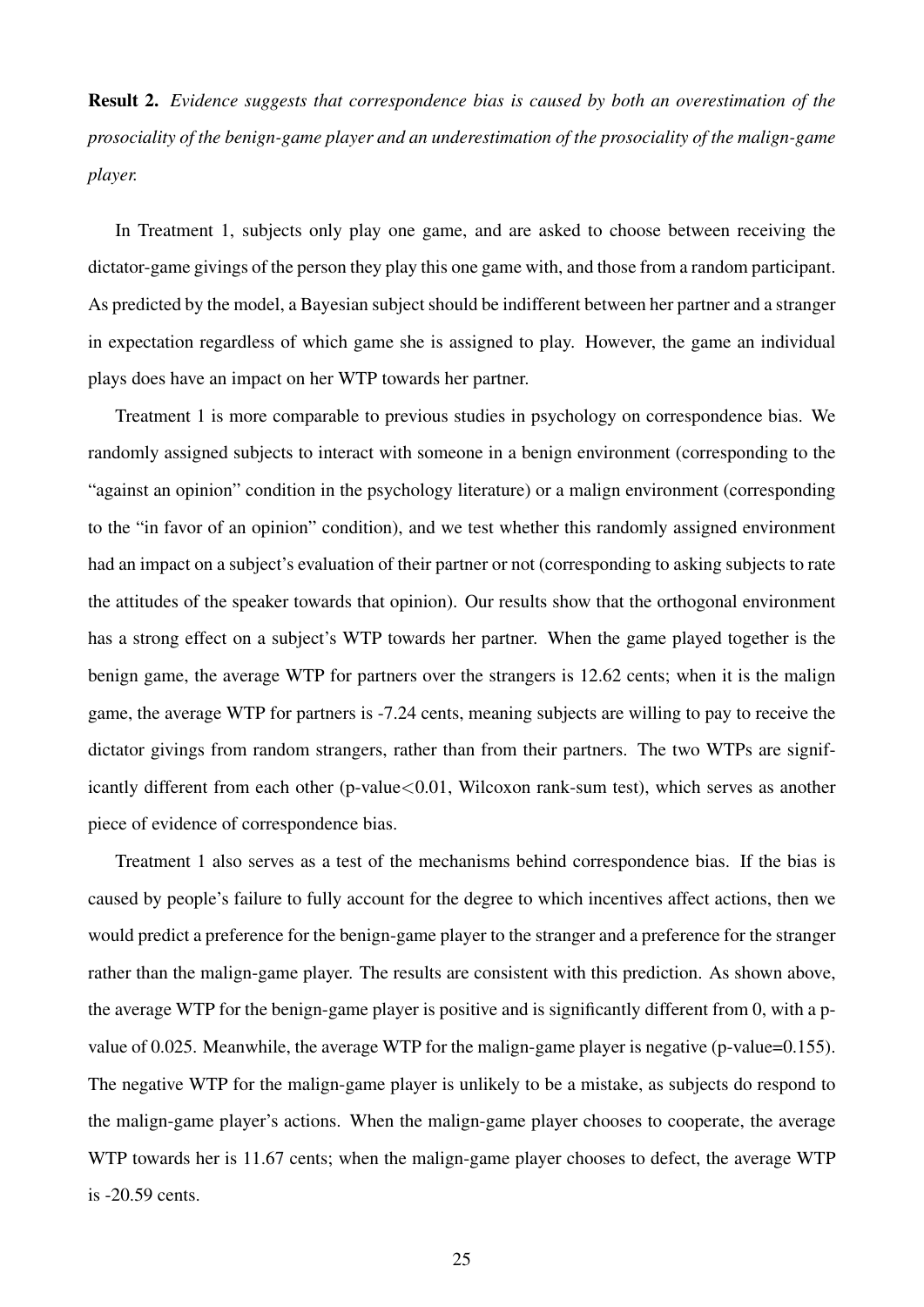Result 3. *Direct experience with both games reduces correspondence bias, but by itself is not sufficient to eliminate the bias.*

So far these results demonstrate the existence of correspondence bias: subjects tend to believe that someone who they are randomly assigned to play a benign game with is more prosocial than someone who they are randomly assigned to play a malign game with. The next question is whether we can alleviate this bias. By comparing Treatment 2 with Treatment 3, we can see the effect of letting subjects experience both regimes, so as to better understand the correlation between strategic motives and actions. The only difference between the two treatments is that subjects only play one game but observe the other one in Treatment 2, while in Treatment 3 they play both. The average benign premium decreases from 11.67 cents in Treatment 2 to 7.78 cents in Treatment 3, with a pvalue of 0.263. This shows that experience alone is not sufficient to eliminate correspondence bias. The benign premium in Treatment 3 is still significantly larger than 0 (p-value=0.003, t-test).

The reduction in the benign premiums from Treatment 2 to Treatment 3 is mainly driven by the reduction in WTP for the benign-game player of subjects whose malign-game player chooses to defect. As shown in Figure [4,](#page-41-0) when the malign-game player chooses D, the average WTP for the benign-game player decreases from 20.68 cents to 15.16 cents (p-value=0.159). Meanwhile, the average WTP for the benign-game player only decreases from -0.05 cents to -2.16 cents when the malign-game player chooses to cooperate. These results suggest that experience is better at reducing the overestimation of the niceness of the benign-game player. It has little effect on reducing the underestimation of the niceness of the malign-game player.

Result 4. *Providing counterfactual information in addition to letting subjects experience both games eliminates correspondence bias. The result is mainly driven by a reduction in overestimation of the niceness of the benign-game player.*

By comparing treatments 3 and 4, we can study the effect of informing the subjects of "counterfactuals." When, in Treatment 4, we not only let subjects learn the behaviors of two players by playing games with them, as in Treatment 3, but also inform them of the behaviors of the two players in the game they did not play together, the benign premium further decreases to 2.14 cents, which is not significantly different from zero  $(p=0.407)$ . The difference in the benign premium between Treatment 3 and Treatment 4 is significant at the 10% level (p-value=0.095), suggesting that providing coun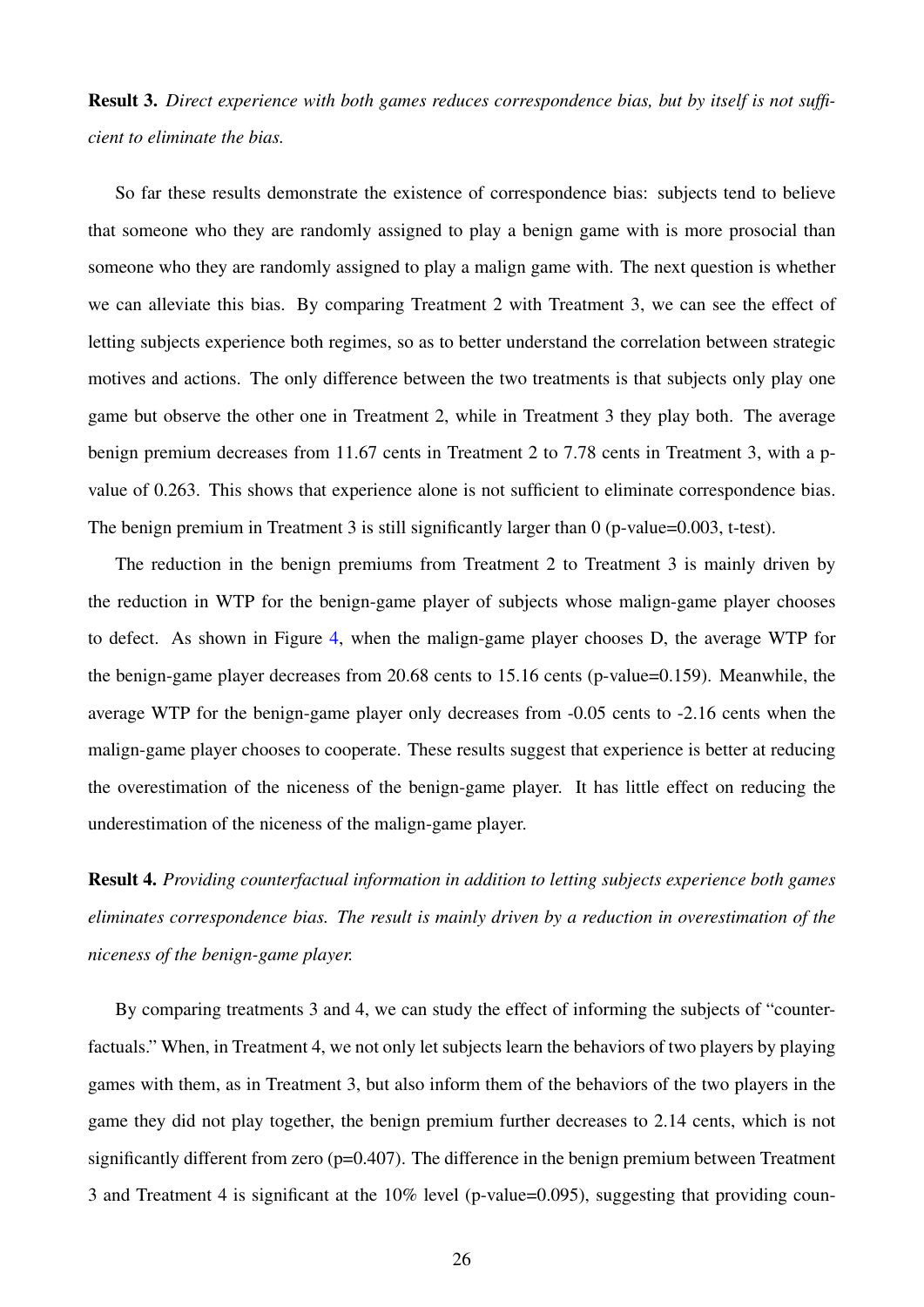terfactuals can alleviate correspondence bias. The difference between Treatment 2 and Treatment 4 is significant at the 1% level (p-value=0.007), which indicates that experience plus counterfactual information can jointly eliminate the bias.

The reduction in the benign premiums from Treatment 3 to Treatment 4 is mainly driven by the reduction in the benign premium when the malign-game player chooses to defect (Figure [4](#page-41-0) and Table [6\)](#page-48-0). In this situation, the average WTP for the benign-game player decreases from 15.16 cents in Treatment 3 to 6.37 cents in Treatment 4 (p-value=0.103). The average WTP in Treatment 4 (6.37 cents) is very close to the Bayesian level with the correct prior,  $6.94$  cents.<sup>[14](#page-26-0)</sup> This suggests that the overestimation of the niceness of the benign-game player is almost gone in Treatment 4. At the same time, when the malign-game player chooses to cooperate, the benign premium declines from -2.16 cents in Treatment 3 to -3.65 cents in Treatment 4. Again, it is also closer in Treatment 4 than in Treatment 3 to the Bayesian amount with the correct prior, -9.48 cents.<sup>[15](#page-26-1)</sup>

The finding that providing counterfactuals reduces the correspondence bias helps to explain its robustness in daily life: it is usually impossible to observe the counterfactual behavior of the people we interact with. For example, in a society with low mobility, the rich are born rich and the poor typically remain poor. It is hard to see how the rich would behave if they were poor, and it is hard to observe how the poor would behave if they were rich. Even if some people experienced both cases, others are unlikely to witness how they behave in the two different situations.

Interestingly, even though the benign premium becomes smaller in Treatment 3 and even more so in Treatment 4, the proportion of subjects who are biased remains quite stable. Around 52.81% and 47.31% of subjects in treatments 3 and 4 respectively still choose the benign-game player in the first choice when the malign-game player chooses cooperation, which is inconsistent with the predictions of the Bayesian model but consistent with our model of correspondence bias. One plausible

<span id="page-26-0"></span><sup>&</sup>lt;sup>14</sup>When subjects are Bayesian with correct priors, the WTP for the benign-game player should be equal to the conditional expected differences in the two players' dictator givings. As Figure [2](#page-39-0) illustrates, the difference in the dictator givings from the benign-game player who chooses to cooperate (67.11 cents) and the malign-game player who chooses to defect (60.17 cents) is 6.94 cents.

<span id="page-26-1"></span> $15-9.48$  is the difference in the dictator givings between the benign-game player who chooses to cooperate (67.11 cents) and the malign-game player who also chooses to cooperate (76.59 cents).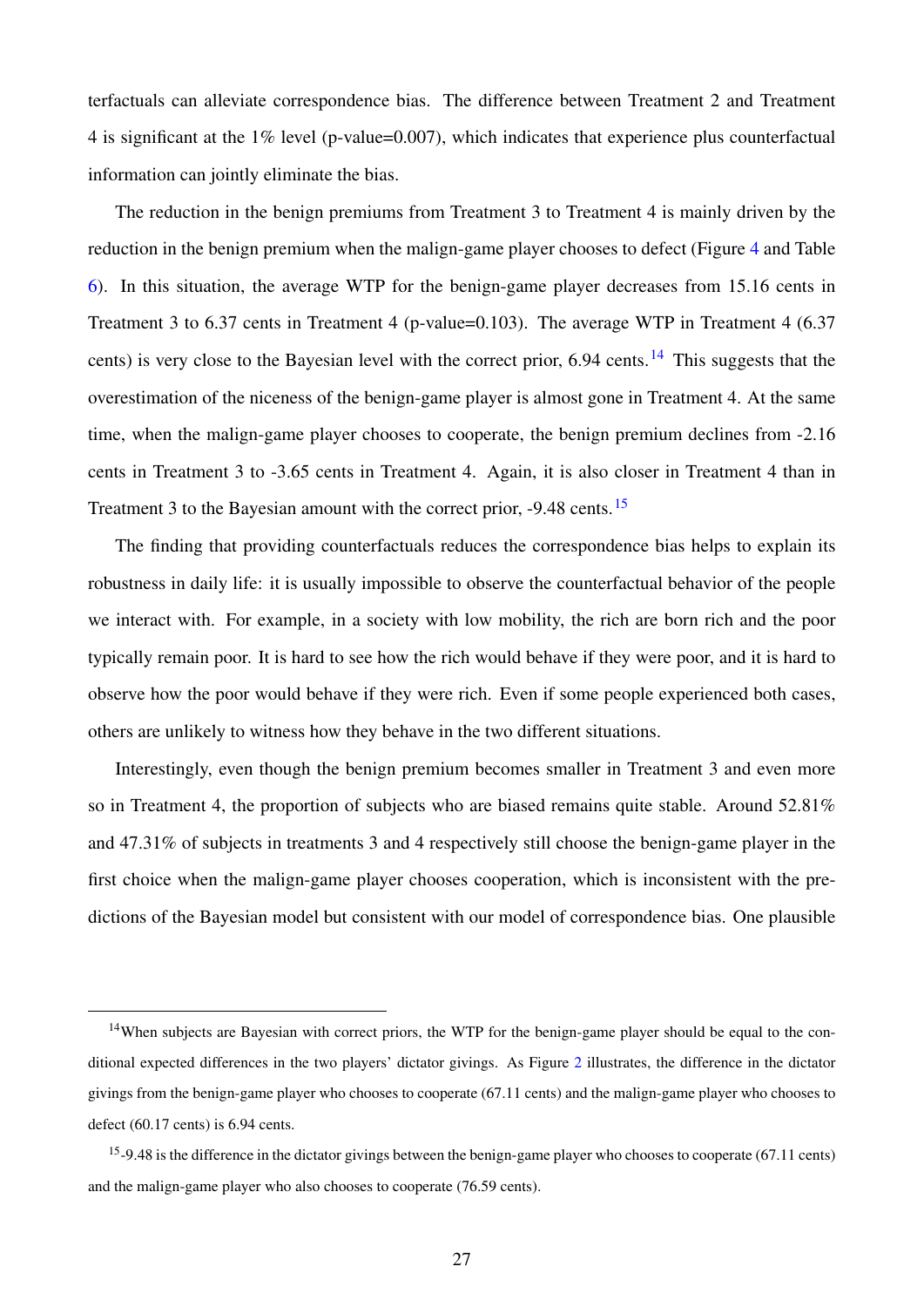interpretation is that being correspondence-biased is a relatively stable trait, but that experience and counterfactual information can reduce the magnitude of the bias.

#### Robustness Checks

One potential concern is our results are driven by the complexity of the design or by subjects' inattention. We use education level to proxy mathematical/computational skills, and test whether people who have fewer years of education show a stronger sign of correspondence bias. For inattention, we use how long subjects stay in each stage as a proxy; people who pay more attention to the study are likely to stay longer in each stage before making their decisions. We present the results in Table [7.](#page-49-0) In this analysis, we only include observations in treatments 2, 3, and 4, as the definition of the benign premium is slightly different in Treatment 1. When looking at the effect of education on the level of the bias, we continue the analysis with a subsample of subjects who finished the voluntary follow-up survey. As shown in Table [7](#page-49-0) column 3, the level of education has no significant impact on the WTP for the benign-game player. The same applies to all the stay-duration variables. In combination, these results suggest that the observed effects are not driven by people with a relatively low level of education or by people who did not pay enough attention to the study.

# <span id="page-27-0"></span>6 Discussion

In the Discussion section, we first discuss two potential alternative explanations and explain why they cannot explain the entirety of our results. We then present a set of applications of correspondence bias in managerial decision making.

## Alternative Explanations

In our baseline treatment, Treatment 2, subjects are willing to pay a benign premium for the benign-game player's dictator-game givings, even though players are randomly assigned to the benign game and the malign game. Subjects in Treatment 2 only play one game, but observe the other game. While we believe this feature closely mimics reality, its asymmetry also opens doors for alternative explanations. In this subsection, we show that results in Treatment 3 and Treatment 4 provide evidence against alternative explanations.

The first alternative explanation to the benign-premium in Treatment 2 is that subjects fail to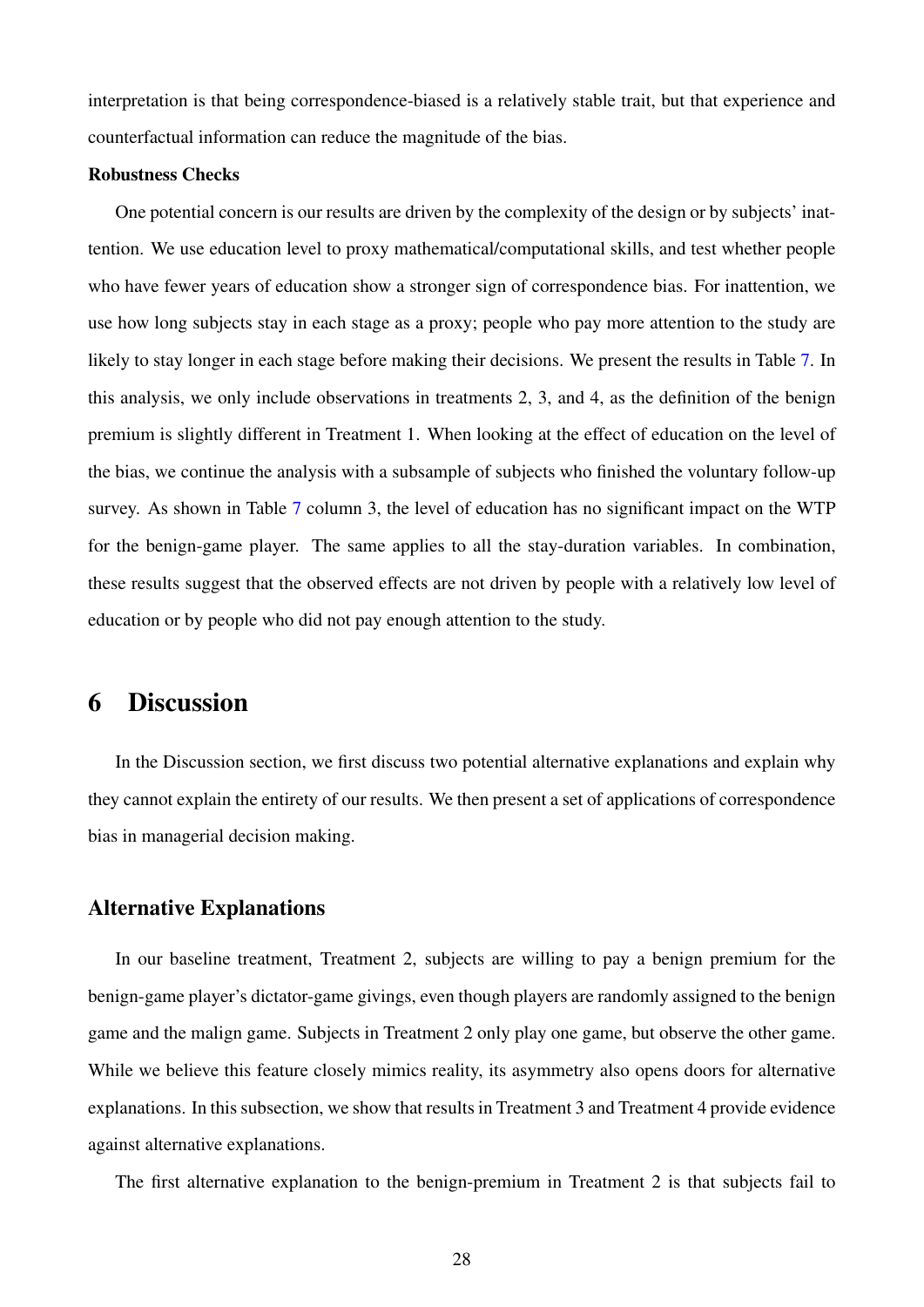understand the strategic situation of the game that they do not play. Thus they interpret defection in the malign game as a bad signal and interpret cooperation in the benign game and the malign game as equally strong good signals, which could also result in a benign premium.

Even though this mechanism may be contributing to some of the effects observed in the experiment, it cannot explain the whole set of our results. We first test whether subjects truly do not understand the game they do not play by examining the behavior of subjects who only play the benign game while observing the malign game. If subjects do not understand the strategic situation of the game they do not play, or pay no attention to it, then we would expect that their willingness to pay for the benign-game player is the same regardless of how the malign-game player behaves. However, Table [6](#page-48-0) shows that for subjects who only played the benign game, when the malign-game player chooses to cooperate, their average WTP for the benign-game player is 13.89 cents; while when the malign-game player chooses to defect, the average WTP for the benign-game player increases to 27.88 cents. The two amounts are significantly different from each other (p-value=0.042). This suggests that subjects on average understand how actions in the game they do not play should be interpreted.

Most importantly, if the benign premium in Treatment 2 is entirely driven by people's misunderstanding of the strategic situation of the game they do not play, then we should expect it to disappear in Treatment 3 in which subjects play both games. However, the benign premium still exists in Treatment 3. Subjects are on average willing to pay 7.78 cents for receiving the dictator offerings from the benign-game player, which is significantly greater than 0 at the 1% level. The misunderstanding of the game one does not play explanation cannot explain our results in Treatment 4 either. Subjects play both games in both Treatment 3 and Treatment 4. Thus there is no difference in how many games they play between the two treatments. Nevertheless, we find that providing counterfactual information in Treatment 4 significantly lowers the benign premium from 7.78 in Treatment 3 to 2.14 in Treatment 4.

The second alternative explanation is people may prefer to interact again with a player who they share a good experience with, and may prefer to not interact again with a player who they share a bad experience with. As subjects tend to share a good experience with benign-game players and share a bad experience with malign-game players, a preference for the good-experience player could, in theory, explain why subjects are willing to pay a benign premium.

The three-stage feature of our design is, however, designed to eliminate any impact of a preference

29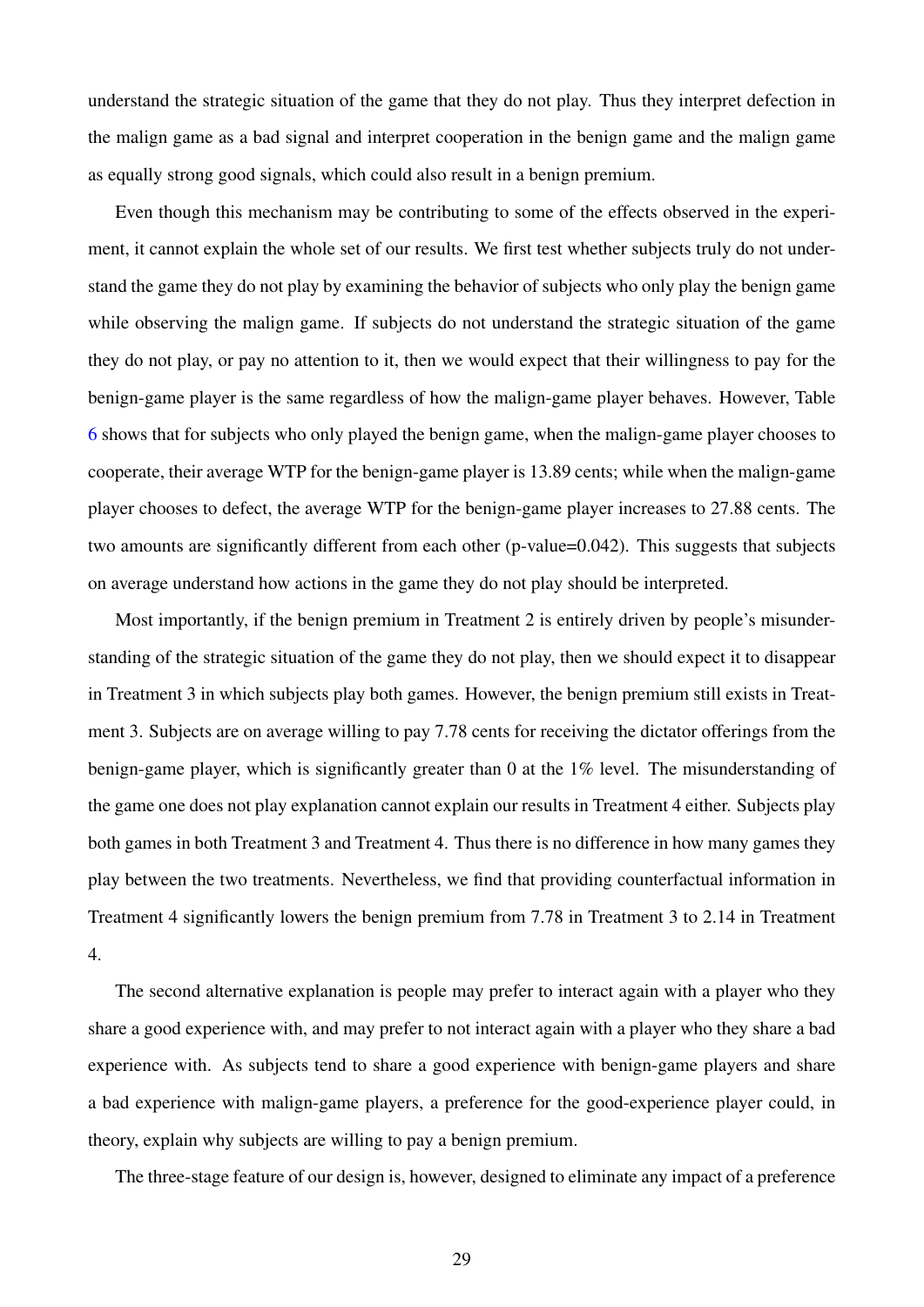for the good-experience partner. Even if subjects would prefer to interact again with a partner who they share a positive experience with, they cannot realize this preference because they won't interact with their partners again. Their choice in Stage 3 is to choose between the benign-game and maligngame players' Stage 1 dictator-game givings, and these giving decisions have already been made in Stage 3 when the subject makes their choice of who to receive givings from. In fact, in Stage 3 they do not interact with their partners again. What subjects should do is to update their beliefs based on what happens in Stage 2 and choose the dictator-game givings of the player whom they believe to be more prosocial.

The comparison between Treatment 3 and Treatment 4 provides a further, direct, test of the preference for the good-experience partner explanation of the results. If behavior in Treatment 2 and Treatment 3 is driven by this effect, then we should see a similar size of correspondence bias in Treatment 4 compared to Treatment 3. In Treatment 4, subjects also play with one benign-game partner and one malign-game partner, which is no different from Treatment 3 in terms of experiences. If subjects' choices are driven by a preference to interact again with a partner they shared a positive experience with, then they should still be willing to pay more for benign-game partner's Stage 1 dictator-game transfers in Treatment 4. But what we observe is that subjects' WTP for benign-game partner's dictator-game transfers is no longer significantly different from 0 after receiving counterfactual information in Treatment 4, while the difference in the benign premium between Treatment 3 and Treatment 4 is positive and significant. This supports the interpretation that subjects are willing to pay a benign premium because they have a biased belief about the prosociality of the benign-game player, and not because they have a preference for the benign-game player after sharing a good experience.

# Applications of Correspondence Bias

Correspondence bias has a wide range of applications in managerial decision-making, especially when it comes to hiring decisions. Employers constantly need to assess (potential) employees' ability based on their past achievements, which are the joint product of their abilities and effort, on the one hand, and the difficulty of the tasks they have been given and environments they have been placed in, on the other. Correspondence bias implies that employers tend to underestimate the influence of the task and environmental factors. Recent literature shows that graduating (and expecting to graduate) in a recession can have a long-lasting effect on people's earnings, employment, and health outcomes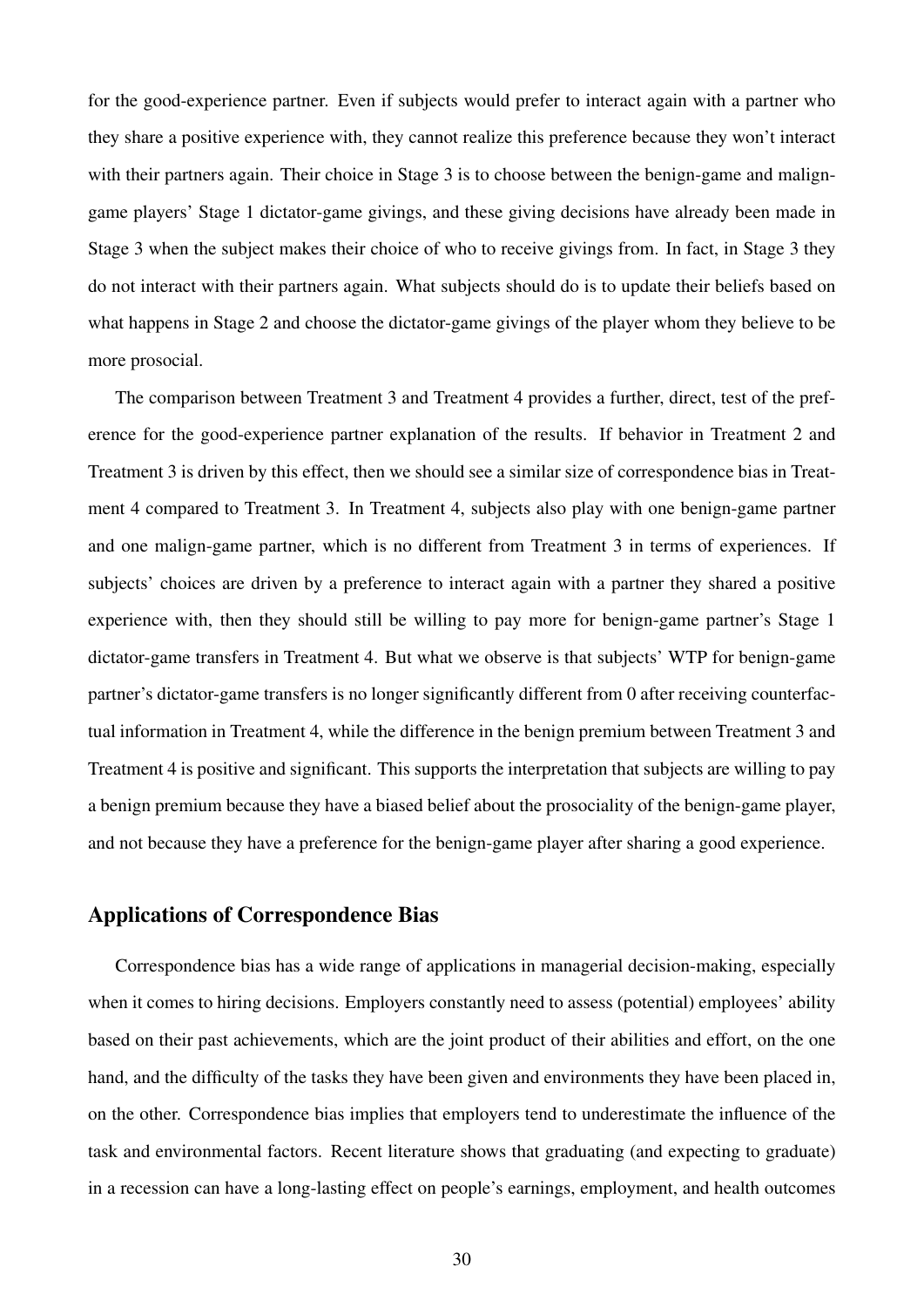[\(Kahn,](#page-35-10) [2010;](#page-35-10) [Oreopoulos et al.,](#page-36-8) [2012\)](#page-36-8). The negative effect on earnings lasts ten years on average for unlucky graduates, and the disadvantaged ones among them may suffer a permanent loss. Correspondence bias could contribute to the strength and persistence of the effect, in addition to the usual accounts based on human capital accumulation. If employers are subject to correspondence bias, then they will be less likely to hire recession graduates, who, if they do find work, tend to work for smaller, less prestigious and lower-paying companies [\(Oreopoulos et al.,](#page-36-8) [2012\)](#page-36-8). Correspondence-biased employers will over-attribute initial labor market outcomes to employee's abilities while underestimating the impact of the labor market condition upon entry.

Interviews, one of the most commonly used tools in hiring, could also suffer from correspondence bias [\(Schmidt and Hunter,](#page-36-9) [1998\)](#page-36-9). Even though many cognitive and non-cognitive tests have been developed to assess the productivity of job candidates, many employers still rely on one-shot, unstructured, face-to-face interviews to make their final hiring decisions. As many of those interviews are unstructured and only last less than an hour, the situations the job candidates face could vary dramatically across interviews. The interviewer could be in a good mood, or in a bad mood; the interviewer could ask some difficult questions, or some easy questions. Interviewees' performances in the interview could be the joint product of their innate ability and the circumstances they face. A correspondence-biased interviewer overly attributes the interviewee's performance to ability, and under-attributes it to environmental factors, resulting in error-prone evaluations that are given too much weight. This prediction is supported by the findings that only 14% of differences in employee productivity can be explained by interviews [\(Schmidt and Hunter,](#page-36-9) [1998\)](#page-36-9), and managers who overrule objective job test results with subjective judgments based on interviews and other sources end up with worse hires on average [\(Hoffman et al.,](#page-35-11) [2018\)](#page-35-11).

Correspondence bias may also come into play when universities make student admission decisions. When evaluating students, admissions officers should, normatively, take account not only of the student's grade point average, but also the average grades of students in the university they are coming from – i.e., the stringency of grading. However, correspondence bias predicts that admissions officers will be excessively influenced by the former, and insufficiently by the latter, a prediction sup-ported by research on admissions by [Moore et al.](#page-36-10) [\(2010\)](#page-36-10). Students who are from a college with a higher average GPA are more likely to be admitted by a graduate school compared to students with similar within-school rankings but who are from a comparable college of a lower average GPA. [Swift](#page-37-2)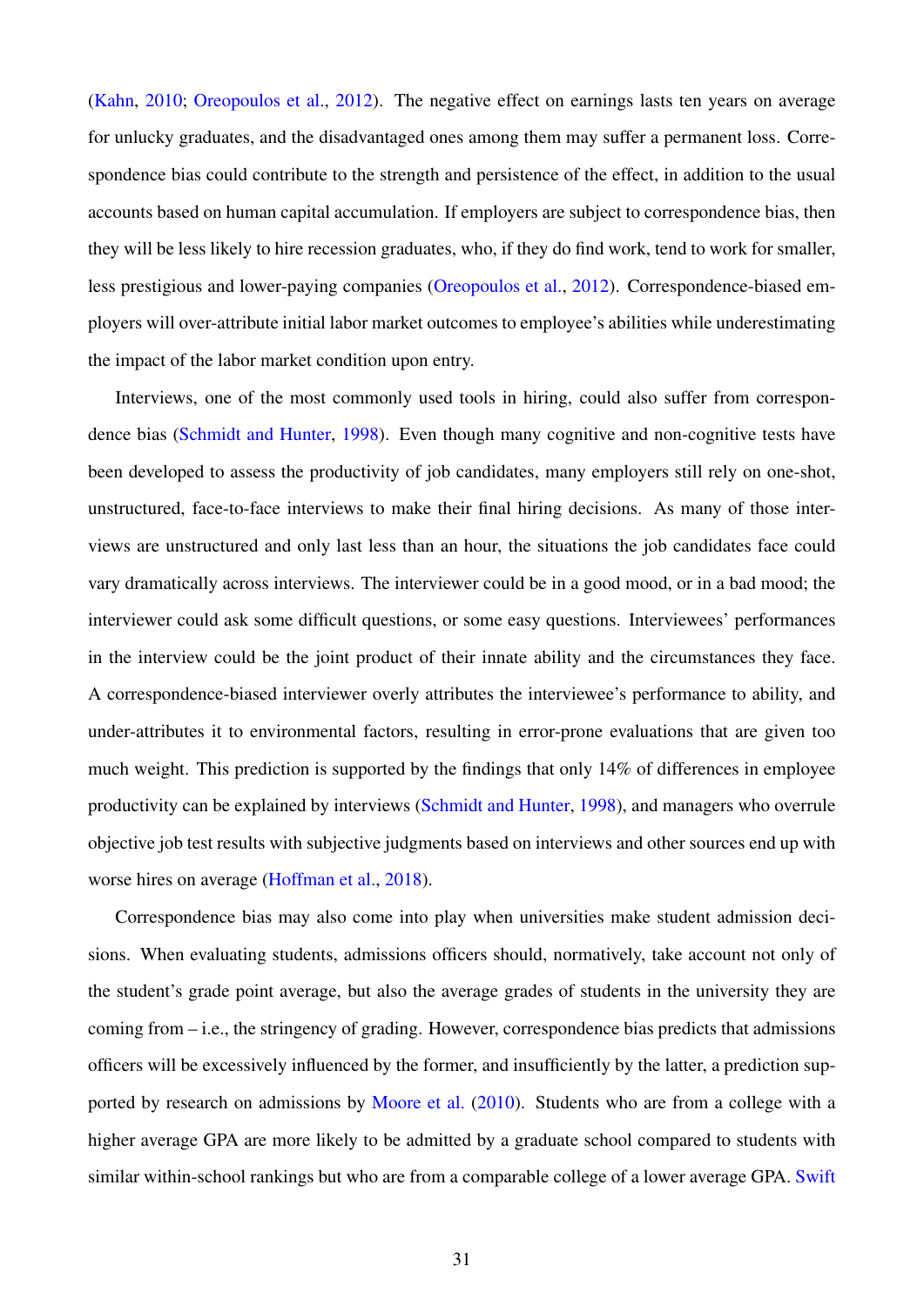[et al.](#page-37-2) [\(2013\)](#page-37-2) further shows that informing admission experts of the distribution of GPAs in different colleges does not eliminate the effect of grade inflation, which indicates that the problem is not simply driven by experts' unawareness of the differences in grading leniency among colleges. More broadly, students' achievements in college are affected by a range of external factors beyond their control. Correspondence-biased admission officers may underestimate the impact of those factors, leading them to admit more privileged students who have achieved more in the past as a result of the opportunities they have been given, as opposed to their innate drive or intelligence. Although certainly not the only cause, correspondence bias may contribute to dramatically higher rates of admission to elite universities of students whose family incomes are in the top of the income distribution [\(Chetty et al.,](#page-34-8) [2017\)](#page-34-8).

In the domain of corporate governance, standard economic theory suggests that when evaluating the quality of a CEO the board should ignore firm-performance relevant factors that are out of the control of the CEO. However, empirical evidence shows that luck plays an important role in a CEO's career life cycle. Oil CEOs are rewarded for oil price increases that they have no role in creating [\(Davis and Hausman,](#page-34-9) [2020\)](#page-34-9), import-affected sector's CEOs' pay is responsive to exchange rate changes [\(Bertrand and Mullainathan,](#page-33-5) [2001\)](#page-33-5), and industry-level market shocks can affect CEOs' compensations [\(Bertrand and Mullainathan,](#page-33-5) [2001;](#page-33-5) [Garvey and Milbourn,](#page-34-10) [2006\)](#page-34-10). A lucky CEO not only earns more in her current firm but also enjoys better outside options [\(Amore and Schwenen,](#page-33-6) [2020\)](#page-33-6). Meanwhile, an unlucky CEO is more likely to lose her job than her lucky counterparts for the same level of performance relative to the sector of her business [\(Jenter and Kanaan,](#page-35-12) [2015\)](#page-35-12). Consistent with correspondence bias, CEOs are overly rewarded for good performance when the whole industry is doing well, and, even though boards of directors do recognize that performance in a downturn is more informative of a CEOs' abilities, they do not reward CEOs sufficiently for performing well in a downturn [\(Jenter and Kanaan,](#page-35-12) [2015\)](#page-35-12), much as participants in our experiment were not willing to pay more for the transfer of a malign-game player who chose to cooperate than that of a benign-game player who chose to cooperate.

Luck can also affect the electoral prospects of politicians. Similar to oil CEOs, incumbent governors in oil-producing states are more likely to win re-election when oil prices increase, even though the international oil price is out of the governors' control [\(Wolfers,](#page-37-3) [2002\)](#page-37-3). One potential explanation is that voters misattribute good or bad economic conditions that are partially driven by exogenous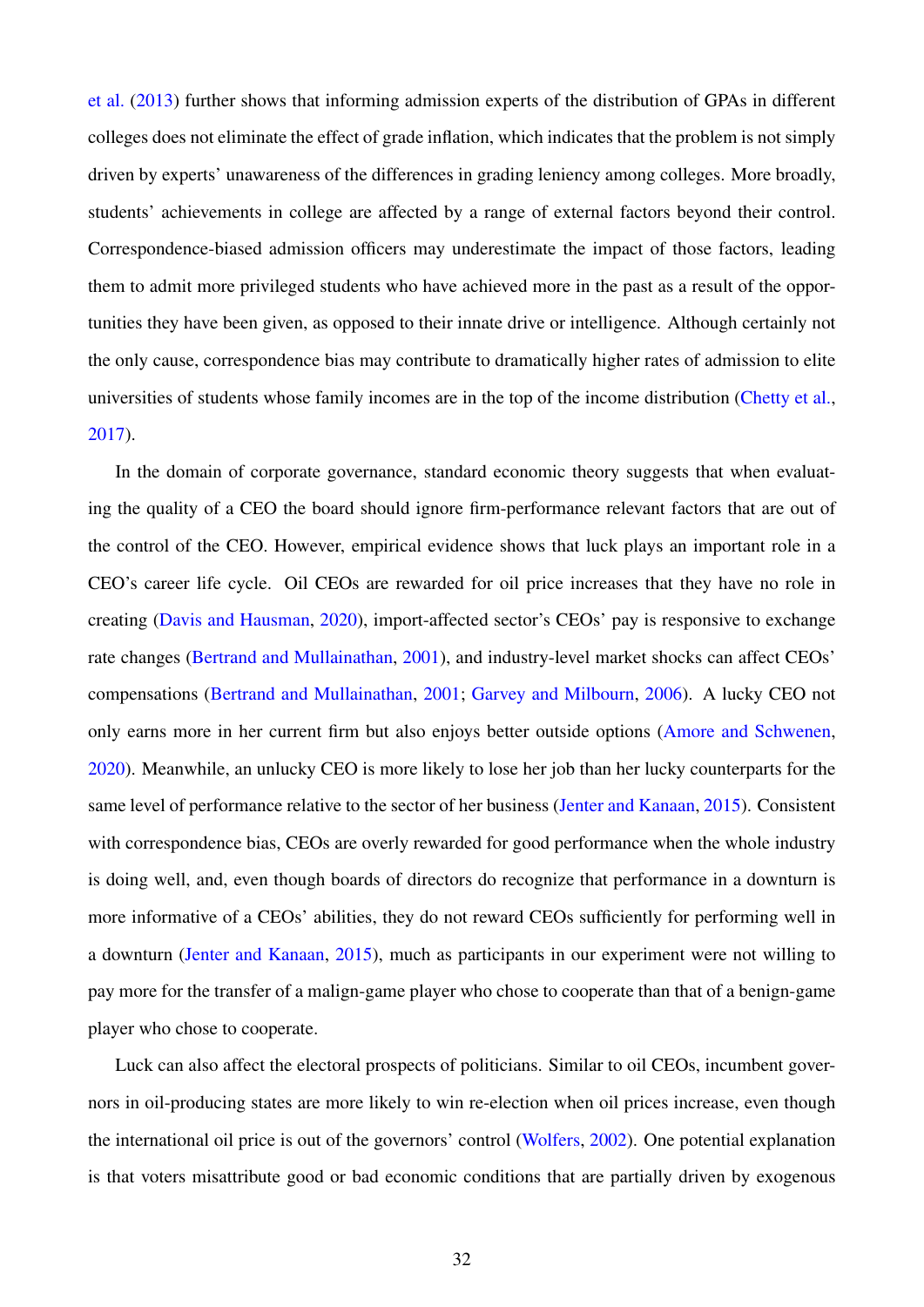factors to incumbents' abilities.

# <span id="page-32-0"></span>7 Conclusion

This paper investigates people's tendency to underestimate the influence of immediate incentives when making sense of others' behavior. The key intuition is that failing to fully appreciate the impact of incentives on actions leads individuals to over-attribute others' behaviors to their enduring characteristics.

We test the predictions of the model in an experiment with 817 subjects. We first ask subjects to decide how much to transfer as the dictator in a dictator game. Then, we let them play the benign game and the malign game, and inform them of the actions of a benign-game player and a maligngame player. Lastly, we ask them to choose, as a receiver in the dictator game, between the benigngame player and the malign-game player's first-stage transfers. In the baseline treatment, subjects experience one game but only observe a player's action in the other game, a situation that is probably most similar to those prevailing in real world situations – in which we interpret, and respond to, the behaviors of different people with only limited experiences of the situations they are in. We find strong evidence of correspondence bias. Subjects are willing to pay 12 cents out of a dollar to receive the benign-game player's dictator-game givings, which is significantly larger than what the Bayesian model predicts, 0. Allowing subjects to experience both games instead of playing one and observing the other one reduces correspondence bias, but the benign premium is still significantly above 0. However, if we inform subjects of how their benign-game player behaves in the malign game and vice versa, correspondence bias disappears.

Results from treatments 3 and 4 suggest that correspondence bias is caused by ignorance of the effect of incentives on actions. In Treatment 1, we directly test the predictions of our model: correspondence bias is driven by both overinference about prosociality from cooperation in the benign game and underinference about prosociality from cooperation in the malign game. We find that when choosing between a benign-game player and a random stranger subjects are on average willing to pay more for the benign-game player; when choosing between a malign-game player and a stranger, they are on average willing to pay more for the stranger.

Our findings shed light on why correspondence bias is widely observed in real life, as well as on potential ways to reduce or eliminate it. First, in reality, we often only experience one environment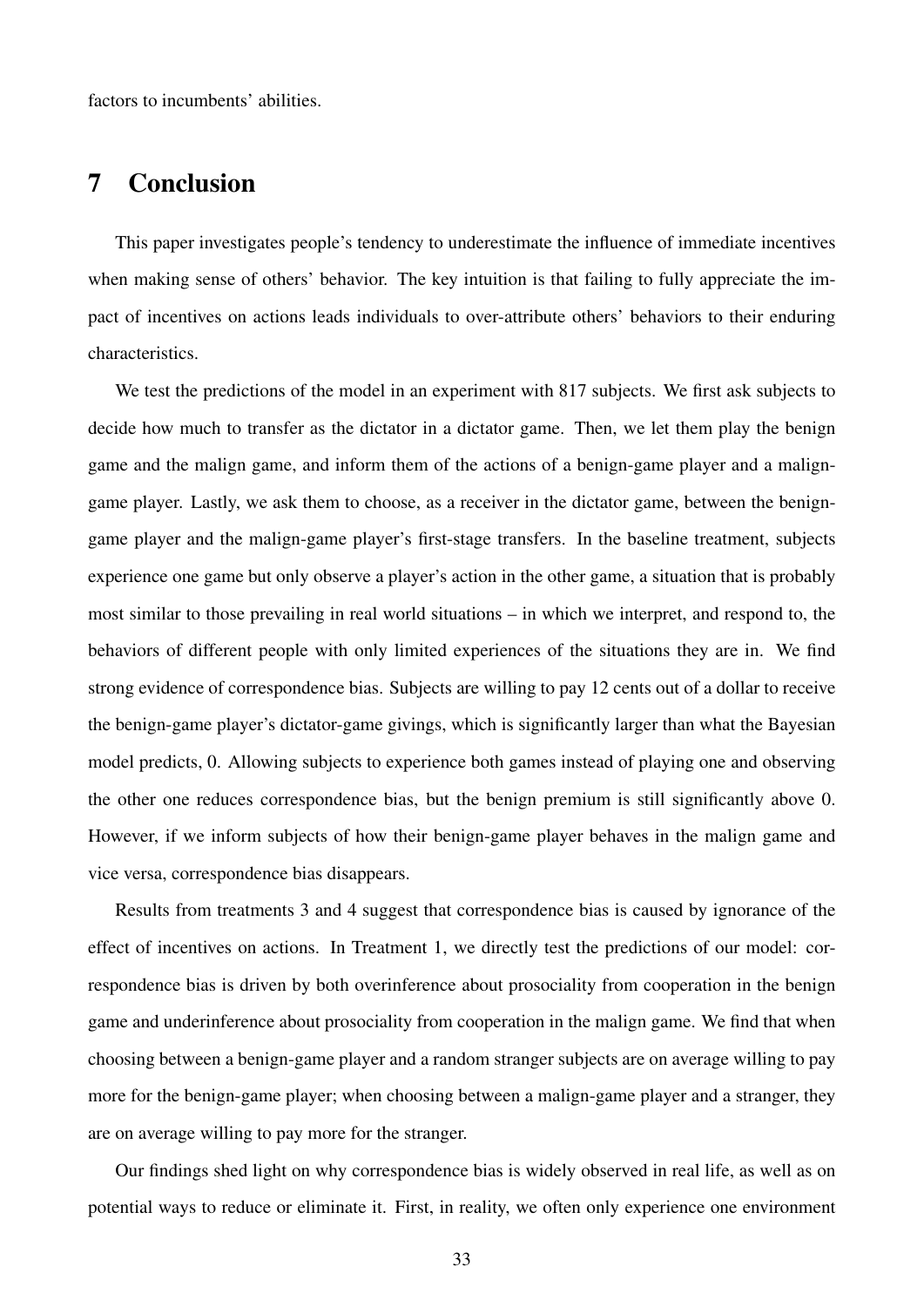and observe other environments, which makes it hard for us to understand how alternative environments affect other people's behaviors. This may help to explain research supporting the 'contact hypothesis' – showing that social cohesion is enhanced by encouraging social interactions between different groups [\(Rao,](#page-36-11) [2019;](#page-36-11) [Lowe,](#page-35-13) [2020\)](#page-35-13). Second, counterfactual information about how the people we encounter behave in other environments is rarely available; the broader the range of situations in which we observe another person, the current research suggests, the more we are likely to appreciate how contingent the individual's behavior is on the situation they are in.

# **REFERENCES**

- <span id="page-33-2"></span>Ambuehl, Sandro and Shengwu Li, "Belief updating and the demand for information," *Games and Economic Behavior*, 2018, *109*, 21–39.
- <span id="page-33-6"></span>Amore, Mario Daniele and Sebastian Schwenen, "The value of luck in the labor market for CEOs," *CEPR Discussion Paper No. DP14839*, 2020.
- <span id="page-33-4"></span>Barreda-Tarrazona, Iván, Ainhoa Jaramillo-Gutiérrez, Marina Pavan, and Gerardo Sabater-Grande, "Individual characteristics vs. experience: an experimental study on cooperation in prisoner's dilemma," *Frontiers in Psychology*, 2017, *8*, 596.
- <span id="page-33-0"></span>Bednar, Jenna, Yan Chen, Tracy Xiao Liu, and Scott Page, "Behavioral spillovers and cognitive load in multiple games: An experimental study," *Games and Economic Behavior*, 2012, *74* (1), 12–31.
- <span id="page-33-3"></span>Benjamin, Daniel J, "Errors in probabilistic reasoning and judgment biases," in "Handbook of Behavioral Economics: Applications and Foundations 1," Vol. 2, Elsevier, 2019, pp. 69–186.
- <span id="page-33-5"></span>Bertrand, Marianne and Sendhil Mullainathan, "Are CEOs rewarded for luck? The ones without principals are," *The Quarterly Journal of Economics*, 2001, *116* (3), 901–932.
- <span id="page-33-1"></span>Bó, Ernesto Dal, Pedro Dal Bó, and Erik Eyster, "The demand for bad policy when voters underappreciate equilibrium effects," *The Review of Economic Studies*, 2018, *85* (2), 964–998.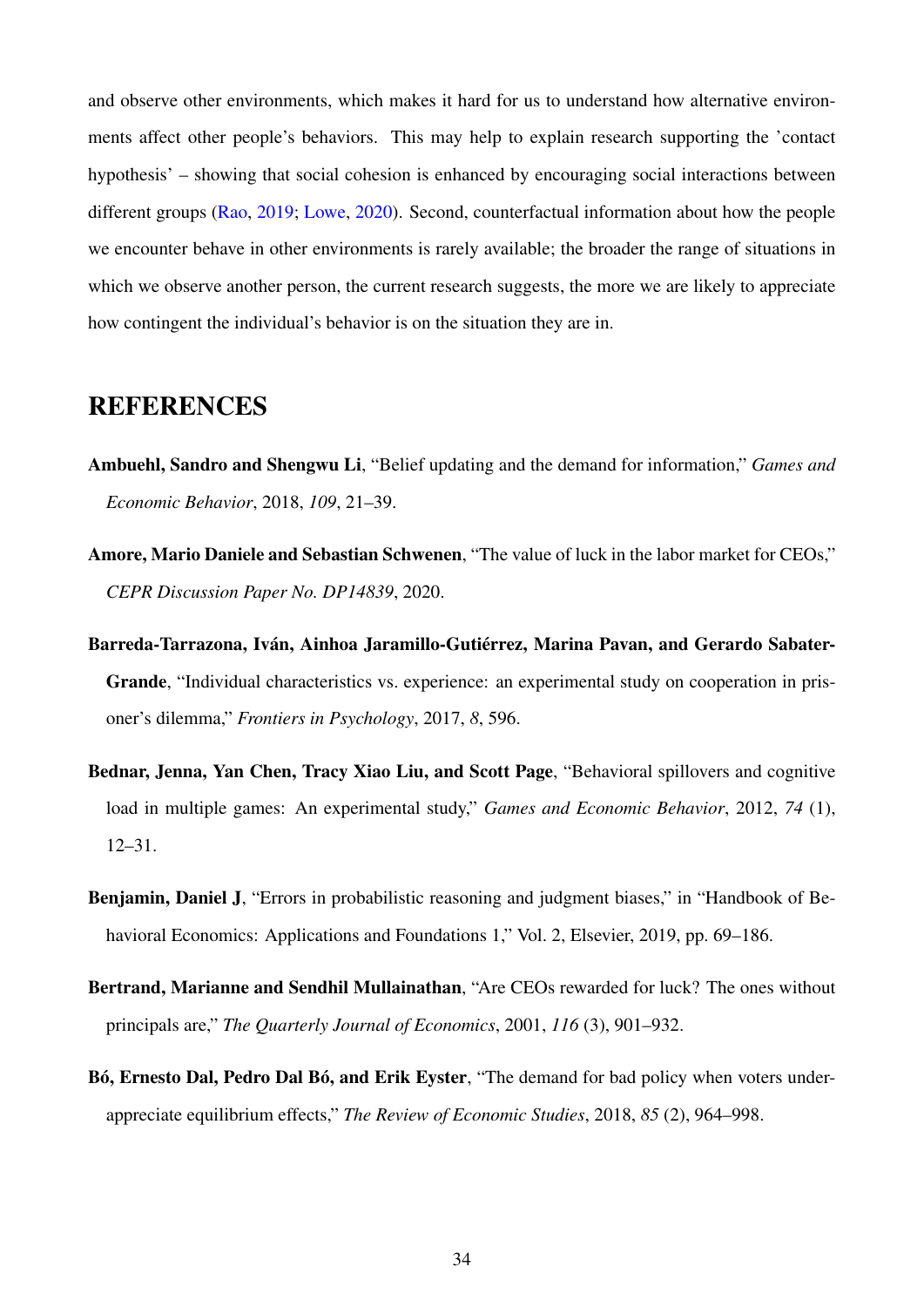- <span id="page-34-2"></span>Cason, Timothy N, Sau-Him Paul Lau, and Vai-Lam Mui, "Prior interaction, identity, and cooperation in the Inter-group Prisoner's Dilemma," *Journal of Economic Behavior and Organization*, 2019.
- <span id="page-34-0"></span>Charness, Gary, Luca Rigotti, and Aldo Rustichini, "Social surplus determines cooperation rates in the one-shot Prisoner's Dilemma," *Games and Economic Behavior*, 2016, *100*, 113–124.
- <span id="page-34-8"></span>Chetty, Raj, John N Friedman, Emmanuel Saez, Nicholas Turner, and Danny Yagan, "Mobility report cards: The role of colleges in intergenerational mobility," *NBER Working Paper*, 2017.
- <span id="page-34-6"></span>Choi, Incheol and Richard E Nisbett, "Situational salience and cultural differences in the correspondence bias and actor-observer bias," *Personality and Social Psychology Bulletin*, 1998, *24* (9), 949–960.
- <span id="page-34-7"></span>Cooper, Russell, Douglas V DeJong, Robert Forsythe, and Thomas W Ross, "Cooperation without reputation: Experimental evidence from prisoner's dilemma games," *Games and Economic Behavior*, 1996, *12* (2), 187–218.
- <span id="page-34-9"></span>Davis, Lucas W and Catherine Hausman, "Are energy executives rewarded for luck?," *The Energy Journal*, 2020, *41* (6).
- <span id="page-34-5"></span>Edwards, Ward, "Conservatism in human information processing," in Kleinmuntz B, ed., *Formal Reresentation of Human Judgement*, New York: Wiley, 1968, p. 17–52.
- <span id="page-34-3"></span>Esponda, Ignacio and Emanuel Vespa, "Hypothetical thinking and information extraction in the laboratory," *American Economic Journal: Microeconomics*, 2014, *6* (4), 180–202.
- <span id="page-34-4"></span> $\equiv$  and  $\equiv$ , "Contingent preferences and the sure-thing principle: Revisiting classic anomalies in the laboratory," *Working Paper*, 2019.

<span id="page-34-1"></span>Eyster, Erik and Matthew Rabin, "Cursed equilibrium," *Econometrica*, 2005, *73* (5), 1623–1672.

<span id="page-34-10"></span>Garvey, Gerald T and Todd T Milbourn, "Asymmetric benchmarking in compensation: Executives are rewarded for good luck but not penalized for bad," *Journal of Financial Economics*, 2006, *82* (1), 197–225.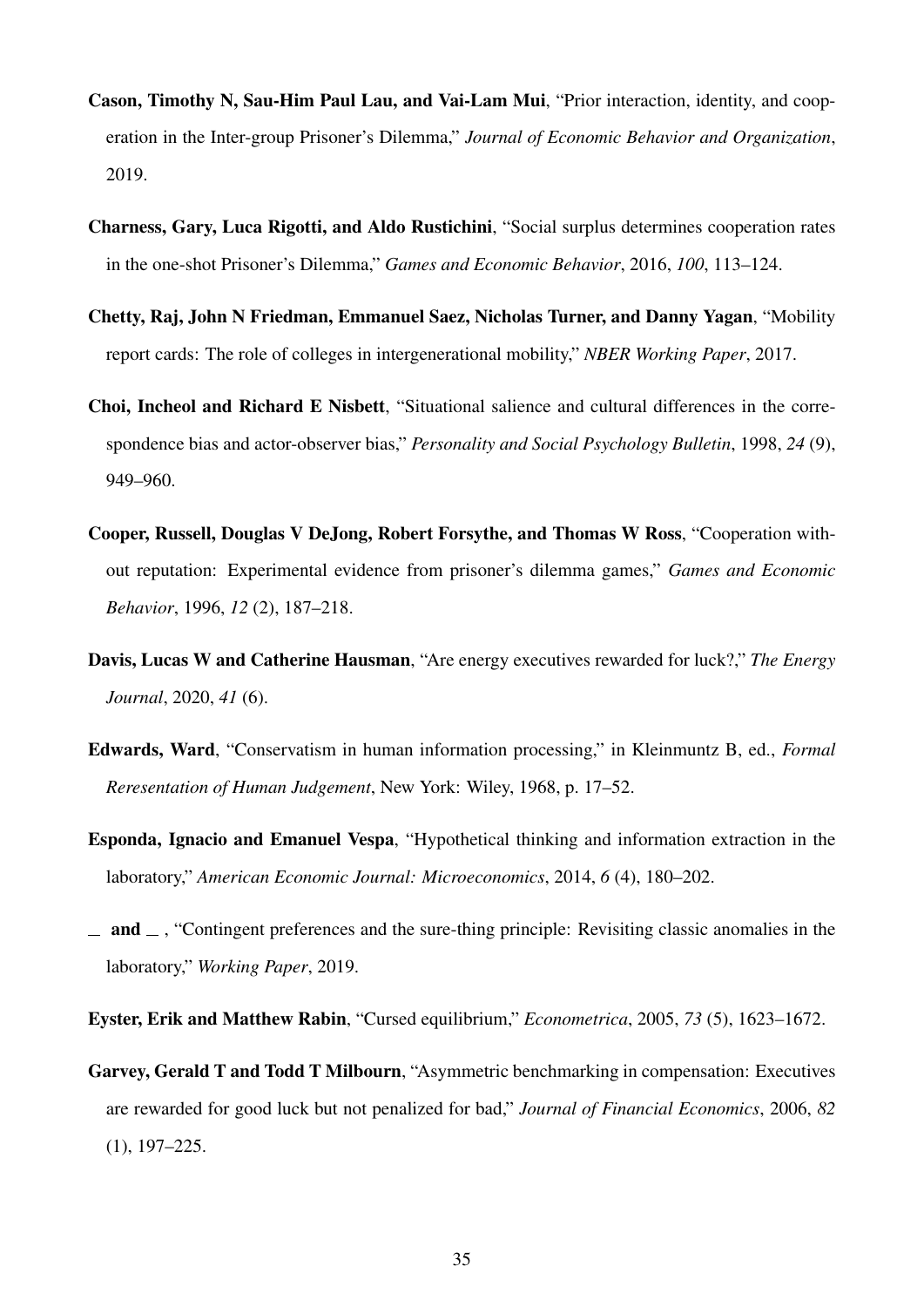- <span id="page-35-8"></span>Gawronski, Bertram, "Theory-based bias correction in dispositional inference: The fundamental attribution error is dead, long live the correspondence bias," *European Review of Social Psychology*, 2004, *15* (1), 183–217.
- <span id="page-35-9"></span>Gilbert, Daniel T, "Thinking lightly about others: Automatic components of the social inference process," *Unintended Thought*, 1989, *26*, 481.
- <span id="page-35-1"></span>and Patrick S Malone, "The correspondence bias.," *Psychological Bulletin*, 1995, *117* (1), 21.

<span id="page-35-4"></span>Graeber, Thomas, "Inattentive inference," *Working Paper*, 2020.

- <span id="page-35-2"></span>Haggag, Kareem, Devin G Pope, Kinsey B Bryant-Lees, and Maarten W Bos, "Attribution bias in consumer choice," *The Review of Economic Studies*, 2019, *86* (5), 2136–2183.
- <span id="page-35-3"></span> $\overline{\phantom{a}}$ , Richard W Patterson, Nolan G Pope, and Aaron Feudo, "Attribution bias in major decisions: Evidence from the United States Military Academy," *IZA Discussion Paper*, 2019.
- <span id="page-35-11"></span>Hoffman, Mitchell, Lisa B Kahn, and Danielle Li, "Discretion in hiring," *The Quarterly Journal of Economics*, 2018, *133* (2), 765–800.
- <span id="page-35-12"></span>Jenter, Dirk and Fadi Kanaan, "CEO turnover and relative performance evaluation," *The Journal of Finance*, 2015, *70* (5), 2155–2184.
- <span id="page-35-0"></span>Jones, Edward E and Victor A Harris, "The attribution of attitudes," *Journal of Experimental Social Psychology*, 1967, *3* (1), 1–24.
- <span id="page-35-10"></span>Kahn, Lisa B, "The long-term labor market consequences of graduating from college in a bad economy," *Labour Economics*, 2010, *17* (2), 303–316.
- <span id="page-35-6"></span>Kahneman, Daniel and Amos Tversky, "Subjective probability: A judgment of representativeness," *Cognitive Psychology*, 1972, *3* (3), 430–454.
- <span id="page-35-7"></span>and , "On the psychology of prediction.," *Psychological Review*, 1973, *80* (4), 237.
- <span id="page-35-13"></span>Lowe, Matt, "Types of contact: A field experiment on collaborative and adversarial caste integration," *CESifo Working Paper*, 2020.
- <span id="page-35-5"></span>Martínez-Marquina, Alejandro, Muriel Niederle, and Emanuel Vespa, "Failures in contingent reasoning: The role of uncertainty," *American Economic Review*, 2019, *109* (10), 3437–74.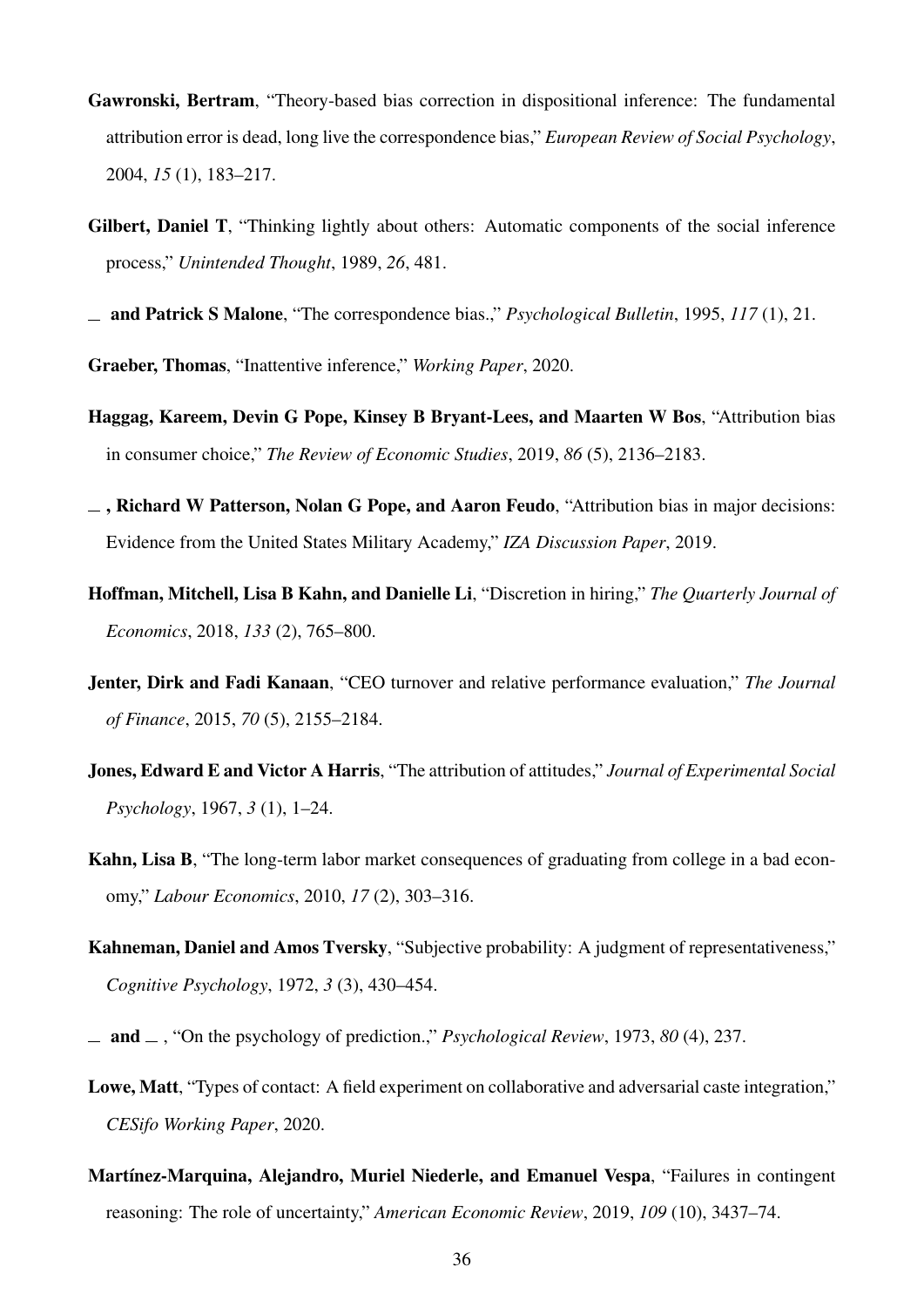- <span id="page-36-1"></span>Mengel, Friederike, "Risk and temptation: A meta-study on Prisoner's Dilemma games," *The Economic Journal*, 2018, *128* (616), 3182–3209.
- <span id="page-36-5"></span>Möbius, Markus M, Muriel Niederle, Paul Niehaus, and Tanya S Rosenblat, "Managing selfconfidence," *NBER Working Paper*, 2014.
- <span id="page-36-10"></span>Moore, Don A, Samuel A Swift, Zachariah S Sharek, and Francesca Gino, "Correspondence bias in performance evaluation: Why grade inflation works," *Personality and Social Psychology Bulletin*, 2010, *36* (6), 843–852.
- <span id="page-36-7"></span>Morewedge, Carey K, Haewon Yoon, Irene Scopelliti, Carl W Symborski, James H Korris, and Karim S Kassam, "Debiasing decisions: Improved decision making with a single training intervention," *Policy Insights from the Behavioral and Brain Sciences*, 2015, *2* (1), 129–140.
- <span id="page-36-3"></span>Ngangoué, M Kathleen and Georg Weizsäcker, "Learning from unrealized versus realized prices," *American Economic Journal: Microeconomics*, 2021, *13* (2), 174–201.
- <span id="page-36-8"></span>Oreopoulos, Philip, Till Von Wachter, and Andrew Heisz, "The short-and long-term career effects of graduating in a recession," *American Economic Journal: Applied Economics*, 2012, *4* (1), 1–29.
- <span id="page-36-2"></span>Peysakhovich, Alexander and David G Rand, "Habits of virtue: Creating norms of cooperation and defection in the laboratory," *Management Science*, 2015, *62* (3), 631–647.
- <span id="page-36-4"></span>Phillips, Lawrence D and Ward Edwards, "Conservatism in a simple probability inference task," *Journal of Experimental Psychology*, 1966, *72* (3), 346.
- <span id="page-36-11"></span>Rao, Gautam, "Familiarity does not breed contempt: Generosity, discrimination, and diversity in Delhi schools," *American Economic Review*, 2019, *109* (3), 774–809.
- <span id="page-36-0"></span>Ross, Lee, "The intuitive psychologist and his shortcomings: Distortions in the attribution process," *Advances in Experimental Social Psychology*, 1977, *10*, 173–220.
- <span id="page-36-9"></span>Schmidt, Frank L and John E Hunter, "The validity and utility of selection methods in personnel psychology: Practical and theoretical implications of 85 years of research findings.," *Psychological bulletin*, 1998, *124* (2), 262.
- <span id="page-36-6"></span>Sherman, Steven J, "On the self-erasing nature of errors of prediction.," *Journal of personality and Social Psychology*, 1980, *39* (2), 211.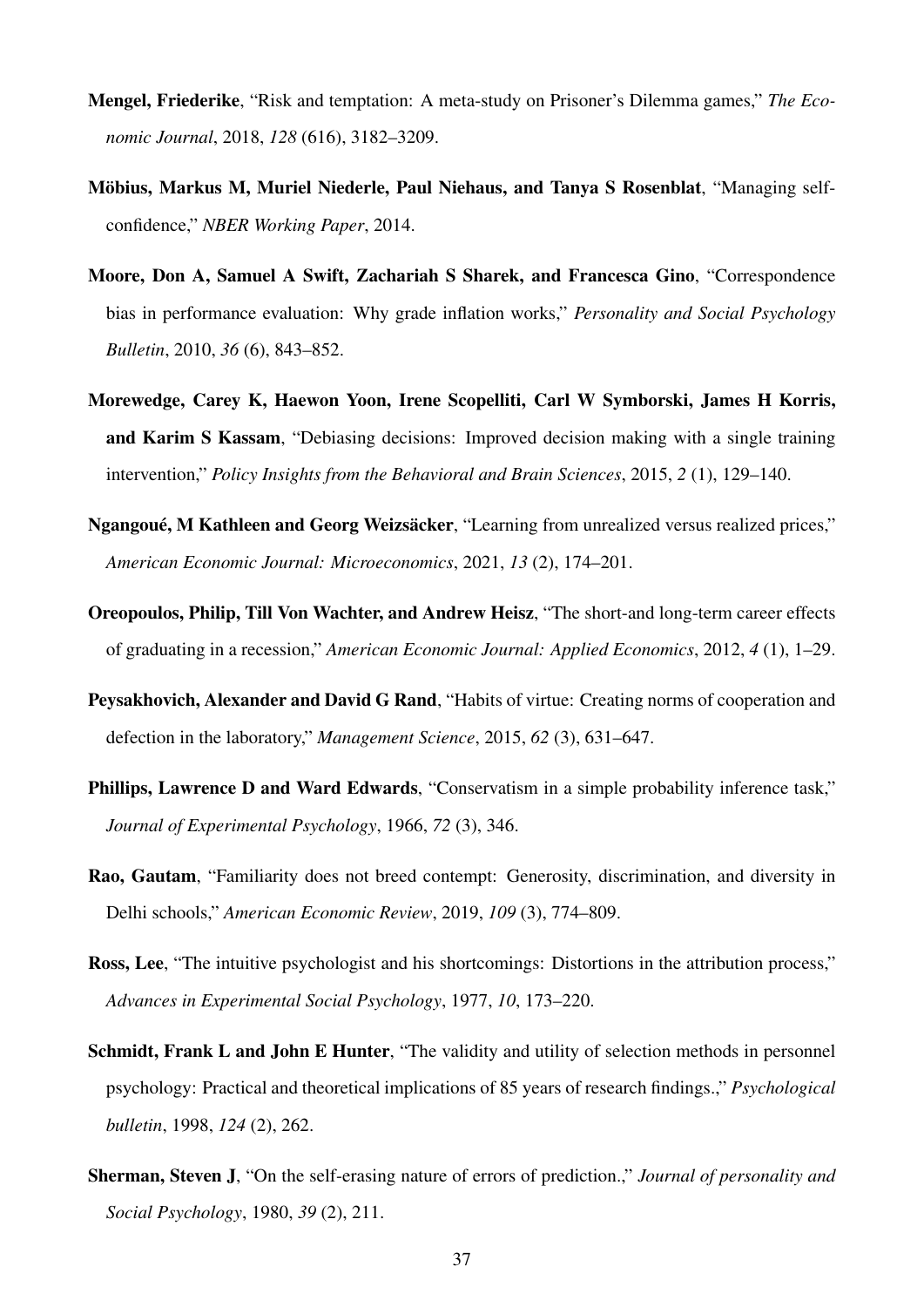- <span id="page-37-0"></span>Simonsohn, Uri, Niklas Karlsson, George Loewenstein, and Dan Ariely, "The tree of experience in the forest of information: Overweighing experienced relative to observed information," *Games and Economic Behavior*, 2008, *62* (1), 263–286.
- <span id="page-37-2"></span>Swift, Samuel A, Don A Moore, Zachariah S Sharek, and Francesca Gino, "Inflated applicants: Attribution errors in performance evaluation by professionals," *PLoS One*, 2013, *8* (7), e69258.
- <span id="page-37-1"></span>Walker, Drew, Kevin A Smith, and Edward Vul, "The 'Fundamental Attribution Error' is rational in an uncertain world," *Proceedings of the 37th Annual Meeting of the Cognitive Science Society*, 2015.
- <span id="page-37-3"></span>Wolfers, Justin, "Are voters rational? Evidence from gubernatorial elections," *NBER Working Paper*, 2002.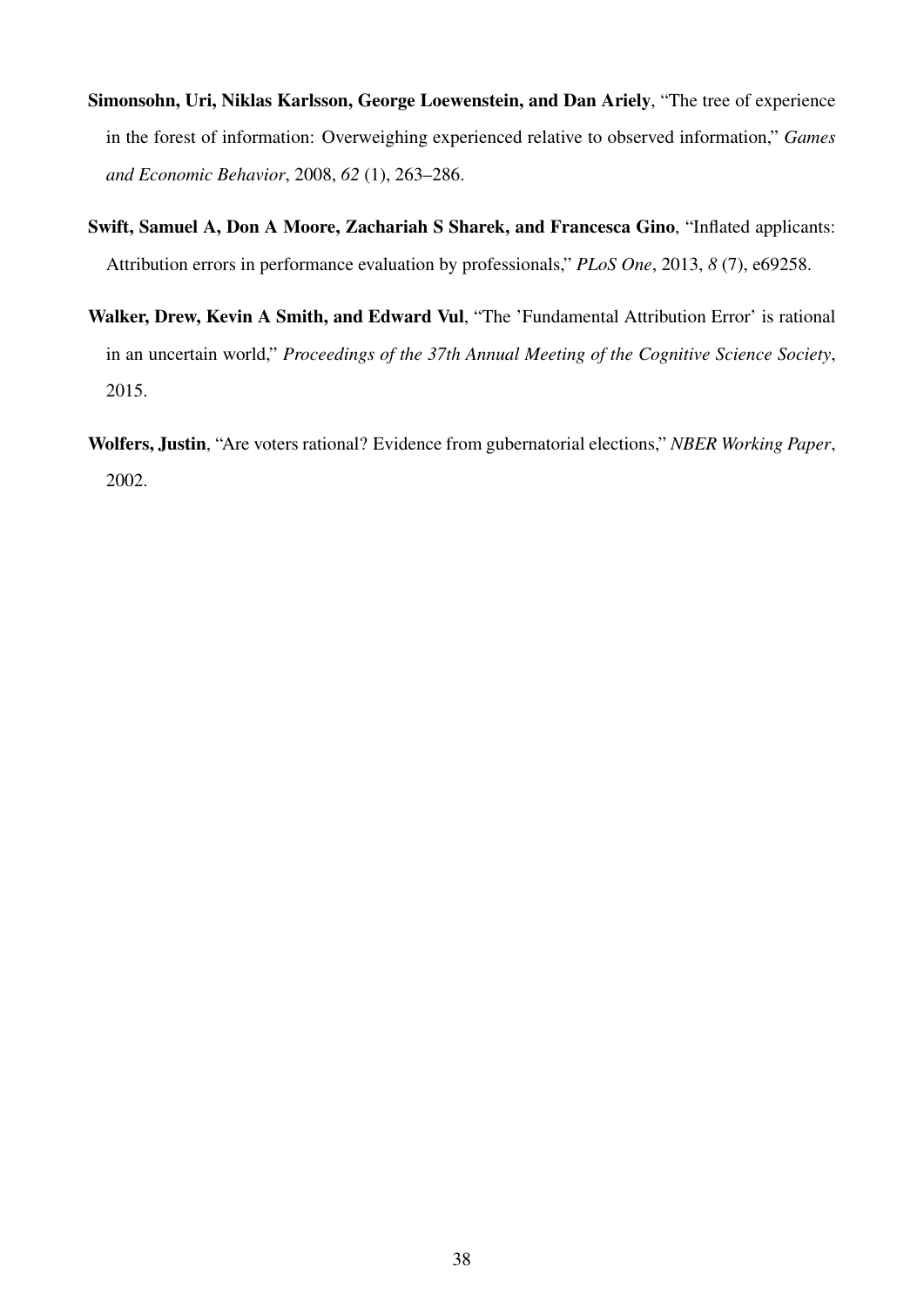# Figures

#### Figure 1: Overview of Four Treatments

<span id="page-38-0"></span>

Notes: The figure displays the four treatments from subject A's perspective. The solid line denotes that A is able to observe (the outcome of) a game, and the dashed line denotes that A is not able to observe a game. But of course, A is not the only active player in the game. The games faced by B, C, and D are symmetric in treatments 2, 3, and 4. For example, player D plays the benign game with C and the malign game with A in Treatment 3. She cannot observe the game played between A and B or the game played between C and B in Treatment 3. The game is not symmetric in Treatment 1. In that treatment, A and B only play the benign game, and C and D only play the malign game.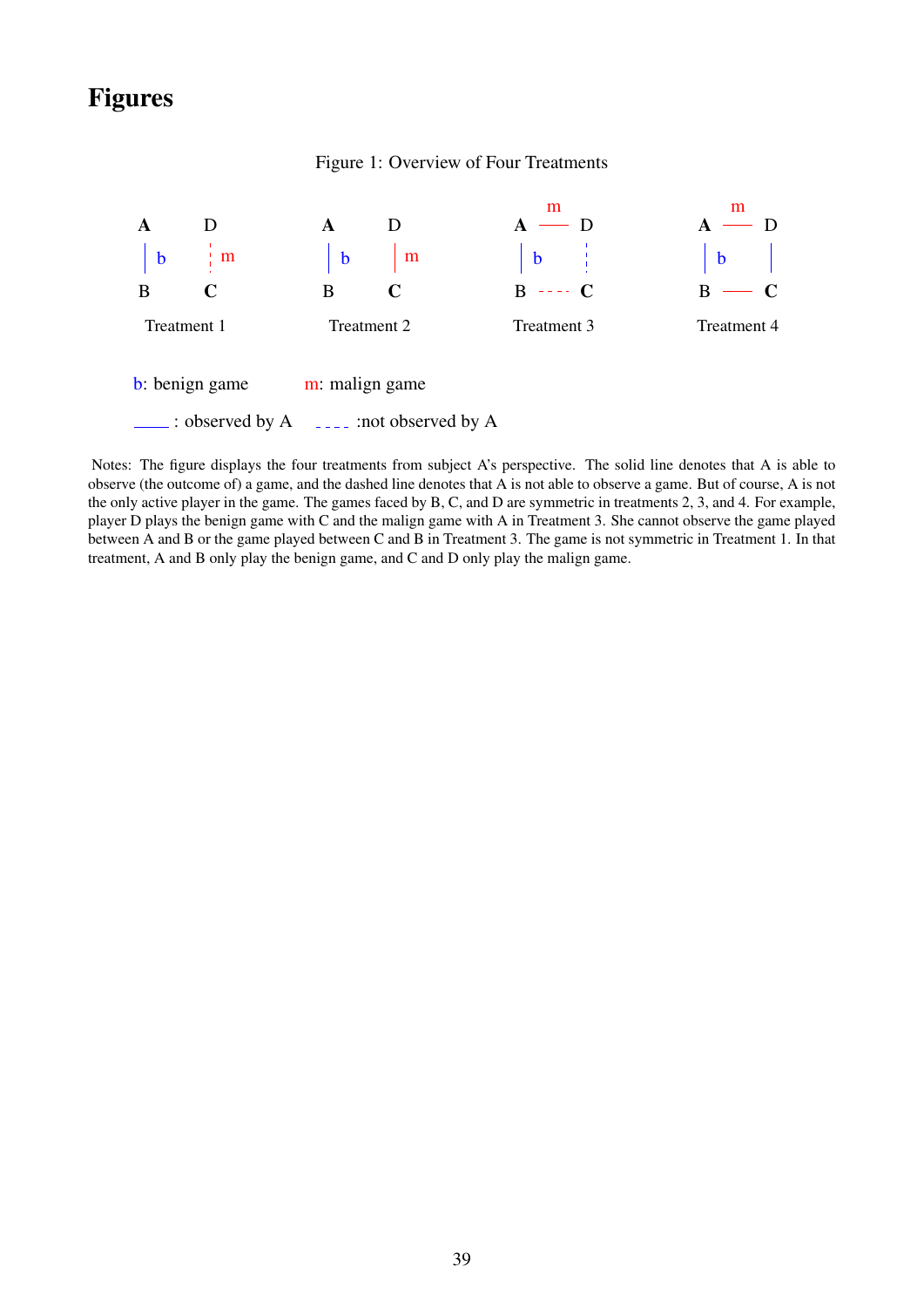<span id="page-39-0"></span>

# Figure 2: Dictator Givings as a Function of Action in the Malign Game

Notes: The figure plots the average dictator givings in the dictator game in Stage 1 depending on their own actions in the malign game. Recall that subjects were asked to divide 200 cents between themselves and a random receiver in the first stage. The bars show means of dictator givings, and the vertical lines report 95% confidence intervals.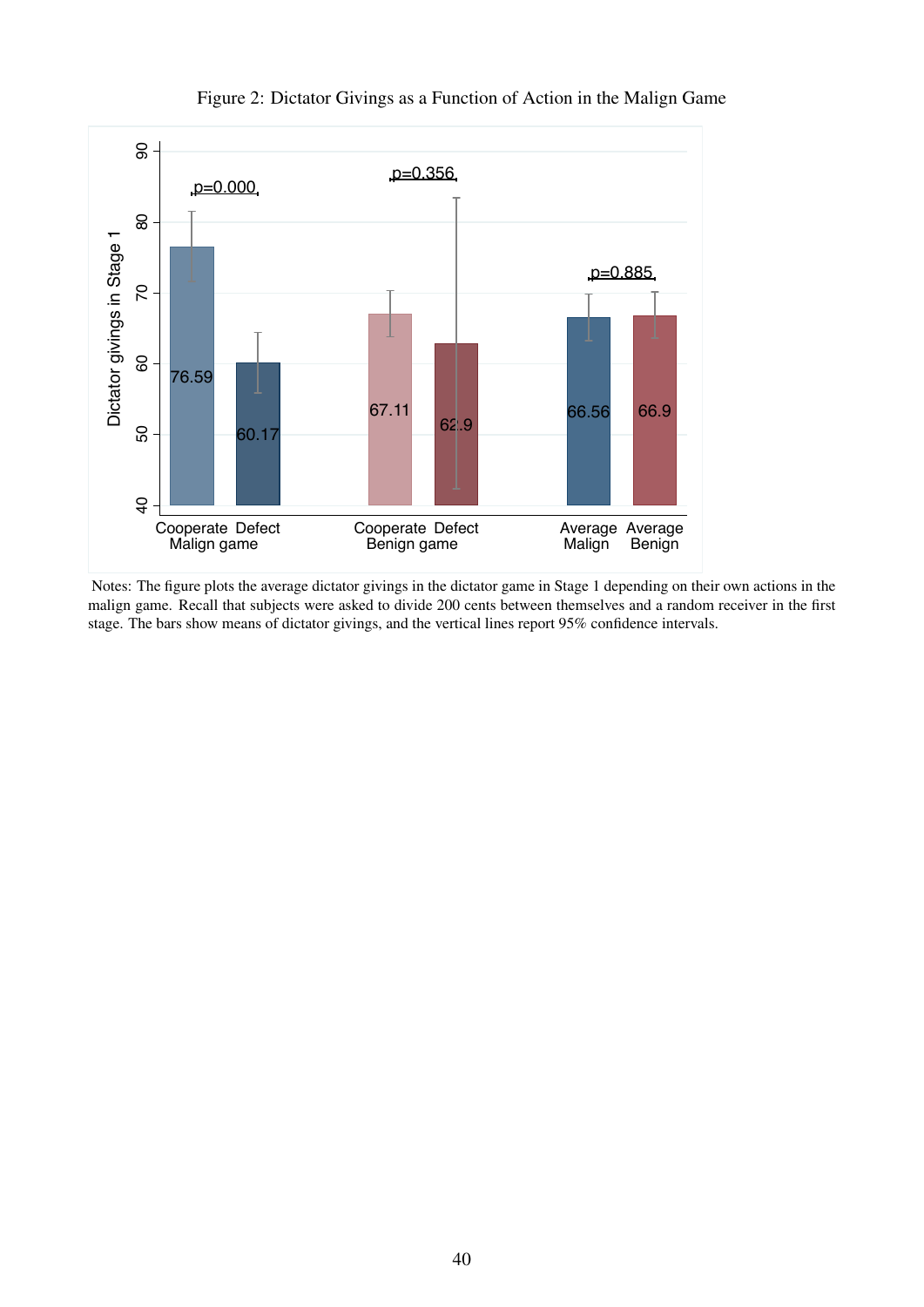<span id="page-40-0"></span>

Figure 3: Benign Premiums across Treatments

Notes: The figure plots the benign premiums across treatments. The bars show means of WTP for a benign-game player in different treatments. The vertical lines report 95% confidence intervals. The left bar in Treatment 1 represents the average WTP for a benign-game player when choosing between her and a stranger, and the right bar in Treatment 1 represents the average WTP for a stranger when choosing between him and a malign-game player.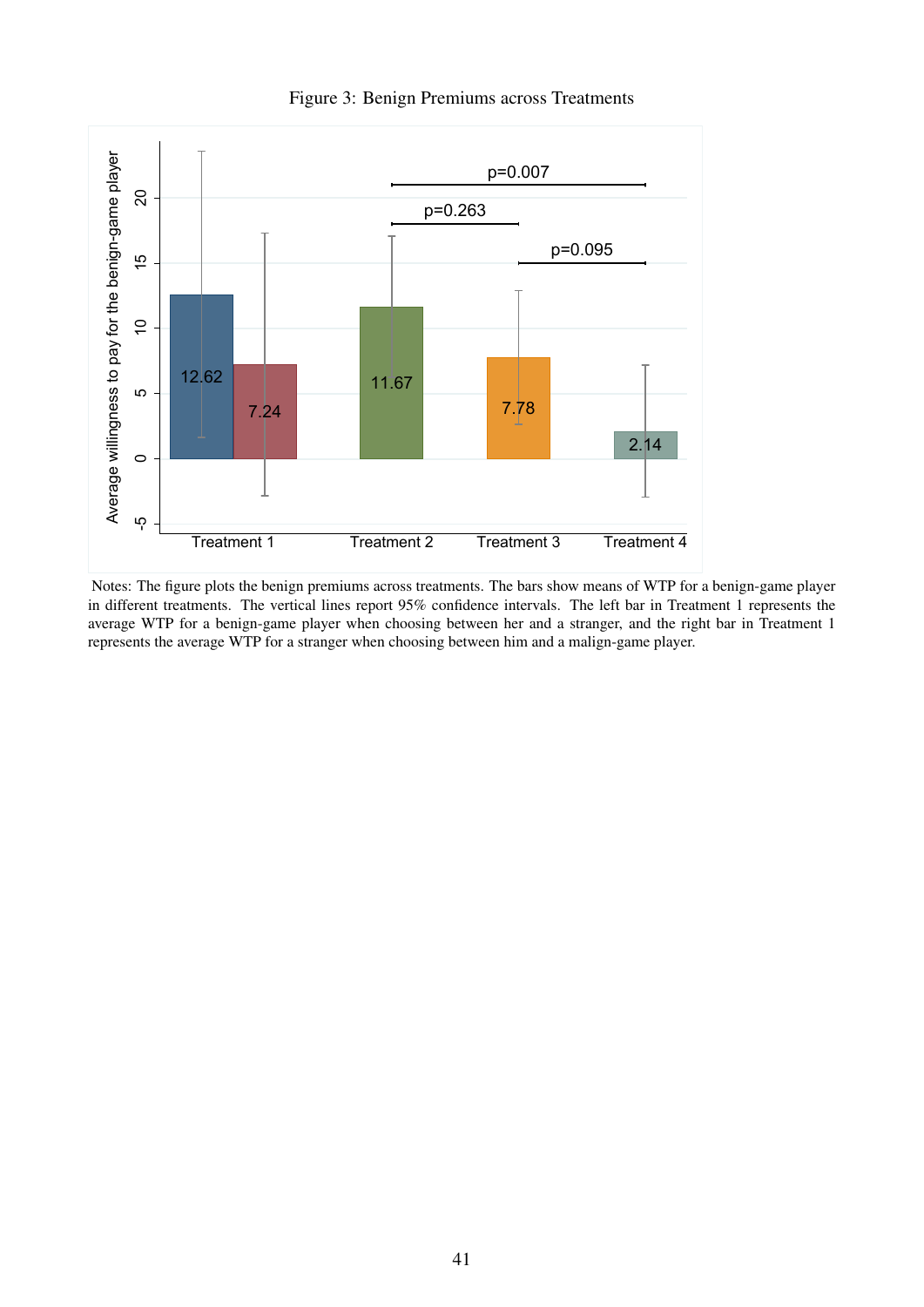<span id="page-41-0"></span>

Figure 4: Average WTP for Benign-game Player as a Function of the Malign-game Player's Action

Notes: The figure plots the average WTP for a benign-game player in treatments 2 to 4, depending on their malign-game player's action. The bars show means of WTP and the vertical lines report 95% confidence intervals.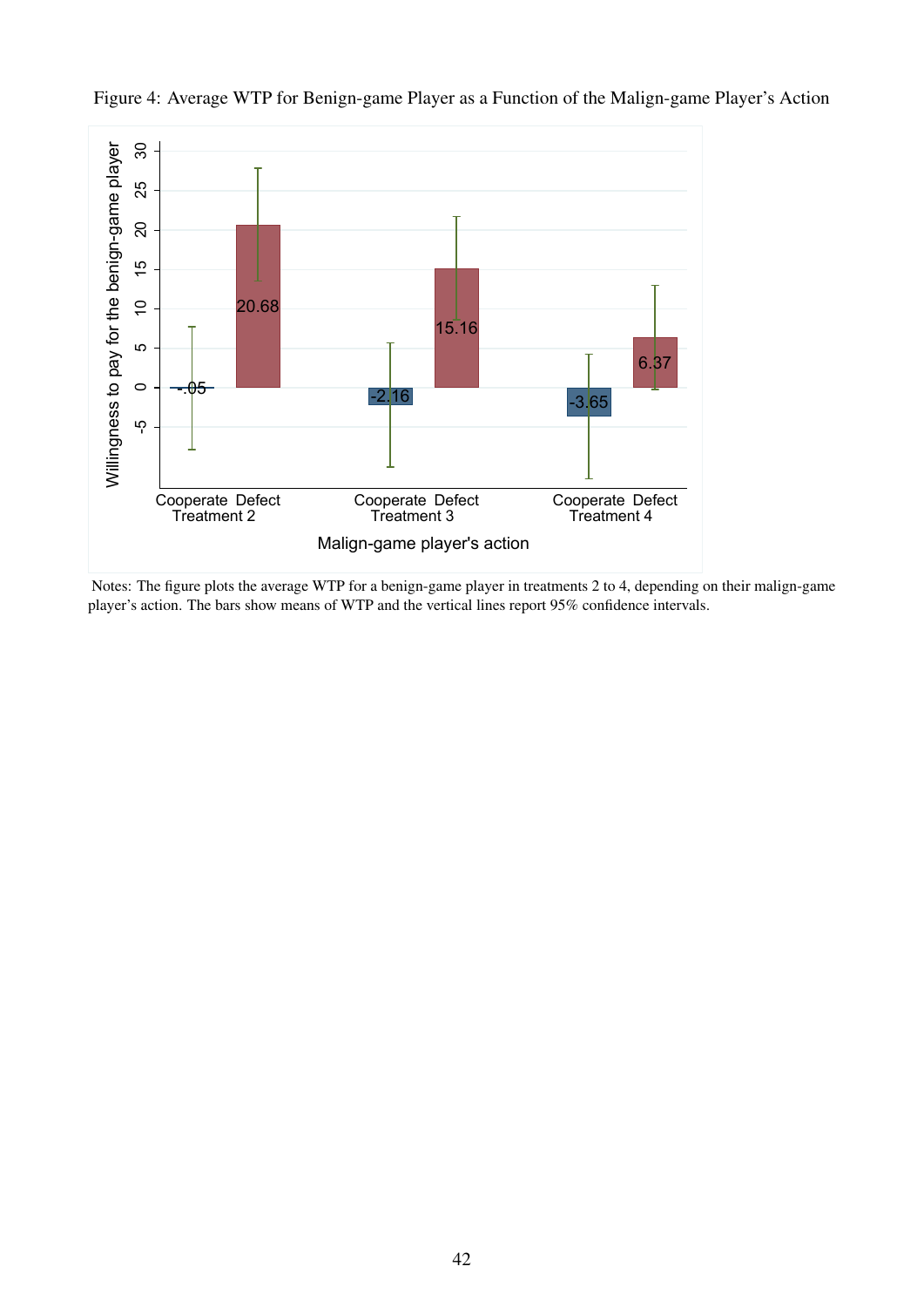<span id="page-42-0"></span>

Figure 5: Robustness Check - Benign Premium across Treatments

Panel (b)

Notes: The figure plots the average WTPs towards the benign-game player over the four treatments using alternative coding methods. In our main analysis, we code the WTP as the median value of the interval at which subjects switched from one option to the other. In Panel (a), WTP is defined instead as the lower bound of that interval. In Panel (b), WTP is defined as the upper bound of that interval. In both panels, the left bar in Treatment 1 represents the average WTP for a benign-game player when choosing between her and a stranger, and the right bar in Treatment 1 represents the average WTP for a stranger when choosing between him and a malign-game player.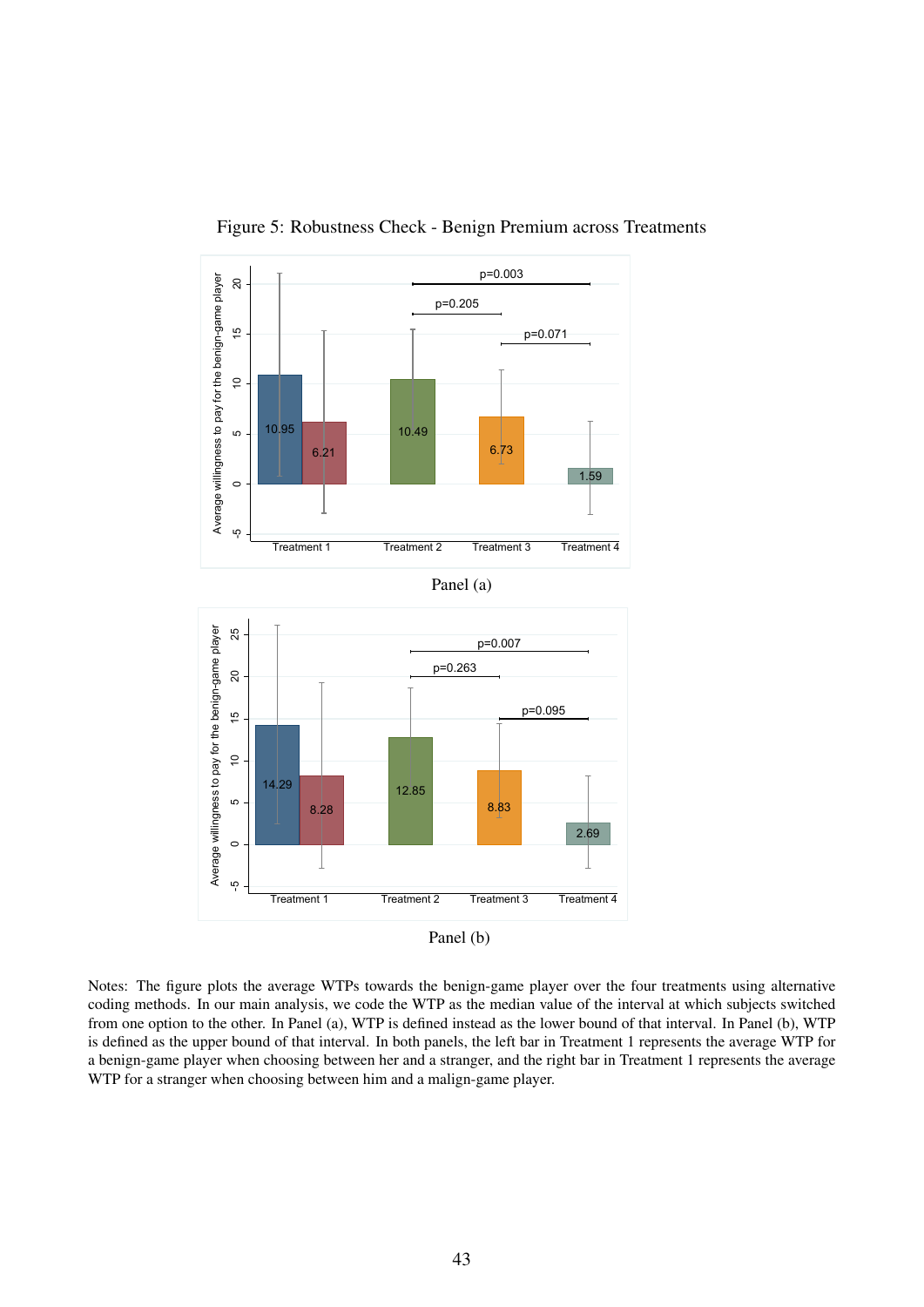# <span id="page-43-0"></span>Tables

# Table 1: The Benign and Malign Games

# Harmony Game Prisoner's Dilemma

| C   40,40   10,30 |  | C   40,40   20,120 |  |
|-------------------|--|--------------------|--|
| D   30,10   0,0   |  | D   120,20   30,30 |  |

Notes: The harmony game is the benign game, and the prisoner's dilemma is the malign game.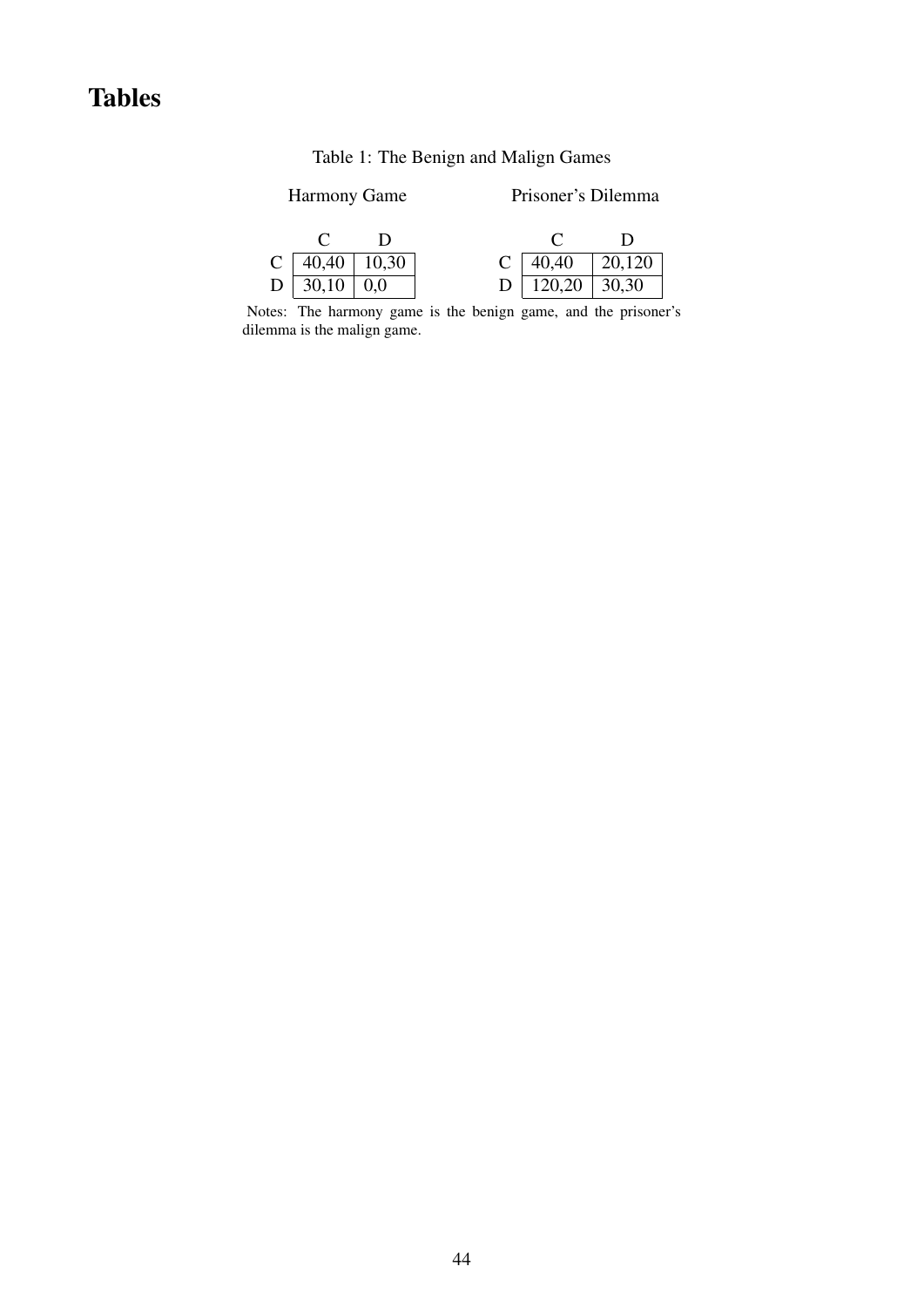|  |  | Table 2: The Multiple Price List |  |  |
|--|--|----------------------------------|--|--|
|--|--|----------------------------------|--|--|

<span id="page-44-0"></span>

|           | Option 1                      | Option 2                                    |
|-----------|-------------------------------|---------------------------------------------|
| Choice 1  | Amount transferred to me by B | Amount transferred to me by $D+\phi$ 10     |
| Choice 2  | Amount transferred to me by B | Amount transferred to me by $D+\phi 20$     |
| Choice 3  | Amount transferred to me by B | Amount transferred to me by $D+\epsilon 30$ |
| Choice 4  | Amount transferred to me by B | Amount transferred to me by $D+\epsilon 40$ |
| Choice 5  | Amount transferred to me by B | Amount transferred to me by $D+\epsilon 50$ |
| Choice 6  | Amount transferred to me by B | Amount transferred to me by $D+\phi 60$     |
| Choice 7  | Amount transferred to me by B | Amount transferred to me by $D+\phi$ 70     |
| Choice 8  | Amount transferred to me by B | Amount transferred to me by $D+\epsilon 80$ |
| Choice 9  | Amount transferred to me by B | Amount transferred to me by $D+\phi$ 90     |
| Choice 10 | Amount transferred to me by B | Amount transferred to me by D+¢100          |

Notes: The table shows the multiple price list shown to subject A if she chose B over D in the first choice.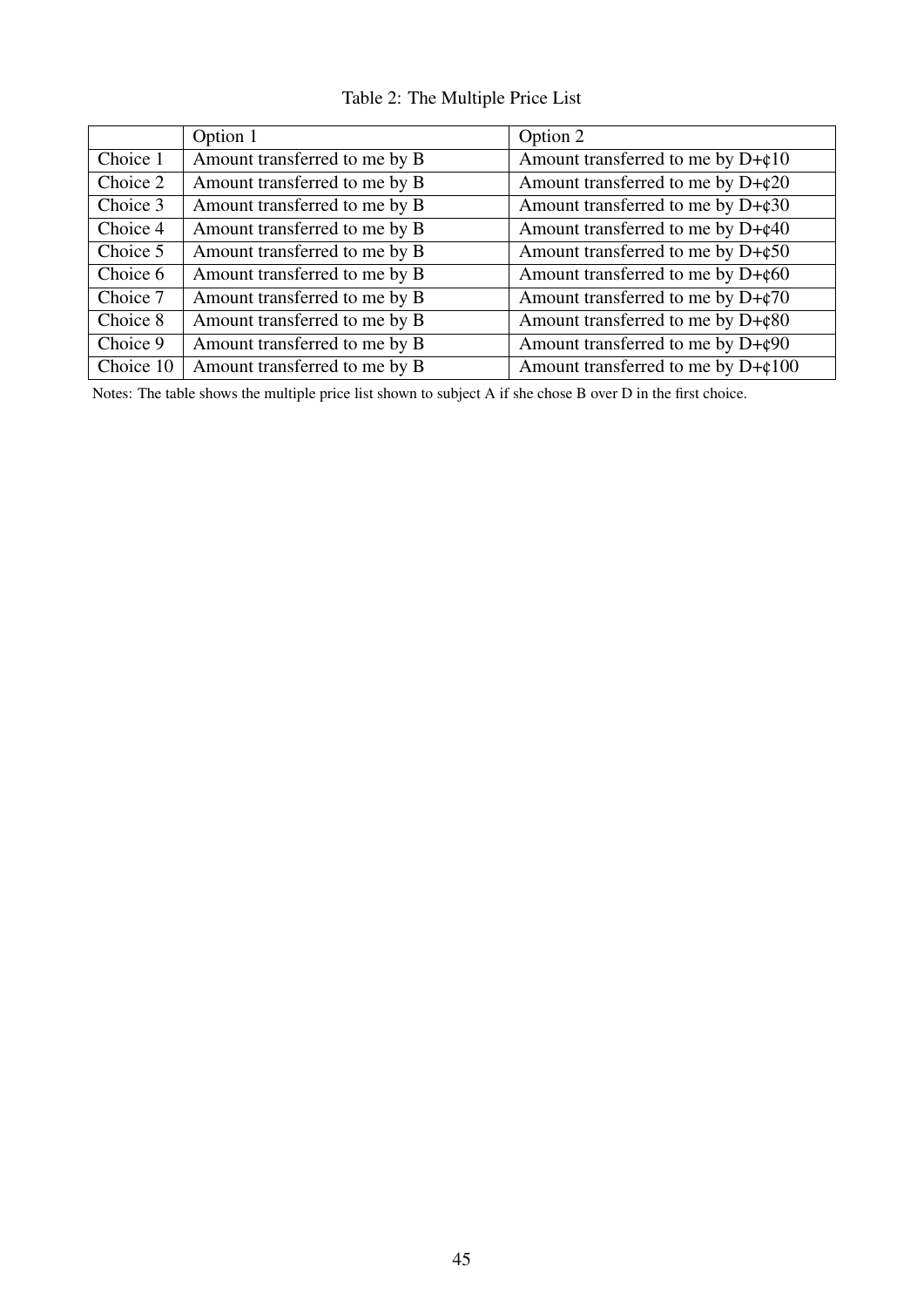<span id="page-45-0"></span>

|                                     | All     | Treatment |         |         |         |
|-------------------------------------|---------|-----------|---------|---------|---------|
| Variable                            | Sample  | One       | Two     | Three   | Four    |
|                                     |         |           |         |         |         |
| Dictator giving                     | 67.42   | 71.12     | 69.13   | 65.72   | 65.26   |
|                                     | (41.60) | (39.73)   | (40.77) | (42.47) | (42.64) |
| Cooperation rate in the benign game | 0.952   | 0.921     | 0.969   | 0.942   | 0.960   |
|                                     | (0.215) | (0.272)   | (0.175) | (0.235) | (0.196) |
| Cooperation rate in the malign game | 0.389   | 0.397     | 0.420   | 0.359   | 0.401   |
|                                     | (0.488) | (0.493)   | (0.496) | (0.481) | (0.491) |
| Survey completion rate              | 0.903   | 0.901     | 0.902   | 0.897   | 0.912   |
|                                     | (0.296) | (0.300)   | (0.297) | (0.305) | (0.284) |
|                                     |         |           |         |         |         |
| <b>Observations</b>                 | 817     | 121       | 246     | 223     | 227     |
|                                     |         |           |         |         |         |
| <b>Follow-up survey</b>             |         |           |         |         |         |
| Income                              | 3.861   | 3.815     | 3.914   | 3.864   | 3.826   |
|                                     | (1.599) | (1.486)   | (1.648) | (1.549) | (1.657) |
| Female                              | 0.574   | 0.556     | 0.584   | 0.623   | 0.527   |
|                                     | (0.495) | (0.499)   | (0.494) | (0.486) | (0.501) |
| Age                                 | 38.04   | 37.44     | 38.43   | 37.13   | 38.81   |
|                                     | (10.94) | (10.09)   | (11.41) | (9.882) | (11.79) |
| Employment                          | 0.819   | 0.824     | 0.819   | 0.829   | 0.807   |
|                                     | (0.385) | (0.383)   | (0.386) | (0.377) | (0.396) |
|                                     |         |           |         |         |         |
| Observations                        | 735     | 108       | 221     | 199     | 207     |

Table 3: Summary Statistics

Notes: The table reports the mean for each variable in the whole sample and across treatments, with standard deviations in parentheses. We collect subjects' demographic information in a voluntary followup survey. 735 out of 817 subjects completed the survey. Income is a categorical variable, with categories 1="Less than \$25,000", 2="\$25,000 to \$34,999", 3="\$35,000 to \$49,999", 4="\$50,000 to \$74,999", 5="\$75,000 to \$99,999", 6="\$100,000 or more." Employment is defined as the percentage of people who are currently self-employed or employed.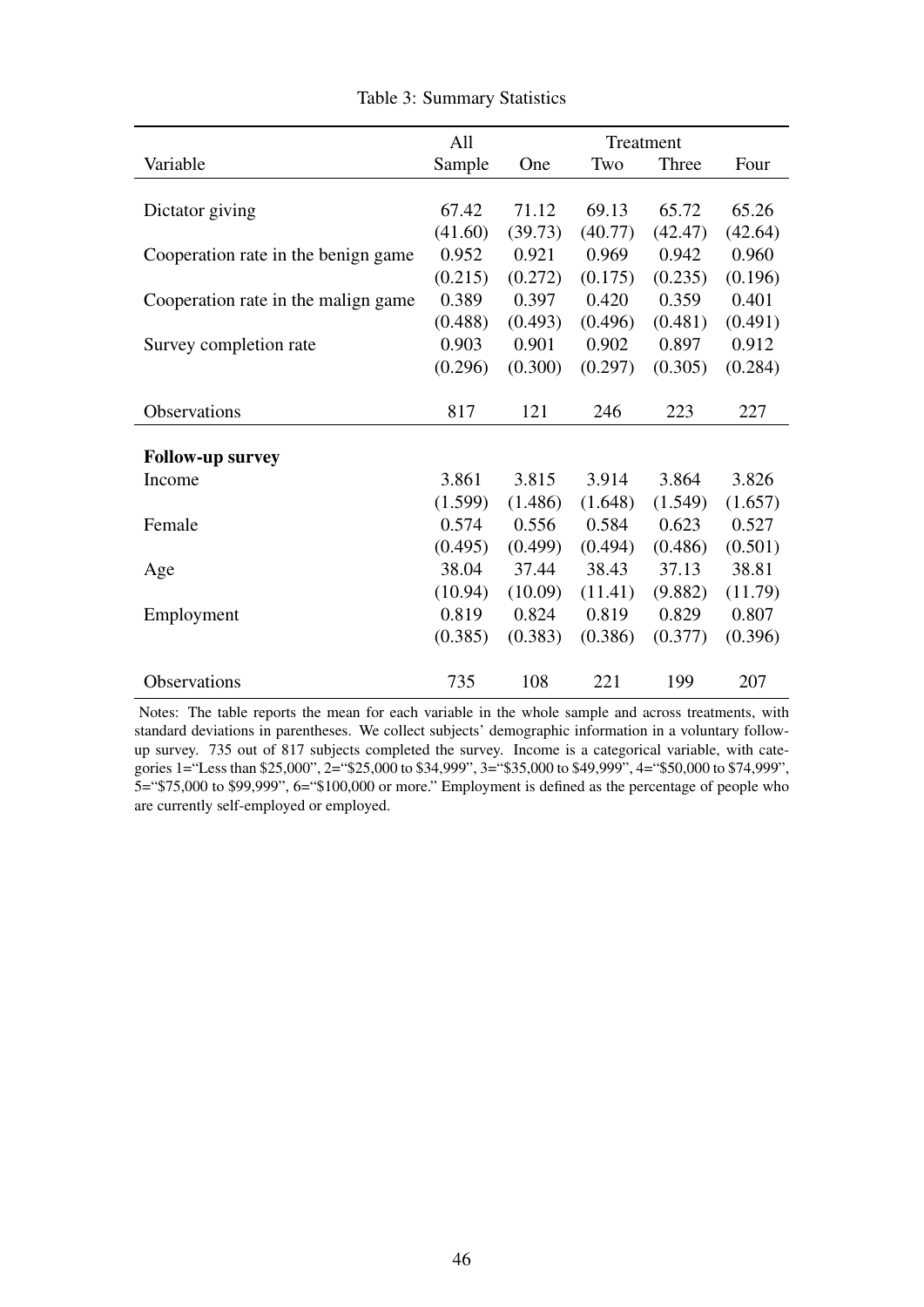|                  | Benign game | Malign game |
|------------------|-------------|-------------|
|                  |             |             |
| Cooperation rate | 0.952       | 0.389       |
|                  | (0.215)     | (0.488)     |
| Dictator givings | 66.90       | 66.56       |
|                  | (41.76)     | (42.11)     |
|                  |             |             |
| . Ths            | 640         | 627         |

<span id="page-46-0"></span>Table 4: Cooperation and Dictator Givings by Games

Notes: The table reports the average dictator givings (in cents) and cooperation rates in the two games, with standard deviations in parentheses.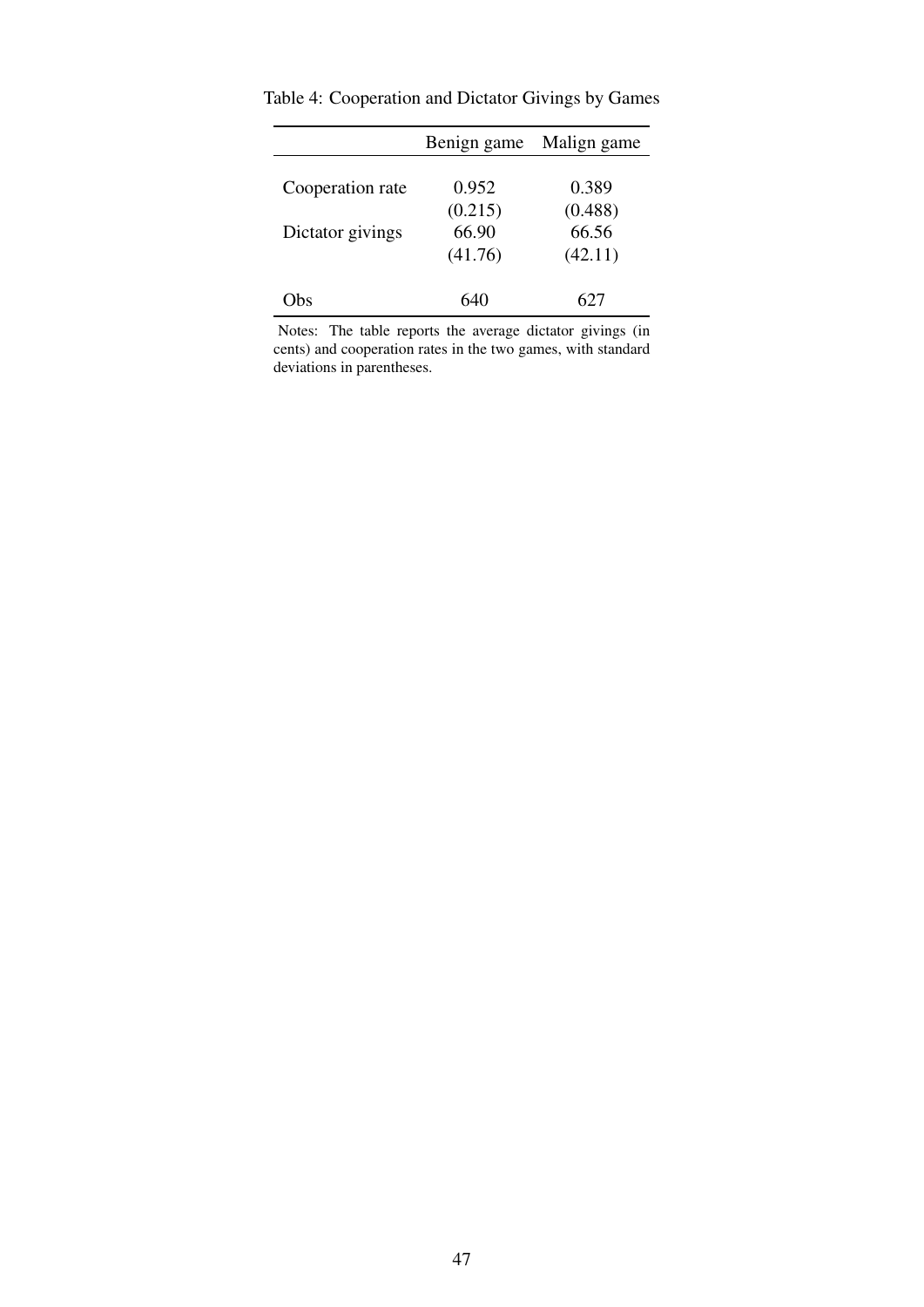<span id="page-47-0"></span>

| Treatment          |                     | <b>Obs</b> | Benign | P-value | P-value                                              |
|--------------------|---------------------|------------|--------|---------|------------------------------------------------------|
|                    |                     |            |        |         | Premium $H_0$ : $BP = 0$ $H_0$ : $BP_{Tx} = BP_{T2}$ |
|                    |                     |            |        |         |                                                      |
| Treatment 1        | benignP VS stranger | 63         | 12.62  | 0.025   |                                                      |
|                    | stranger VS malignP | 58         | 7.24   | 0.155   |                                                      |
| Treatment 2        |                     | 246        | 11.67  | 0.000   |                                                      |
| Treatment 3        |                     | 223        | 7.78   | 0.003   | 0.263                                                |
| <b>Treatment 4</b> |                     | 227        | 2.14   | 0.407   | 0.007                                                |

Table 5: Benign Premiums across Treatments

Notes: The first row in Treatment 1 represents the average WTP for a benign-game player when choosing between the benign-game player and a random stranger, and the second row in Treatment 1 represents the average WTP for a stranger when choosing between the stranger and a malign-game player. BP stands for benign premium. Column (3) reports the p-value of t-tests, and column (4) reports the p-value of rank-sum tests.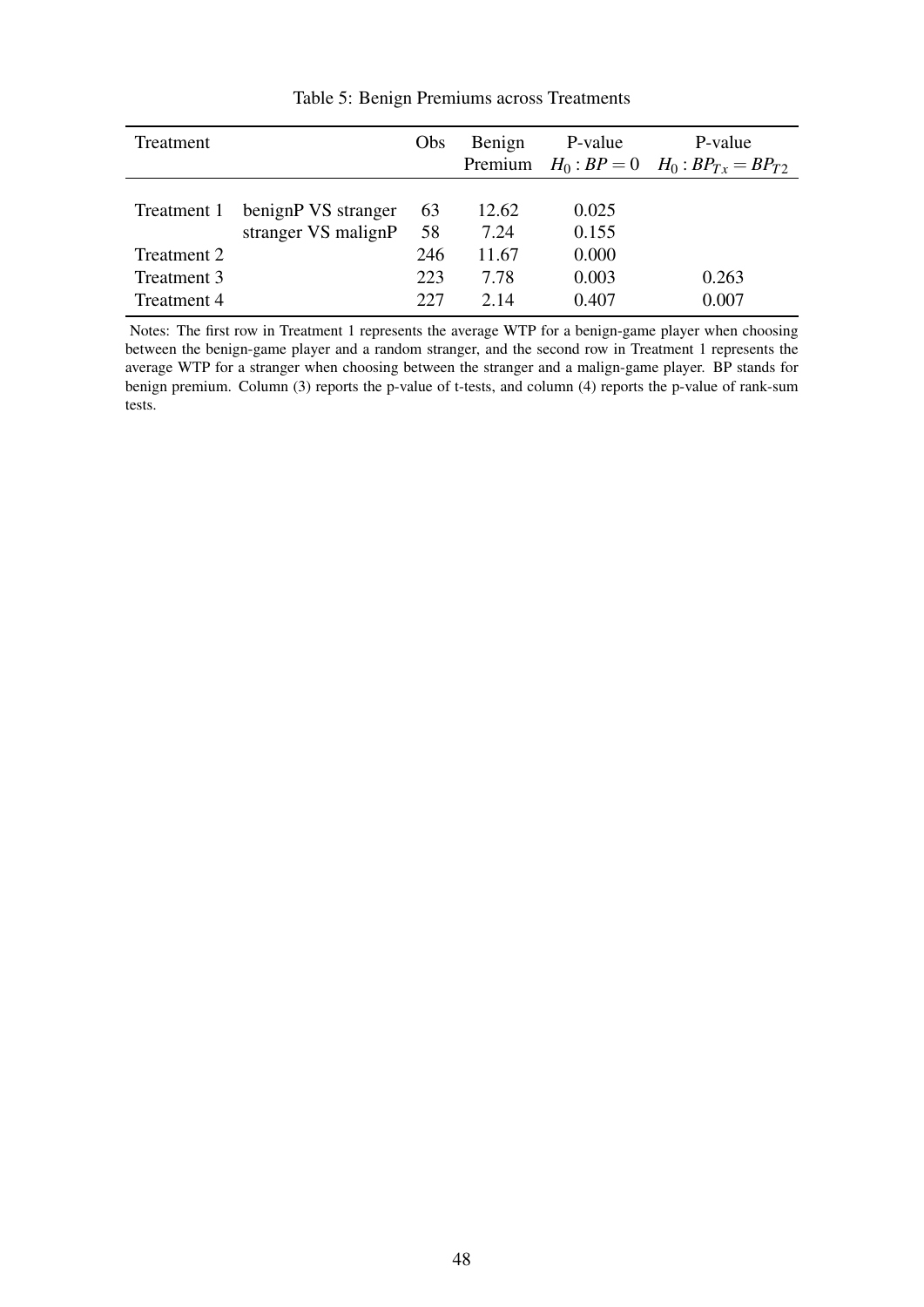<span id="page-48-0"></span>

|                      |          |           | Malign-game player |           |          | Rank-sum test |          |          |
|----------------------|----------|-----------|--------------------|-----------|----------|---------------|----------|----------|
|                      |          |           | Cooperate          |           | Defect   |               | p-value  |          |
|                      | Fraction | <b>BP</b> | Fraction           | <b>BP</b> | Fraction | <b>BP</b>     |          |          |
|                      | (1)      | (2)       | (3)                | (4)       | (5)      | (6)           | (3)vs(5) | (4)vs(6) |
| <b>Panel A</b>       |          |           |                    |           |          |               |          |          |
| <b>Treatment 2</b>   | 0.62     | 11.66     | 0.52               | $-0.05$   | 0.69     | 20.68         | 0.008    | 0.000    |
|                      | (0.49)   | (43.00)   | (0.50)             | (40.76)   | (0.46)   | (42.65)       |          |          |
|                      |          |           |                    |           |          |               |          |          |
| Obs                  | 246      | 246       | 107                | 107       | 139      | 139           |          |          |
| BenignG only         | 0.74     | 21.93     | 0.74               | 13.89     | 0.74     | 27.88         | 0.990    | 0.042    |
|                      | (0.44)   | (40.78)   | (0.44)             | (35.91)   | (0.44)   | (43.32)       |          |          |
| Obs                  | 127      | 127       | 54                 | 54        | 73       | 73            |          |          |
|                      |          |           |                    |           |          |               |          |          |
| MalignG only         | 0.49     | 0.71      | 0.30               | $-14.25$  | 0.64     | 12.73         | 0.000    | 0.000    |
|                      | (0.50)   | (42.78)   | (0.46)             | (40.80)   | (0.48)   | (40.75)       |          |          |
| Obs                  | 119      | 119       | 53                 | 53        | 66       | 66            |          |          |
| Panel $\overline{B}$ |          |           |                    |           |          |               |          |          |
| Treatment 3          | 0.61     | 7.78      | 0.52               | $-2.16$   | 0.67     | 15.16         | 0.019    | 0.002    |
|                      | (0.49)   | (38.86)   | (0.50)             | (38.64)   | (0.47)   | (37.50)       |          |          |
|                      | 223      |           | 95                 | 95        | 128      |               |          |          |
| Obs                  |          | 223       |                    |           |          | 128           |          |          |
| <b>Panel C</b>       |          |           |                    |           |          |               |          |          |
| Treatment 4          | 0.56     | 2.14      | 0.47               | $-3.65$   | 0.62     | 6.37          | 0.025    | 0.013    |
|                      | (0.50)   | (38.73)   | (0.50)             | (38.98)   | (0.49)   | (38.14)       |          |          |
| Obs                  | 227      | 227       | 96                 | 96        | 131      | 131           |          |          |

Table 6: Benign Premiums and Fractions across Treatments and Malign-game Player's Actions

Notes: The table shows the fractions of subjects who chose the benign-game player over the malign-game player (*Benign Fraction*) in choice 1 with no bonuses and the benign premiums in treatments 2, 3, and 4. BP stands for the benign premium and Fraction stands for the benign fraction. Standard deviations are in parentheses. Columns 1 and 2 report the benign fractions and benign premiums in the three treatments respectively. Columns 3,4 and Columns 5,6 report the same statistics when the malign-game player chose to cooperate and defect respectively. Column 7 presents the p-value of a rank-sum test that the mean levels are the same for columns 3 and 5; column 8 presents the same test for columns 4 and 6. In Panel A, *BenignG only* denotes subjects who played the benign game and observed the malign game; *malignG only* denotes subjects who played the malign game and observed the benign game.